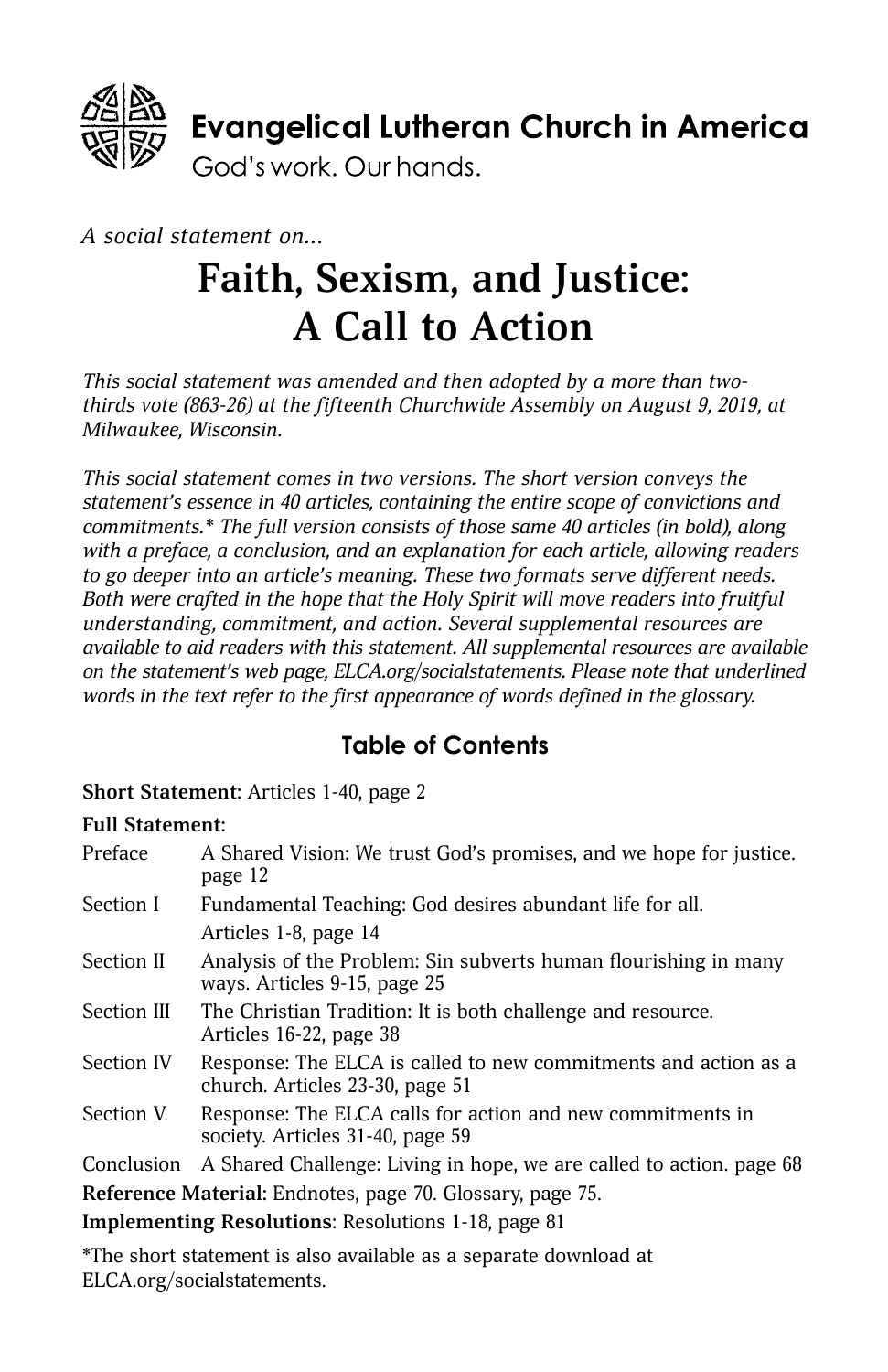# **Faith, Sexism, and Justice: A Call to Action** Short Statement

## **I. Fundamental Teaching: God desires abundant life for all.**

1) We of the Evangelical Lutheran Church in America believe God's intention revealed through the Scriptures is that all people have life abundantly and flourish.

2) We believe all people are created equally in the image of God. Every individual is dependent upon God, and all share in the God-given vocation to contribute their gifts to help all of creation flourish. Being in the image of the triune God means that we humans are relational, that we are interconnected. Just as we interact with God, we are social creatures relating with each other and all of creation.

3) Despite God's intention for creation, humans exist in a state of sin. Because we fail to trust God as we should, we are alienated from God, from other people, and from creation itself. Not only individually, but also collectively, we live out this alienation through disobedience to God, pride, complacency, self-abasement, and acts against others, all of which limit the abundant life God intends.

4) We believe that we are healed and redeemed from this alienation. That is, Lutherans confess that we are justified by God's grace through faith in Jesus Christ, no matter what we have done or left undone. This promise means we are freed from bondage to the people and things we trust and love more than God or the ways we try to justify ourselves, sometimes at the expense of others. God's grace frees us and empowers us to love others as God loves all of creation.

5) Our focus as Lutheran Christians on Jesus Christ affects how this church understands the call to do justice. Because we are freed in Christ for others, we are able to respond to God's call to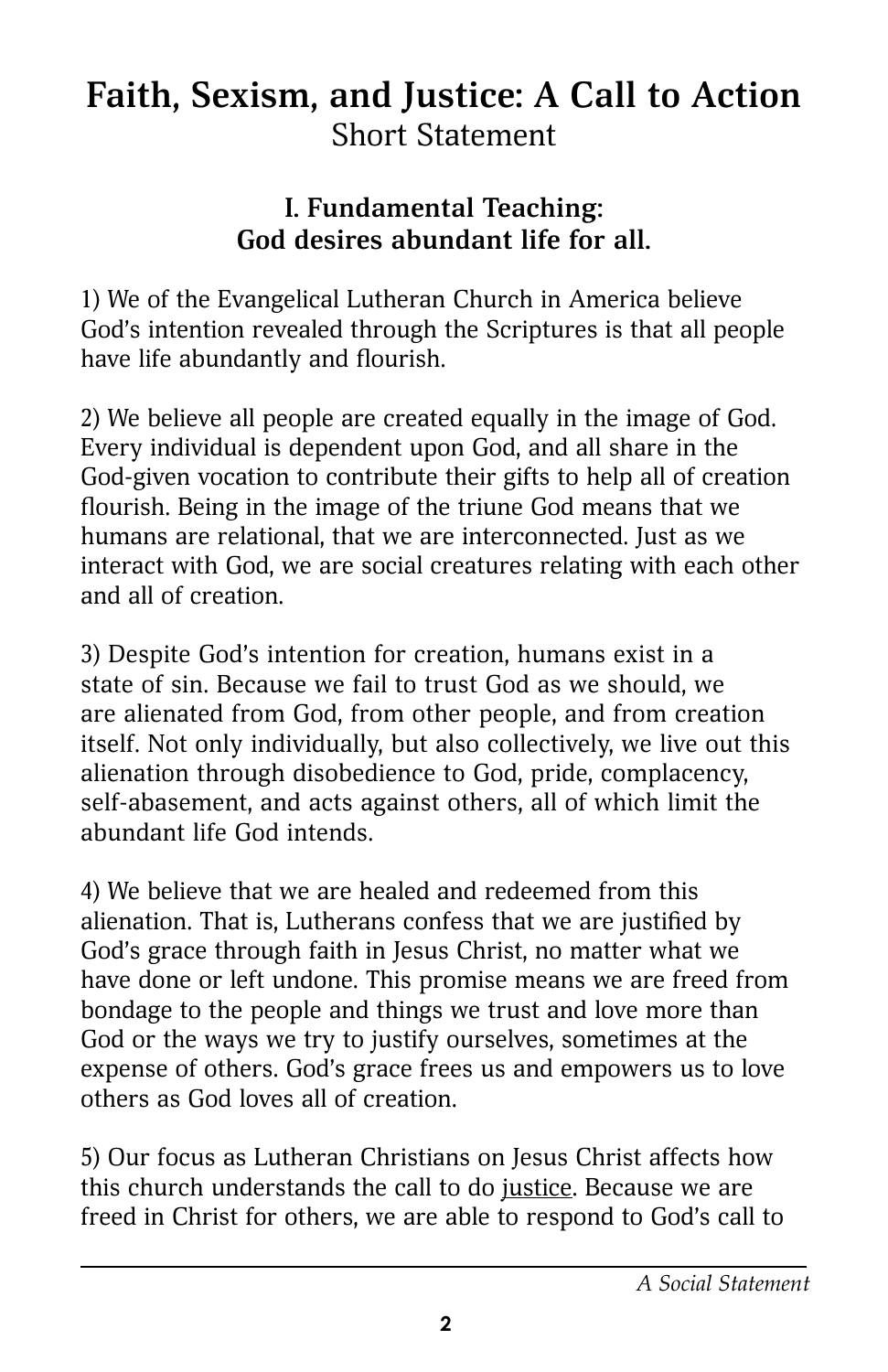love our neighbor as ourselves. In society, neighbor love takes the form of neighbor justice.

6) This focus on Jesus Christ also affects how we understand the Scriptures. While the Scriptures speak both Law and Gospel, Martin Luther emphasized that the Scriptures should be read by paying attention to what proclaims Christ—what carries the Gospel message of God's grace and mercy to all people.

7) As Lutheran Christians, we recognize human reason and knowledge as gifts from God to be used for the common good. While the scriptural call to neighbor justice is clear, human reason and knowledge are essential to discern the specific forms, policies, and structures that best enable us to enact justice in particular contexts. Recognizing that the gifts of reason and knowledge are given to people of all religions and worldviews, Christians are freed to work together with them for the common good.

8) We believe that the church is called to live as the body of Christ in the world even while we struggle with the realities of sin. As Lutherans, we recognize that acting justly within family, church, and society for the common good is central to the vocation to which God calls all people.

# **II. Analysis of the Problem: Sin subverts human flourishing in many ways.**

9) Though God desires fullness of life and equity for everyone, as a church we recognize that women and girls in particular suffer a range of harm and injustice due to sex (biological), gender, or both. In addition to sex and gender, the experiences of individuals and groups are shaped and complicated by intersecting factors. These include race, ethnicity, national origin, nationality (including American Indian and Alaska Native), religious identity, immigration status, sexuality, marital status, economic means, age, ability, embodied experiences, and education. This reality is known as <u>intersectionality.</u><sup>1</sup> This statement's references to women and girls are intended to be inclusive of all people who identify as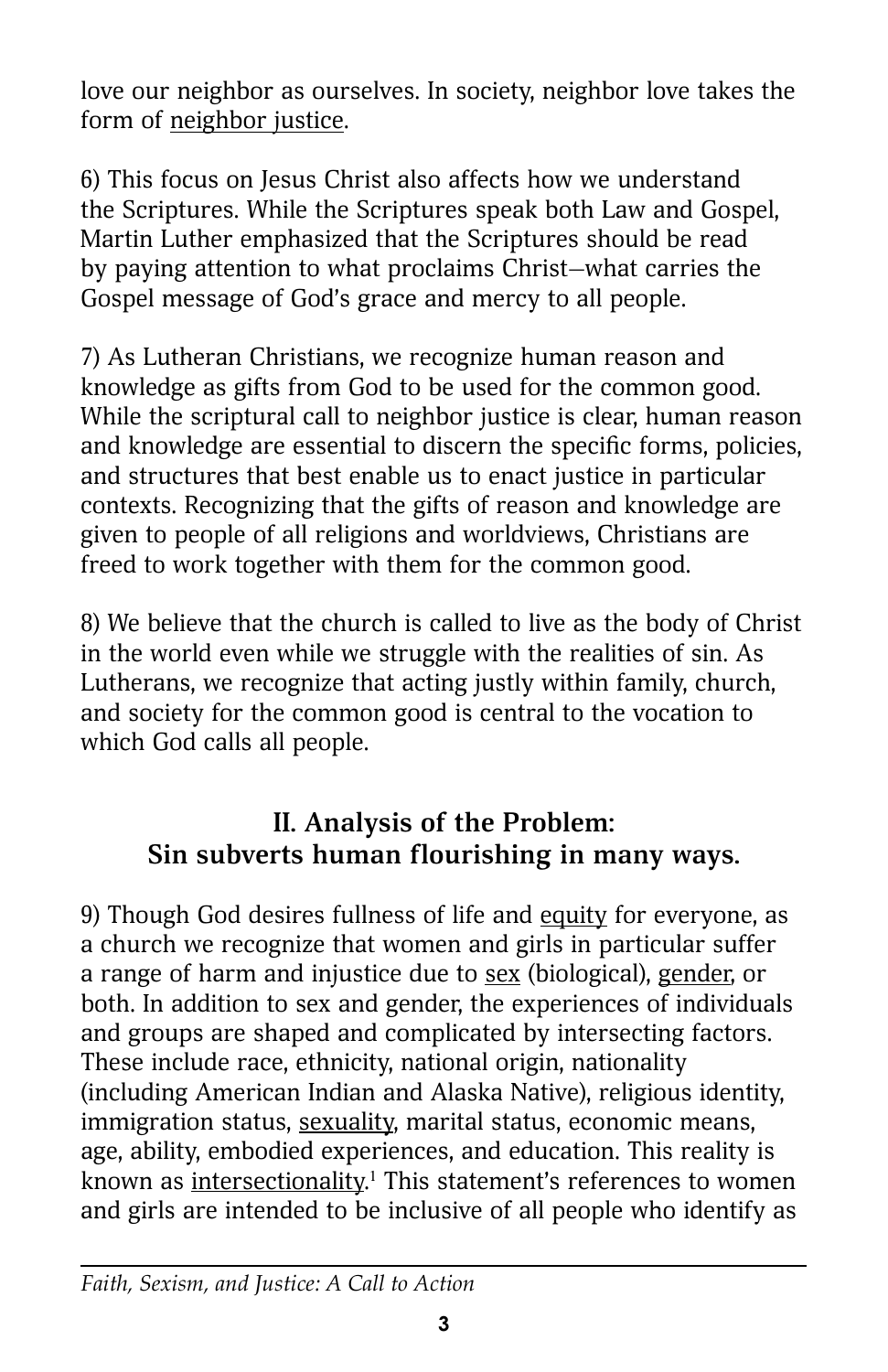women or girls in the diversity of their individual and communal identities and expressions.

10) The experiences of women and girls from a variety of backgrounds, both in the past and in the present moment, reveal that they have often been restricted in realizing abundant life on the basis of sex (biological) or gender.

11) The far-reaching harm experienced by women and girls is rooted in a pattern of power, privilege, and prejudice, the key elements in any social system of oppression. This is the basis of the ELCA's understanding of racism.2 When power, privilege, and prejudice are associated with sex, gender, and sexuality, sociologists use the terms <u>patriarchy</u> and <u>sexism</u>.<sup>3</sup>

Patriarchy is a social system dominated by men, identified with men, and centered on men's actions, voices, and authority. Patriarchy does not mean that males are bad and females are good, or that only males support this unfair system. However, in patriarchal systems, men are typically viewed as superior to women, are given more power than women, and have more authority than women. A patriarchal worldview and way of life grants male privilege. Sexism is the reinforcement of male privilege, which leads to discrimination. It promotes the silencing, controlling, and devaluing of women, girls, and people whose gender expression is different from the conventional expressions of masculinity and femininity.

Because people live within social and religious systems, everyone knowingly or unknowingly participates in this patriarchal system. Although patriarchy and sexism affect different people in different ways, as individuals we are socialized to conform to these patterns of power, privilege, and prejudice. This makes us complicit in maintaining social systems of oppression.

12) Although men and boys often benefit from this social system, patriarchal structures and values also harm men and boys, including gay and transgender men. They are harmed when they are pressured to conform to narrow gender stereotypes or are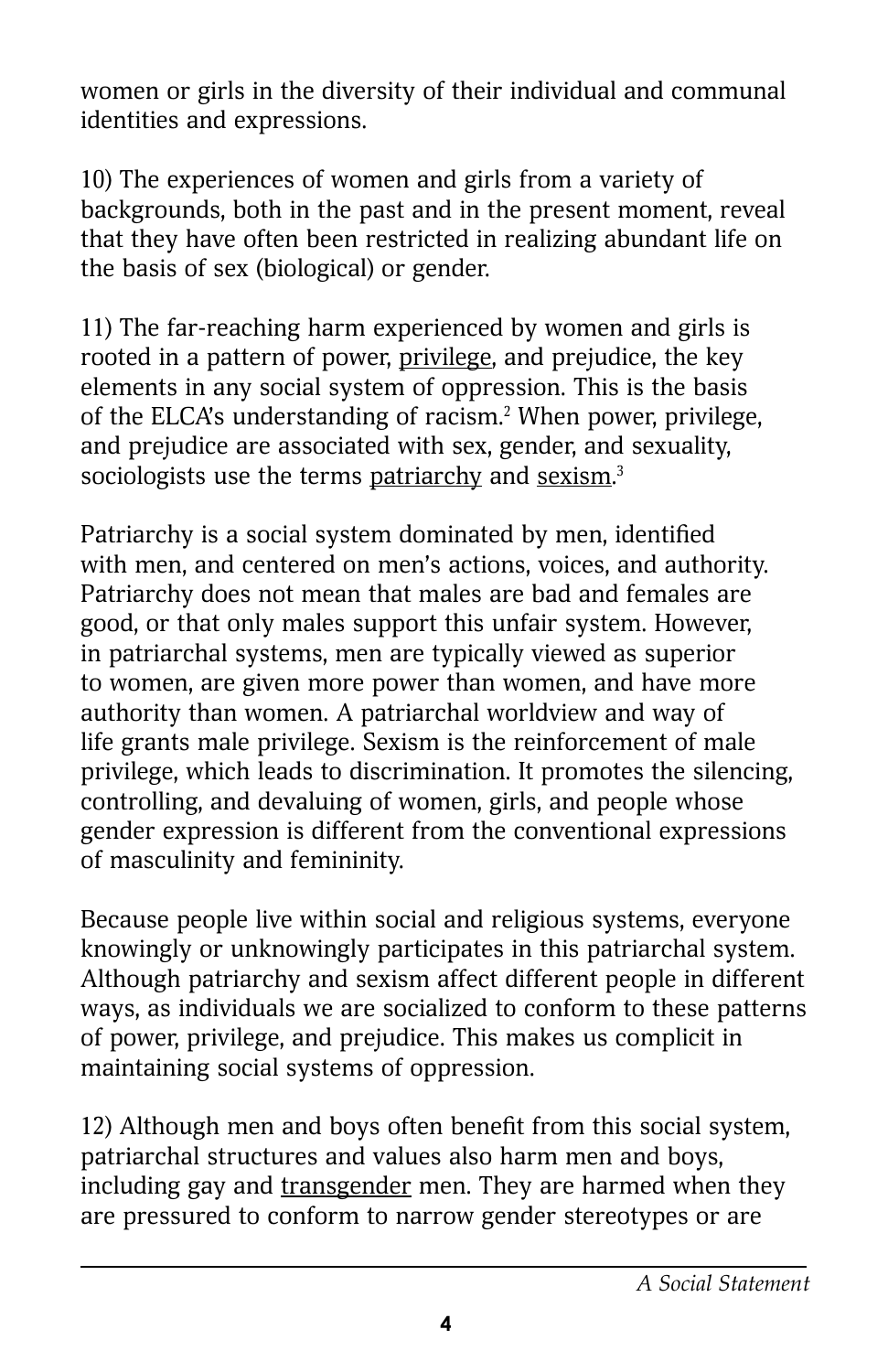unable to live out a false ideal of male superiority and control. People of all genders who do not conform to gender-based roles and stereotypes often are not seen or valued; sometimes they are violently oppressed and even killed. Men of all racial and ethnic minorities in North America may experience patriarchy and sexism particularly intertwined with white privilege. The message of white-identified patriarchy and sexism is that men and boys of color are not fully men and boys.

13) Some social and religious beliefs compound patriarchy. Most instances of gender-based harm are connected to commonly held beliefs and customs. For example, ideas that people are created into a hierarchy based on sex—being only male or female reinforce and sometimes lead to gender-based injustice.

14) The ELCA celebrates that humans are relational beings and that we live in social systems. Positive, equitable social systems can lead to joy and gladness. However, social systems can also have negative consequences.

Even though individuals make choices within social systems, those systems are more powerful than any individual, government, culture, or religious community. Beliefs and customs are reflected in laws, policies, and practices within both secular and religious institutions, which makes them so systemic that they are difficult to identify and dismantle.

This church's commitment to neighbor justice compels us to expose how patriarchy and sexism are woven into individual, social, and religious life, causing harm to all people and even to all of creation.

15) As Christians, we see that patriarchy and sexism prevent all human beings from living into the abundant life for which God created them. Patriarchy and sexism reflect a lack of trust in God and result in harm and broken relationships. Just as this church has identified racism as sin, this church identifies patriarchy and sexism as sin. We confess that, as God's people forgiven in Jesus Christ, we are simultaneously liberated and sinful. We are broken, yet we are made new by grace through faith. This good news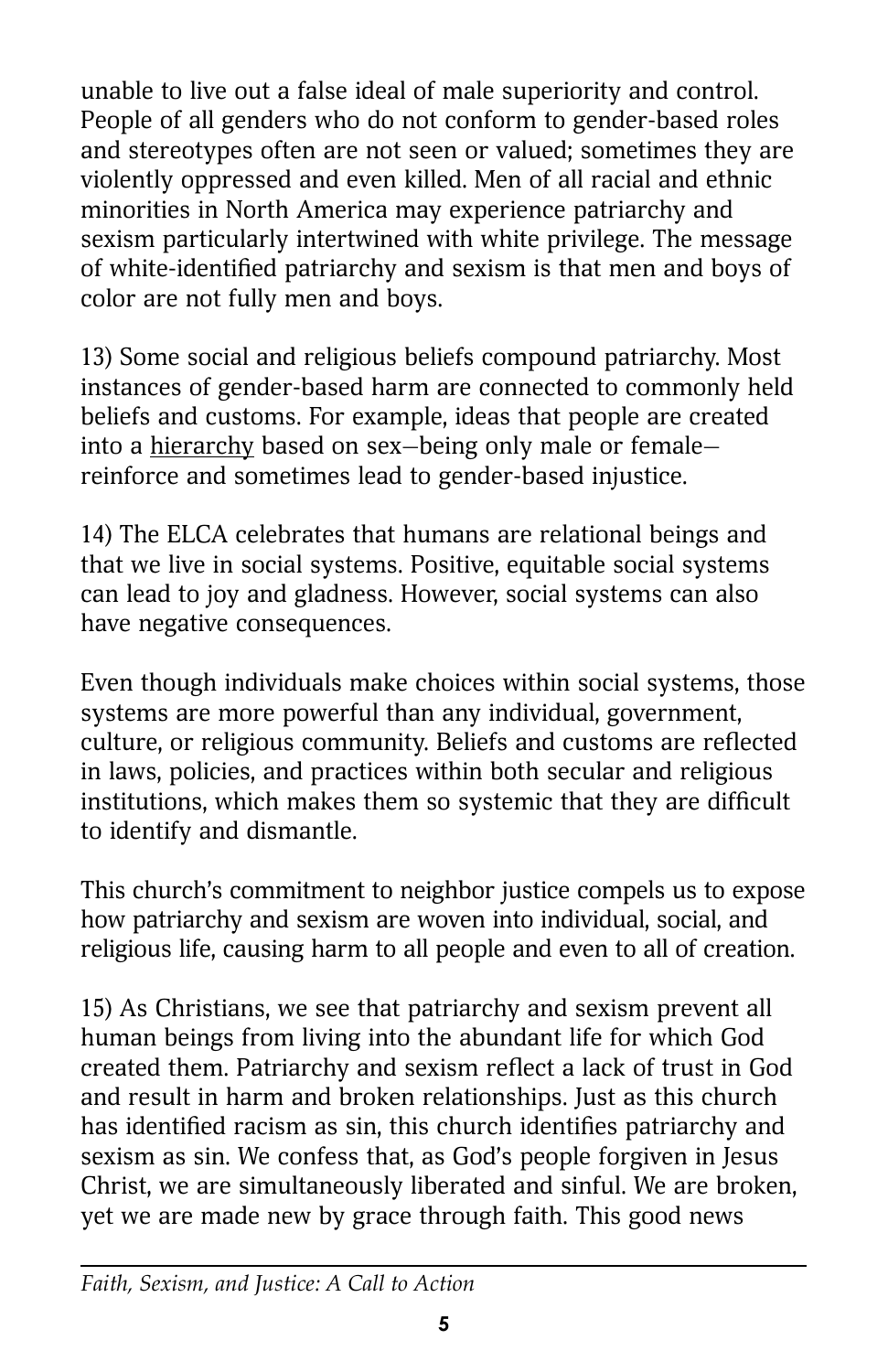is true even as we participate in cultures and societies that are broadly patriarchal and sexist.

# **III. The Christian Tradition: It is both challenge and resource.**

16) In faith, this church confesses that Christianity has been complicit in the sin of patriarchy and sexism through certain beliefs, practices, and aspects of its history. At the same time, we believe God provides resources within the Christian faith and the Lutheran tradition to challenge the harmful beliefs and effects of patriarchy and sexism and to bring forth new ways of living.

17) The ELCA teaches that God's Word of Law and Gospel speaks through the Scriptures. We also recognize that there are words and images, social patterns, and moral beliefs in the Scriptures that reflect values rooted in what today we call patriarchy and sexism. Some aspects of the Scriptures reflect the cultures and societies in which they arose. Their continued misuse contributes to maintaining hierarchies and patterns of inequity and harm. A Lutheran reading of the Scriptures through Christ, focused on the devotional, historical, literary, and theological aspects of texts, frees us from the harm of taking all the Scriptures only literally.

18) The Christian theological tradition is full of ideas and teaching that can negatively or positively affect people. In particular, some doctrines affect our understanding of humanity and God more than others. Teachings about the cross and suffering, the image of God, the incarnation, the body of Christ, and the Trinity have sometimes been misused to support patriarchal beliefs, attitudes, church practices, behaviors, and structures. These teachings affect our use of language and our understandings of humanity and Christian ministry. At the same time, these doctrines can be liberating resources for healing the effects of the sins of patriarchy and sexism.

19) The central Lutheran belief that we are justified by grace through faith empowers this church to challenge patriarchy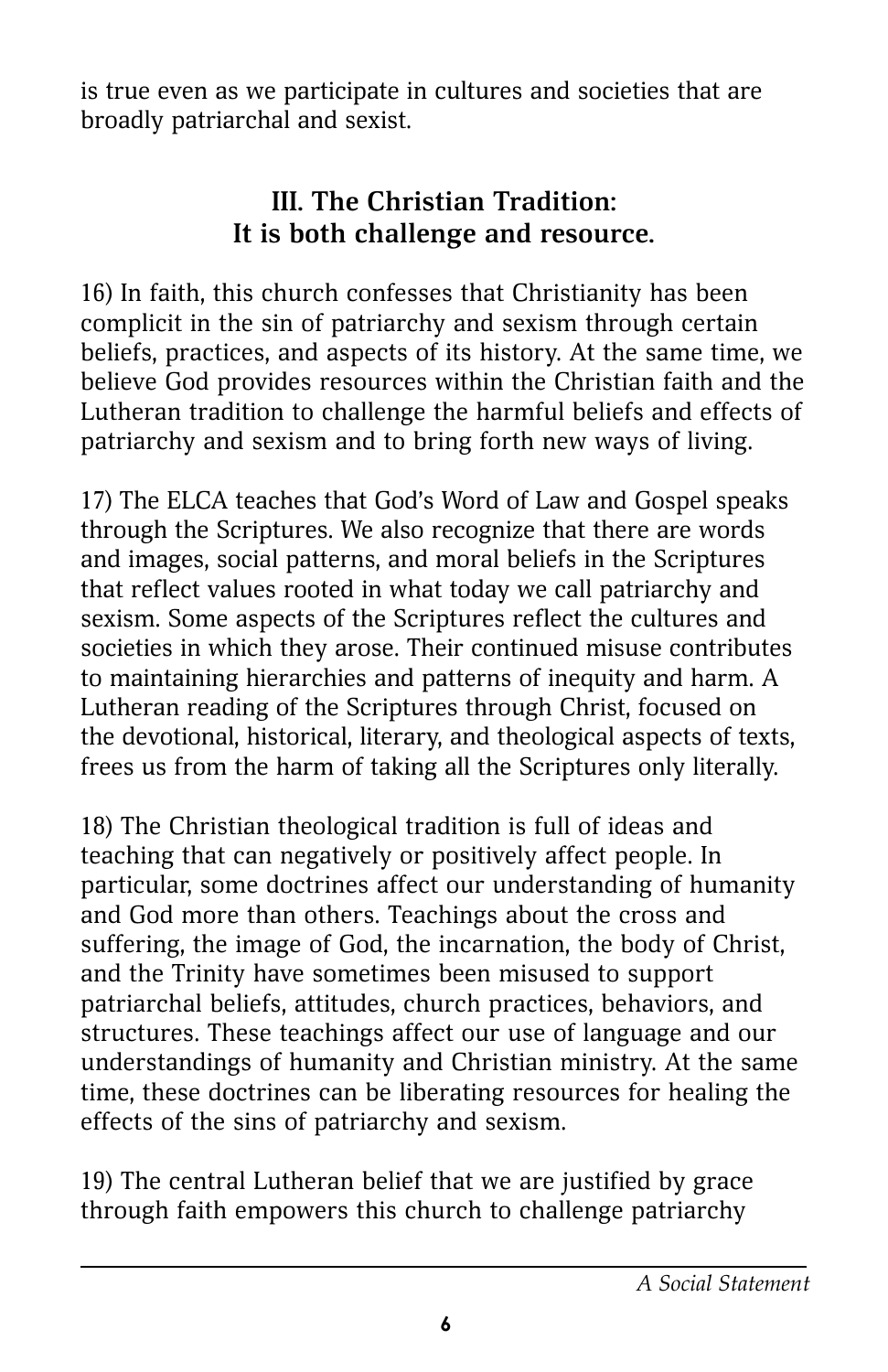and sexism, which devalue people according to sinful human standards.

20) The Lutheran understanding of the sacraments of Baptism and Holy Communion, in which the Word of God is connected with tangible, physical elements, grounds efforts to prevent the harm that sexism and patriarchy cause to the bodies, minds, and spirits of human beings.

21) The ELCA has identified sufficiency, sustainability, solidarity, and participation as the key principles for creating and supporting justice.4 This church commends these principles to create and support neighbor justice, specifically gender justice for the neighbor. Social and religious structures and institutions—including ideas, beliefs, religious teachings, laws, policies, practices, and language—must be assessed and should be guided by these principles.

22) The ELCA recognizes that some progress has been made to address patriarchy and sexism and to reduce their effects; however, more effort is required. We believe that this church, together with many other partners, can identify and challenge the complexities of patriarchy and sexism and advance equity. Gender-based equity happens through beliefs and ideas that are gender just and through laws, policies, and practices that support an equitable common good—abundant life for all.

## **IV. Response: The ELCA is called to new commitments and action as a church.**

23) Propelled by these theological convictions and the robust resources of the Lutheran heritage, this church responds to God's call to justice with the following commitments to promote and support action toward a more equitable life together in Christ.

24) This church recognizes that the body of Christ is called to honor and support women and girls from a variety of backgrounds, identities, and personal experiences in ways more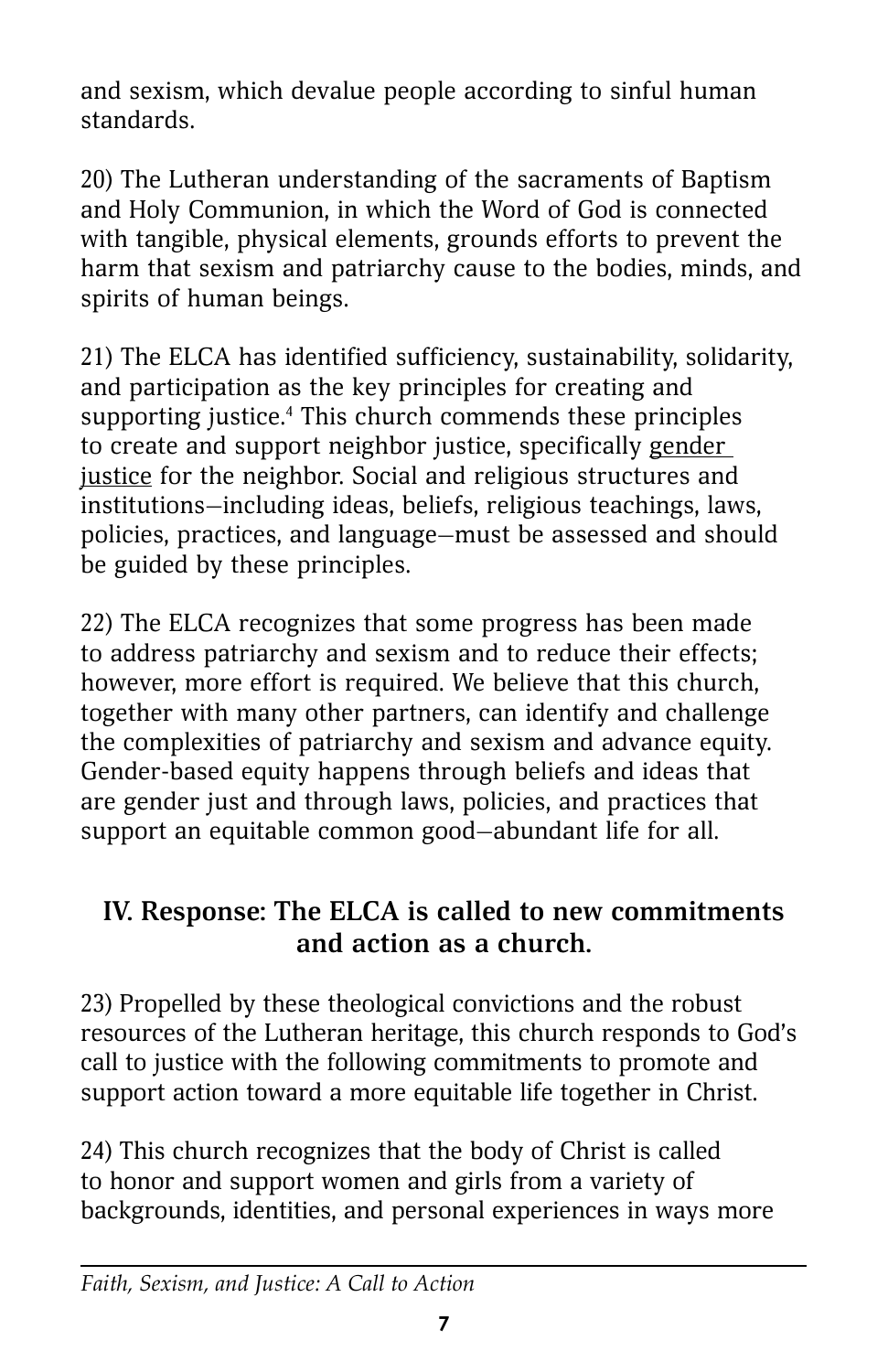consistent with life-giving theology and faith practices. As a church, we commit ourselves to celebrating and affirming the gifts and insights that women and girls bring to every expression and dimension of this church.

#### The Evangelical Lutheran Church in America specifically commits to:

25) Promote the practice and use of scriptural translation and interpretation that acknowledge the contexts in which the Scriptures were written and reject the misuse of Scripture that has supported sexist attitudes and patriarchal structures.

26) Promote theological reflection that responds to the genderbased needs of the neighbor. Teachers and theologians need to be honest about how church teachings have been misused to support patriarchy and sexism. More importantly, this church calls upon its teachers and theologians to work toward worthier expressions of the historic faith that honor God's desire for all people to thrive.

27) Use inclusive language (all genders) for humankind and inclusive and expansive language (other than human) for God. This church is committed to the deepest Christian understanding of the Trinity revealed through Jesus Christ and to the importance of imagining and speaking about God in faithful ways that expand rather than limit the expression of God's self-revelation and mystery. In particular, we support developing liturgies, hymns, prayers, and educational materials that broaden use beyond predominantly masculine language. This practice follows the scriptural witness that God transcends human categories. Therefore, as in the Scriptures, metaphors for and images of God should be drawn frequently from the lives of people of all identities and experiences and gleaned from nature in all its diversity. Employing inclusive and expansive language for and images of God helps human beings approach and encounter the God of beauty and love who reveals God's self to humanity in rich and mysterious ways.

28) Develop and support more extensive policies and practices within the ELCA that promote equitable authority and leadership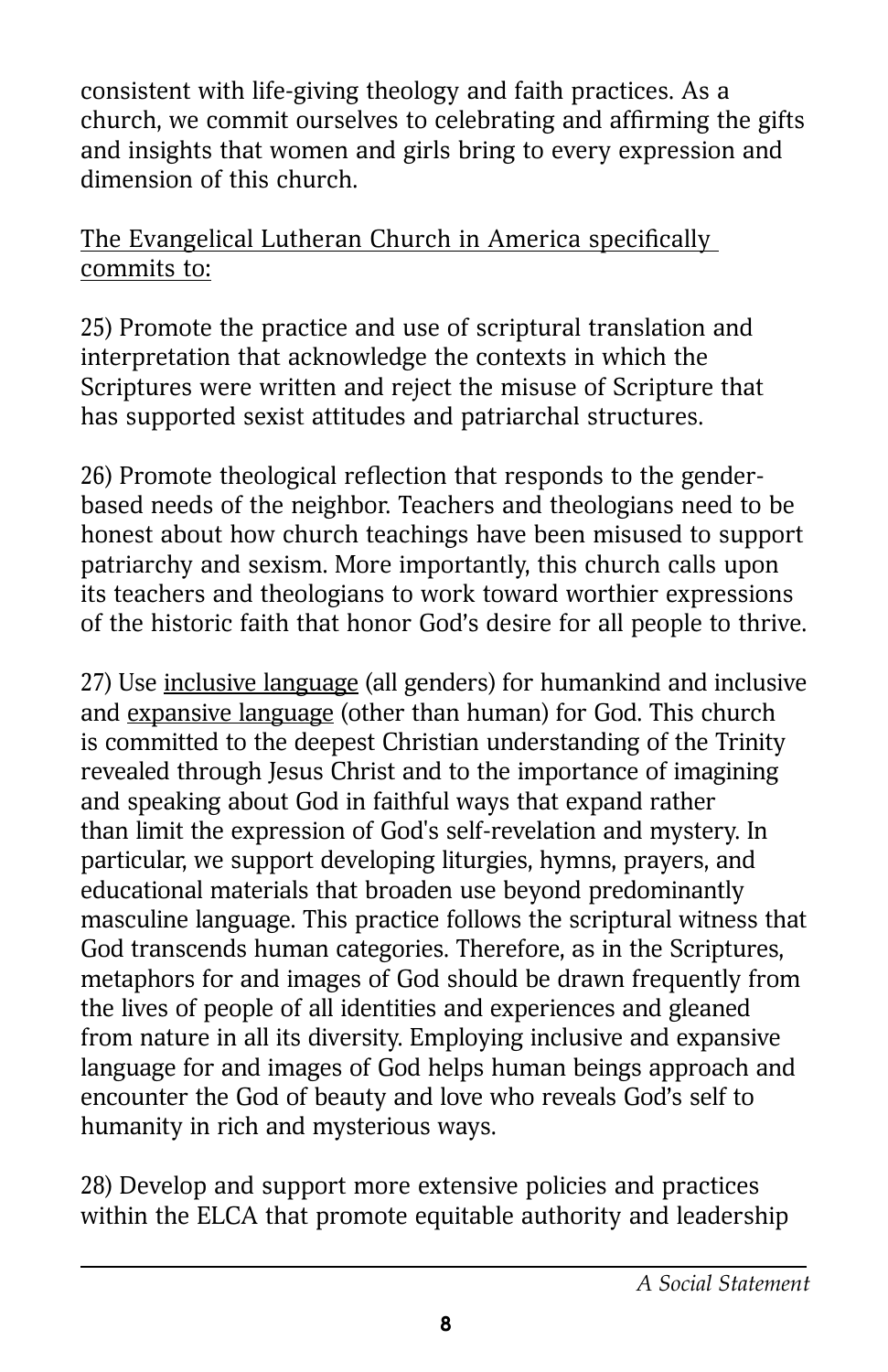within this church in all its expressions. In many instances this requires promoting the leadership of women, with special concern for women of color. In other cases, this means promoting the participation of men in more varied roles, including those traditionally seen as "women's work."

29) Promote changes that are economically just, including equitable pay and benefits, for women in all ELCA institutions and organizations, with special attention to the situations of people affected by intersecting forms of discrimination.

30) Seek and encourage faithful dialogue, discernment, and, when possible, joint action on issues of patriarchy and sexism with other members of the body of Christ and with partners of other religions and worldviews. As a member of a global communion, the ELCA affirms the Lutheran World Federation's "Gender Justice Policy." [www.lutheranworld.org/content/women-church-and-society](http://www.lutheranworld.org/content/women-church-and-society).

# **V. Response: The ELCA calls for action and new commitments in society.**

31) This church teaches that the God who justifies expects all people to seek justice in earthly relationships, structures, and systems. The ELCA calls for sustained and renewed efforts through which women, girls, and gender non-conforming people experience greater equity and justice. The following commitments express this church's firm hope for renewed social relationships and structures that benefit the common good.

#### The Evangelical Lutheran Church in America commits itself to:

32) Advocate for and support laws, policies, and practices that respect diverse bodies rather than discriminating against, objectifying, or devaluing them. Women, girls, and people who identify as non-binary must not be deprived of their human or civil rights. (See the ELCA's social message "Human Rights," [ELCA.org/socialmessages.](http://www.ELCA.org/socialmessages))

#### *Faith, Sexism, and Justice: A Call to Action*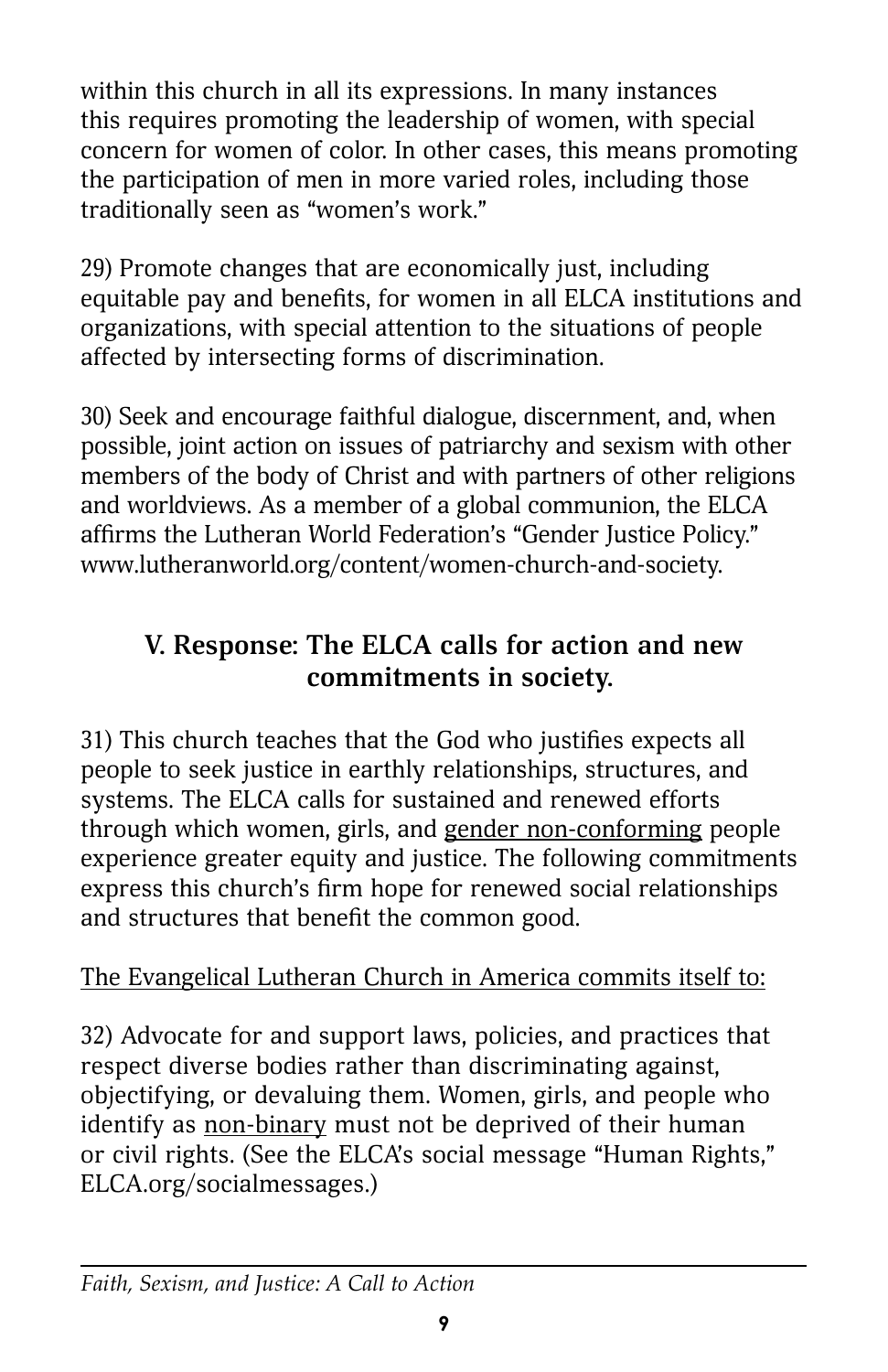33) Advocate for and support the eradication of gender-based violence within the church and more broadly in society by addressing both the systemic aspects of such violence and the personal responsibility of those who perpetrate harm. (See the ELCA's social messages "Gender-based Violence" and "Commercial Sexual Exploitation," [ELCA.org/socialmessages.](http://www.ELCA.org/socialmessages))

34) Advocate for and support medical research, health care delivery, and access to equitable and affordable health care services, including reproductive health care, that honor how bodies differ and eliminate discrimination due to sex (biological), gender, or sexual orientation. (See the ELCA social statements "Caring for Health: Our Shared Endeavor" and "Abortion," [ELCA.org/socialstatements.](http://www.ELCA.org/socialstatements))

35) Advocate for and support economic policies, regulations, and practices that enhance equity and equality for women and girls, with special concern for raising up women and girls who experience intersecting forms of oppression. (See the ELCA's social statement "Sufficient, Sustainable Livelihood for All," [ELCA.org/socialstatements](http://www.ELCA.org/socialstatements).)

36) Advocate for and support multifaceted understandings of social and economic roles so that neither our human traits (such as courage or compassion) nor our callings (such as business leader or stay-at-home parent) are dictated by our sex (biological) and gender. Encourage and empower all people to use their gifts for the sake of the common good, whether at home, at work, or in the public sphere.

37) Advocate for and support resources for families of various configurations and the communities in which they live. Empower parents and all who raise or care for children or other family members to nurture, protect, and provide for their households in ways that do not reinforce gender-based stereotypes. In particular, advocate for institutional changes that support and encourage men and boys to participate in all family roles associated with the home, caregiving, parenting, and nurturing.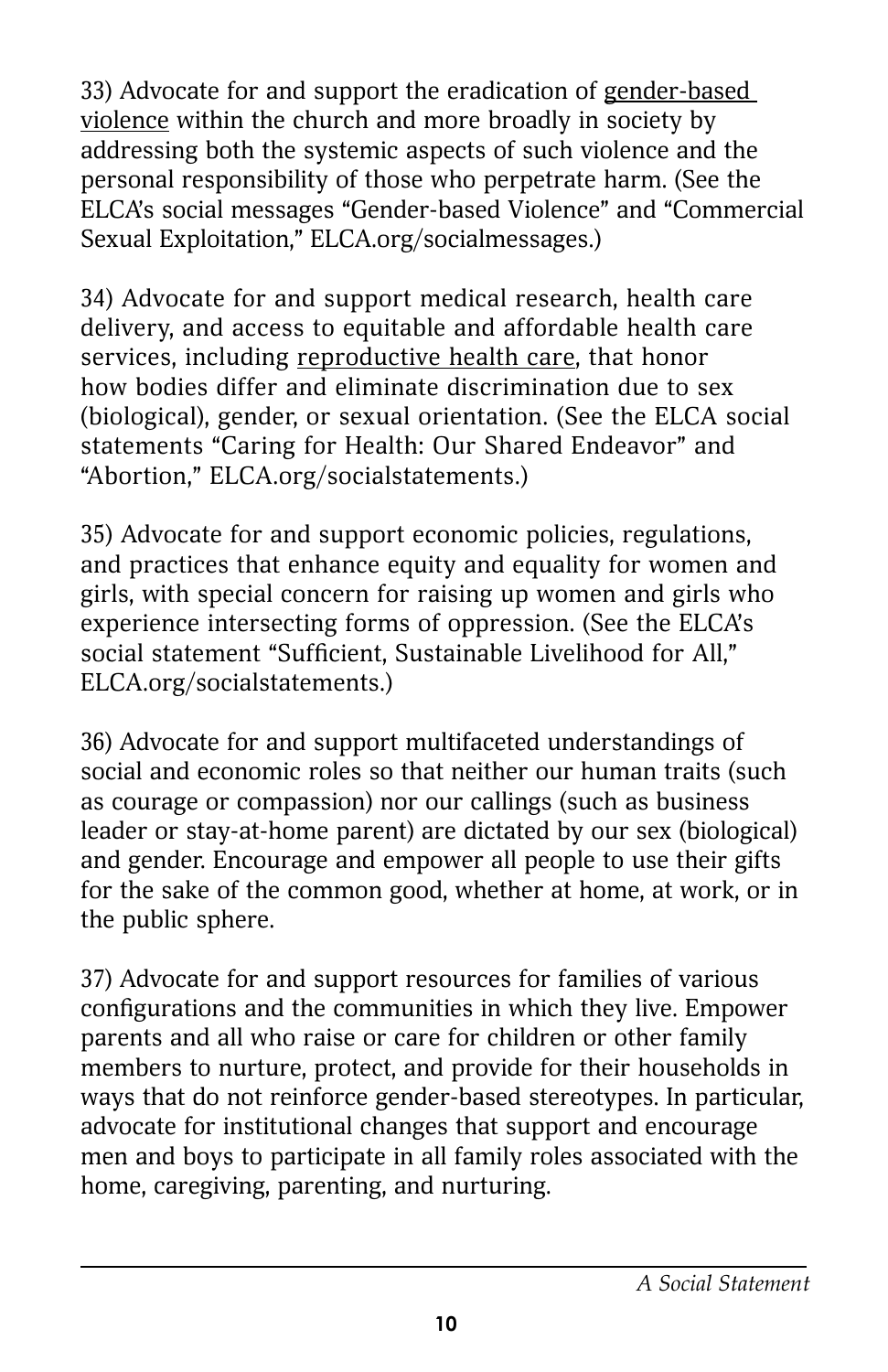38) Advocate for and support legal reforms, humane policies, and adequate services for migrants, immigrants, refugees, and asylum seekers, especially those who experience intersecting forms of oppression. (See the ELCA's social message "Immigration," [ELCA.org/socialmessages.](http://www.ELCA.org/socialmessages))

39) Advocate for and support portrayals in entertainment, media, and advertising that do not objectify or stereotype people but rather show all people as capable of the wide variety of human characteristics and roles.

40) Advocate for and support means for increasing women's participation in local, state, and national politics, with special attention to the proportionate advocacy and support needed by those who face intersecting forms of oppression.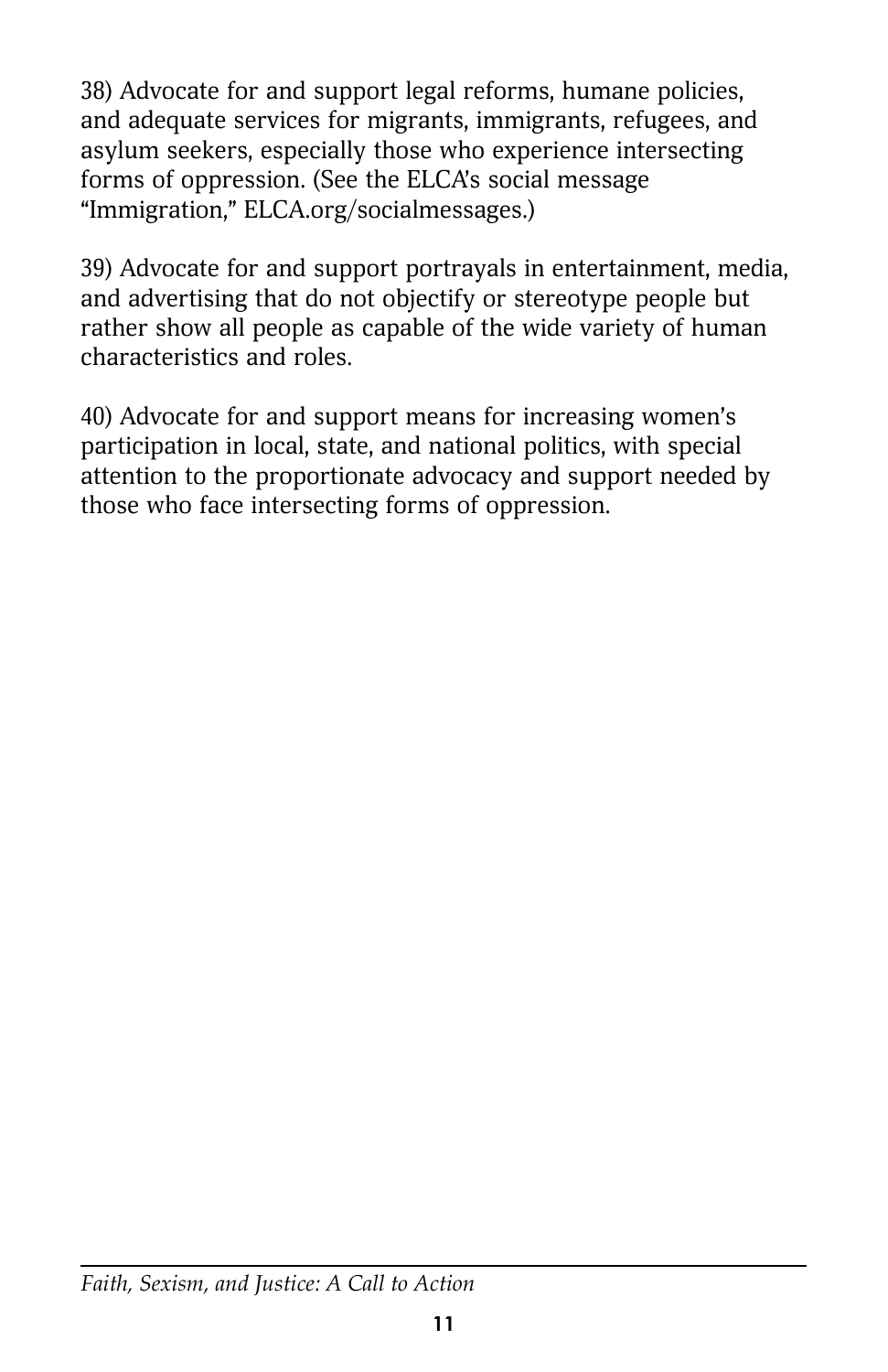# **Faith, Sexism, and Justice: A Call to Action** Full Statement

### **A Shared Vision: We trust God's promises, and we hope for justice.**

We of the Evangelical Lutheran Church in America (ELCA) rejoice that God is always at work to transform and inspire us to new ways of living, ways that more fully embody God's intention of abundant life. However, due to sexism, many are deprived of God's good intention that all flourish. Over time and in many places, people have made changes to counter the effects of sexism. Yet we accept that we are called to seek even fuller measures of justice and equity for all those affected by this sin. We do not presume to have quick, perfect, or easy solutions as we work together with all people who strive for justice in the world. Yet, grounded in God's promises, we know that Christians have both the freedom and the responsibility to serve all neighbors in love.

In the Book of Isaiah, God sends the prophet "to bring good news to the oppressed, to bind up the brokenhearted, to proclaim liberty to the captives, and release to the prisoners; to proclaim the year of the LORD's favor" (Isaiah 61:1b-2a). God promises new heavens and a new earth—for all God's people. God envisions not only healing and freedom from bondage, but also gladness, joy, and abundant and flourishing life for all people, which we will feel even in the bones of our bodies (Isaiah 65-66). Mirroring a mother's care for her child (Isaiah 66:13), God desires harmony and integrity for individuals and communities, physically and spiritually. God's promise of new creation is the vision of what will come to be and the assurance of God's faithfulness. What hardly seems possible will be possible, for even the wolf and the lamb will feed together (Isaiah 65:25).

In the Gospel of Luke, Jesus proclaims at the beginning of his ministry that he is the one through whom God acts to bring good news to the oppressed and captive, to heal, and to set free. Women respond to God's promise. Mary proclaims God's favor.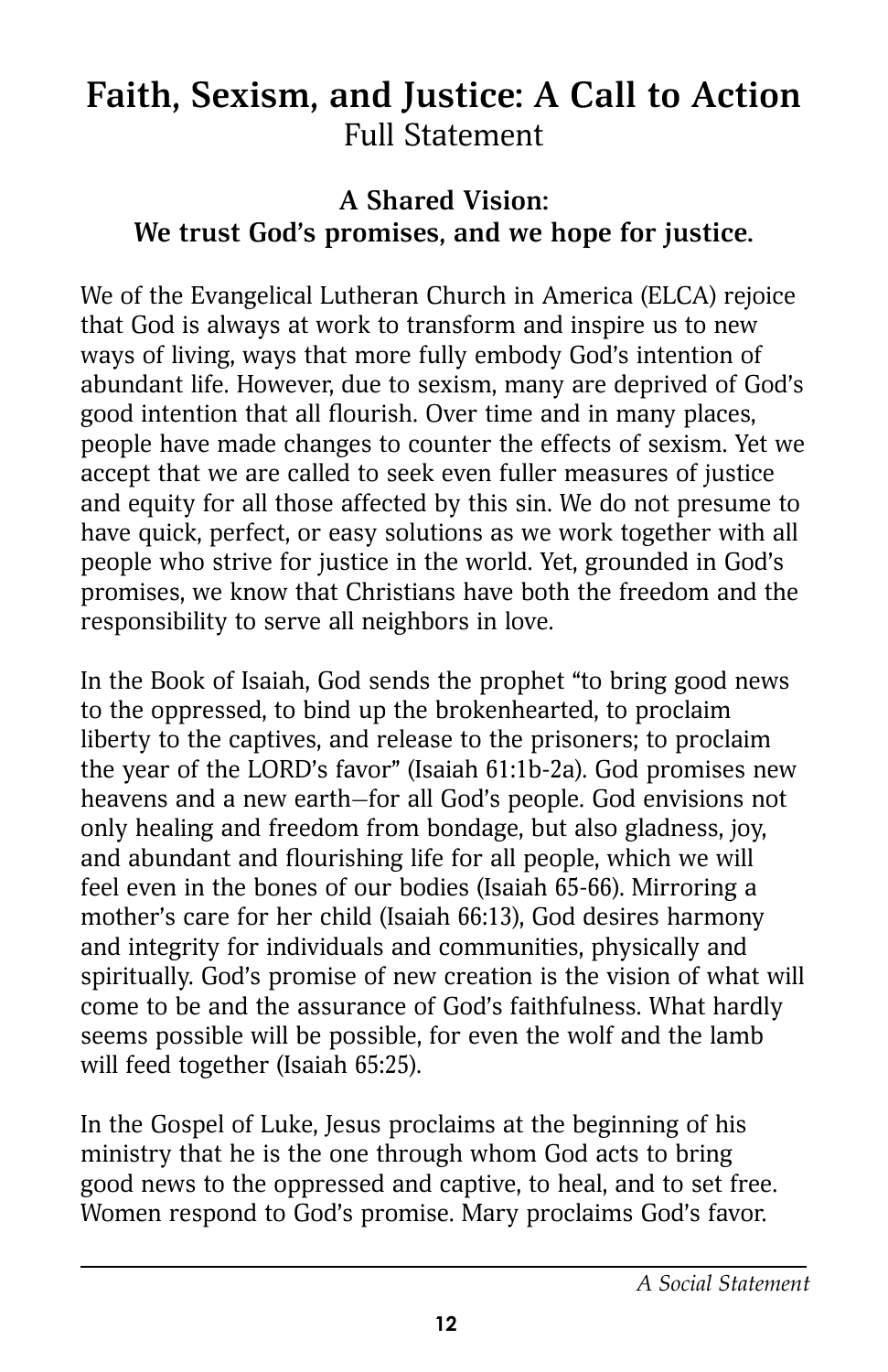An unnamed woman anoints Jesus' feet. Women—among them, Mary and Martha—follow Jesus publicly and use their means to support Jesus' ministry. A bleeding woman trusts in Jesus' power to heal. Mary Magdalene, Joanna, Mary the mother of James, and "the other women" witness the empty tomb and the angels who announce the resurrection of Jesus; they spread the word that God reaches from the promised future to raise Jesus Christ to new life, as the first fruit of the new creation. (See Luke 1:39-56; 7:36-50; 8:1-3; 8:42b-48; 10:38-42; and 24:1-12; and I Cor. 15:20-23.) The incarnate and risen Jesus Christ is the embodiment of the new creation God promises.

We of the Evangelical Lutheran Church in America join the witness of these women and live in the hope of God's promise of new creation through the life, death, and resurrection of Jesus Christ. We offer thanksgiving to the holy Trinity, whose love intends an abundant life for every person (John 10:10). We live in hope, anticipating God's promise of a just world without the oppression of sin and evil. God's vision in Isaiah is that people live in gladness, joy, safety, and harmony until old age—so that "your bodies shall flourish like the grass" (Isaiah 66:14).

We believe that the Holy Spirit is always at work through God in Jesus Christ to transform us, to draw us into the promised life of the new creation. In this church, we confess that we ourselves are always being made a new creation in Christ through baptism. Who we are becoming in Christ by the

We believe that the Holy Spirit is always at work through God in Jesus Christ to transform us, to draw us into the promised life of the new creation.

power of the Holy Spirit gives meaning to who we are and how we act right now.

Society and the church universal are gifts from God. Nevertheless, personal, social, and religious forces often work in opposition to God's desire for abundant and flourishing life for all. This church sees and denounces all the ways human sin interferes with flourishing. With thanksgiving for God's gracious promise through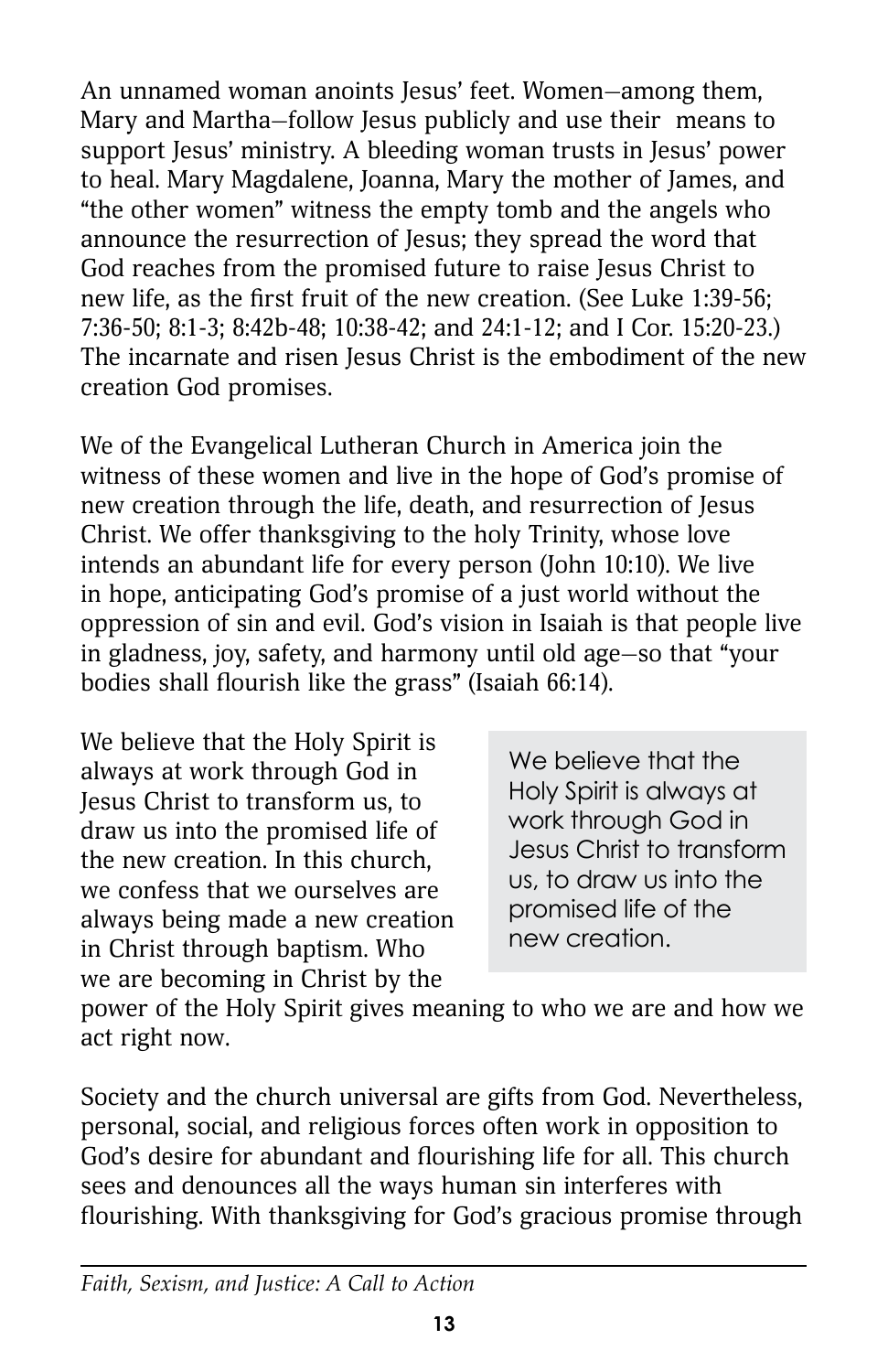Jesus Christ to break the bonds of sin, this church lives in the confidence that we are always being made new to love and serve the neighbor.

Love of neighbor is expressed in seeking justice for the neighbor. This includes gender justice. Gender justice is for all people and requires particular attention to seeking fuller justice for women and girls. Because we rely on God

Gender justice is for all people and requires particular attention to seeking fuller justice for women and girls.

as a God of promise, this church speaks about sexism and the harm it causes for all people. Those who support gender justice are intent on righting gender-based wrongs that prevent the abundant and flourishing life God intends.

We in this church rejoice in the ways God's people are already being led forth in joy (Isaiah 55:12). We are thankful God gives the vision and sustenance to change what seems unchangeable, even as we wait for God to wipe away every tear (Isaiah 25:8). Most of all, we live in hope because, through Jesus Christ, we trust that God's promises will not fail.

## **I. Fundamental Teaching: God desires abundant life for all.**

#### **1) We of the Evangelical Lutheran Church in America believe God's intention revealed through the Scriptures is that all people have life abundantly and flourish.**

From creation to redemption in the Christian story, the Scriptures reveal God's intention of abundant and flourishing life for creation, including for human beings. On the sixth day of creation, "God saw everything that [God] had made, and indeed, it was very good" (Genesis 1:31a). Creation stories tell of the goodness, flourishing, and majestic diversity that flow from God's creative and sustaining power (e.g., Genesis 1 and 2, Psalms 8 and 104, and Job 38). Throughout the stories of the life of God's people in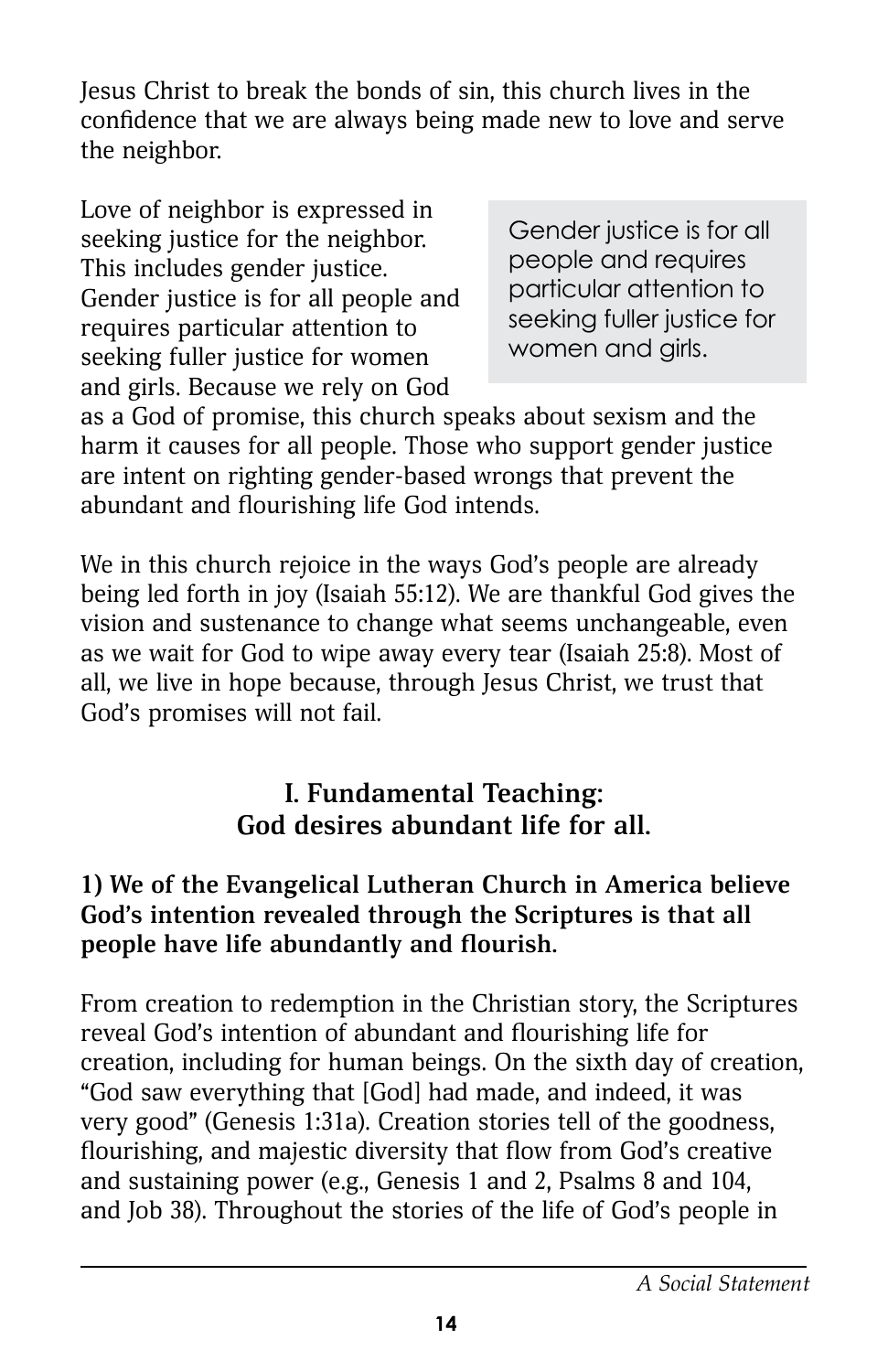ancient Israel, God is ever-present, willing them into flourishing life and often showing them ways out of situations that seem to have no way out. $5$ 

The Gospels underscore God's desire for abundant life. Jesus Christ, the Word made flesh, embodies and proclaims God's desire. In the Gospel of John, Jesus declares, "I came that they may have life, and have it abundantly" (John 10:10b). Jesus put this into action by eating with everyone, including marginalized people (Mark 2:15).

Jesus declares, "I came that they may have life, and have it abundantly."(John 10:10b)… Jesus criticized those who neglect justice and mercy (Matthew 23:23).

Jesus lived compassionately, healing and casting out evil spirits (Matthew 14:14). Jesus criticized those who neglect justice and mercy (Matthew 23:23) and delivered God's call to respond to the needs of anyone who is disadvantaged, marginalized, and unjustly treated (Matthew 25:35-40). Jesus Christ embodied God's urgent and persistent desire for the well-being of all people yesterday, today, tomorrow, and in the promised, future life.

The Book of Revelation speaks of the healing of the nations and closes with a vision of new heavens and earth as the ultimate outcome of God's resolve (Revelation 22:1-2). This church believes the triune God intends creation to flourish and is ever at work so that all people may thrive.

**2) We believe all people are created equally in the image of God. Every individual is dependent upon God, and all share in the God-given vocation to contribute their gifts to help all of creation flourish. Being in the image of the triune God means that we humans are relational, that we are interconnected. Just as we interact with God, we are social creatures relating with each other and all of creation.**

As the Scriptures witness, all of creation originates from God, who sustains creation and will ultimately bring creation to its fullness. In Genesis 1, God speaks creation into existence; by a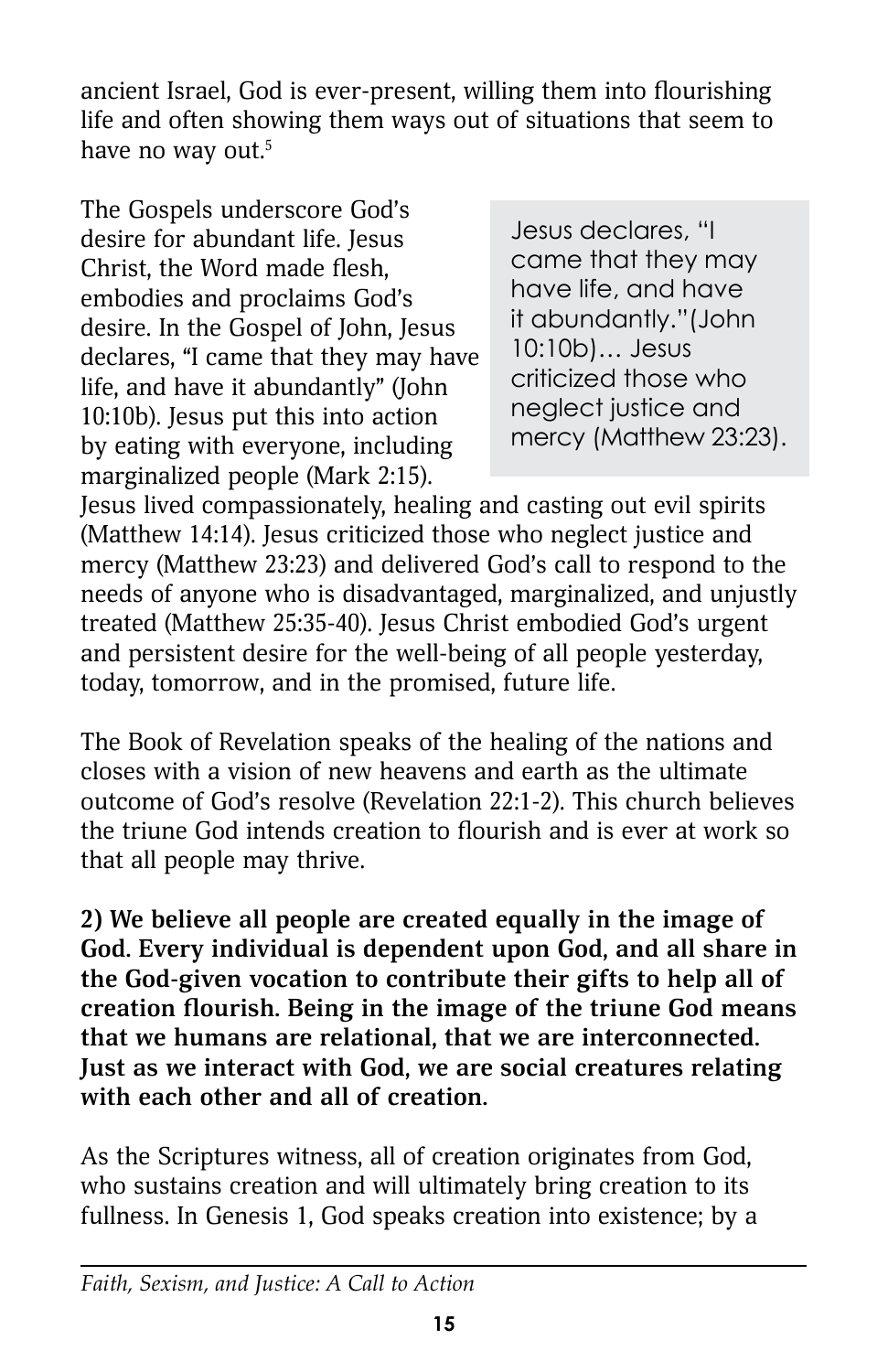word, humans are created in the image of God (*imago Dei*). "Then God said, 'Let us make *'ādām* [the Hebrew word for "humankind"] in our image, according to our likeness'" (Genesis 1:26a).<sup>6</sup> Human dignity flows from the reality that all humans are made in the image of God. When we see one another, we see the image of God.

Human dignity flows from the reality that all humans are made in the image of God. When we see one another, we see the image of God.

In the ancient world, typically only kings were thought to be in the image of God. Genesis offers a striking contrast to a hierarchical view that sets rulers over those they rule or men over women. The point of the creation story in Genesis 1 is that all humankind is created at the same time and with the same value, in the image of God.

The account of creation in Genesis 2 emphasizes human dependence upon God as the one who gives us life and breath. In this text, God makes humans by forming them from the soil (*humus*), the source of trees and all vegetation. Humanity comes to life only when God breathes the breath of life into the first human.

In both Genesis 1 and 2, the emphasis is on God's creation of humankind in unity and <u>equality.</u><sup>7</sup> A translation of the Hebrew text helps to explain this:

"[T]hen Yahweh God formed the earth creature [*hā-'ādām*] dust from the earth [*hā-'ͣdāmȃ*]

and breathed into its nostrils the breath of life,

and the earth creature [*hā-'ādām*] became a living *nephesh* [being]" (Genesis 2:7).<sup>8</sup>

In Hebrew, the word for "Adam" means "earth creature;" it is not a proper name but a poetic play upon the Hebrew word for earth. English translations of Genesis refer to "Adam" being formed first and refer to this earth creature as a male, but the original language never suggests that a man was created first.<sup>9</sup> Rather, it recounts the creation of all humanity. Only later does the text refer to distinct bodies, called "Adam" and "Eve."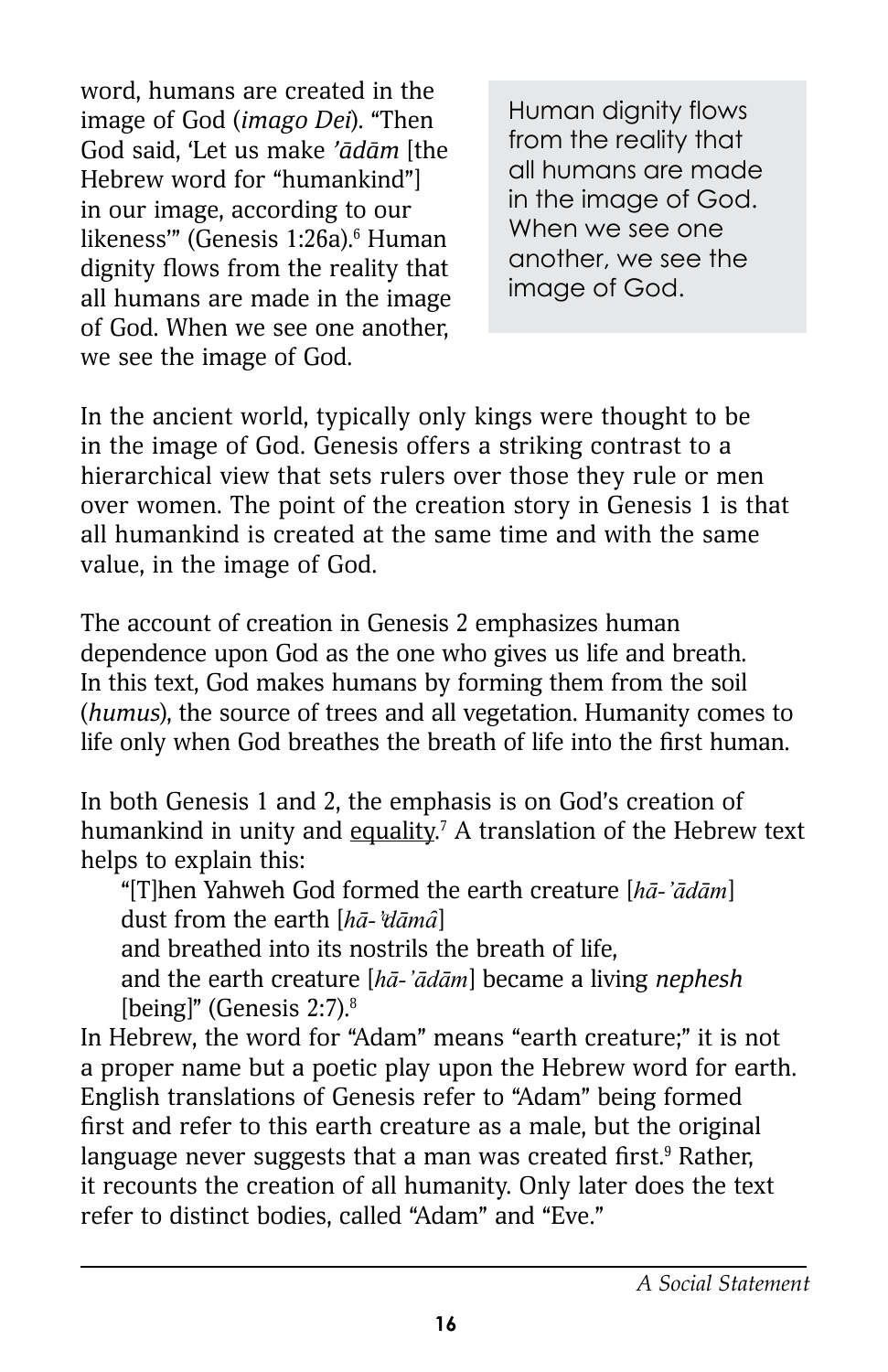The differentiation of humankind expressed in the creation stories communicates the joy humans find in having true partners, true peers: "This at last is bone of my bones and flesh of my flesh" (Genesis 2:23a). God creates community and family within an interdependent creation that wholly depends upon its creator, not upon a hierarchy of humans.

The Scriptures reveal the diversity and interconnectedness of creation. God creates a teeming universe filled with plants and animals, the fish of the sea and the birds of the air, and humans—all remarkably diverse. We believe God creates humanity in diversity. Scientific research in conversation with the Christian tradition shows that this diversity encompasses a wide variety of experiences, identities, and expressions, including sex

[God's gift of diversity] encompasses a wide variety of experiences, identities, and expressions, including sex (human biology), gender (how humans understand and express themselves), and sexuality (sexual attraction).

(human biology), gender (how humans understand and express themselves), and sexuality (sexual attraction).<sup>10</sup> These are interconnected yet distinct aspects of humanity.

Many Christians, in the past and still today, interpret the creation and fall stories in Genesis 1-3 to support the belief that females are secondary to males and more sinful than males. For example, repeating an ancient belief, some early Christian theologians defined women as malformed men.11 Martin Luther sometimes repeated the idea that women are inferior. Genesis has also been used to argue for seemingly fixed realities about human identity based on being male or female.12 Some Christian communities and individuals continue to teach and practice these ideas.

The concept of "the image of God" has often been used problematically. Sometimes it has been used to describe men as a "fuller" image of God and women as a "lesser" image of God. In particular, the description of the woman being created second, to be the man's "helper" (Genesis 2:18), has been used to reinforce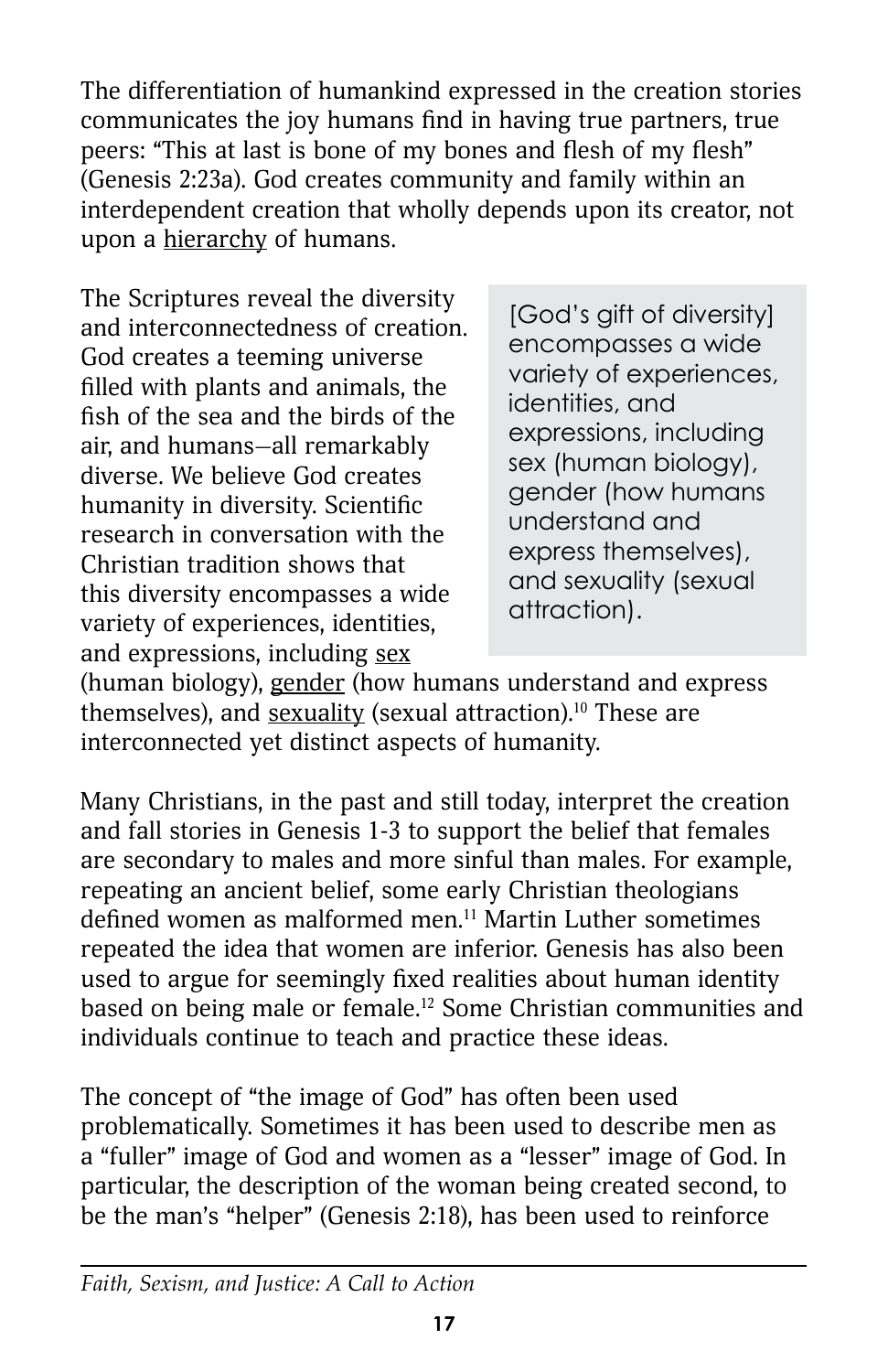the idea that women and girls are inferior and subordinate. Actually, the Hebrew word translated in English as "helpmate" is a word most often used in the Scriptures for God! Misuses, misunderstandings, and the limitations of translations have led to and still reinforce beliefs and actions that devalue women and girls.

This church focuses instead on God's delight in the diversity of creation, as well as God's intention of equality, unity, and relationality within that diversity. God says, "Let us make humanity in our own image." Just as there is relationality among the persons of the Trinity, there is relationality between the humans God creates and between God and humans. This reading of the Scriptures promotes an understanding of human diversity that is not limited by either a binary or a hierarchical view of gender.

We honor the image of God in others when we do everything in our collective and personal power to meet others' needs and to empower them to flourish. We believe that God creates human beings not just in marvelous diversity but also with the intention of equity, including gender-based equity. The God in whose image

Just as God uses wisdom, understanding, and knowledge to create and nourish (Proverbs 3:19-29), humans are to use these same means to serve all of creation.

we are made calls us to use our creativity, freedom, responsibility, diversity, and compassion for the fulfillment of creation. Just as God uses wisdom, understanding, and knowledge to create and nourish (Proverbs 3:19-29), humans are to use these same means to serve all of creation. In creation, no human is granted domination over another human. Rather, all are given the responsibility to care for creation, including the responsibility to address the effects of sin (Genesis 1:26-31; 2:15).13

**3) Despite God's intention for creation, humans exist in a state of sin. Because we fail to trust God as we should, we are alienated from God, from other people, and from creation itself. Not only individually, but also collectively, we live out this alienation through disobedience to God, pride,**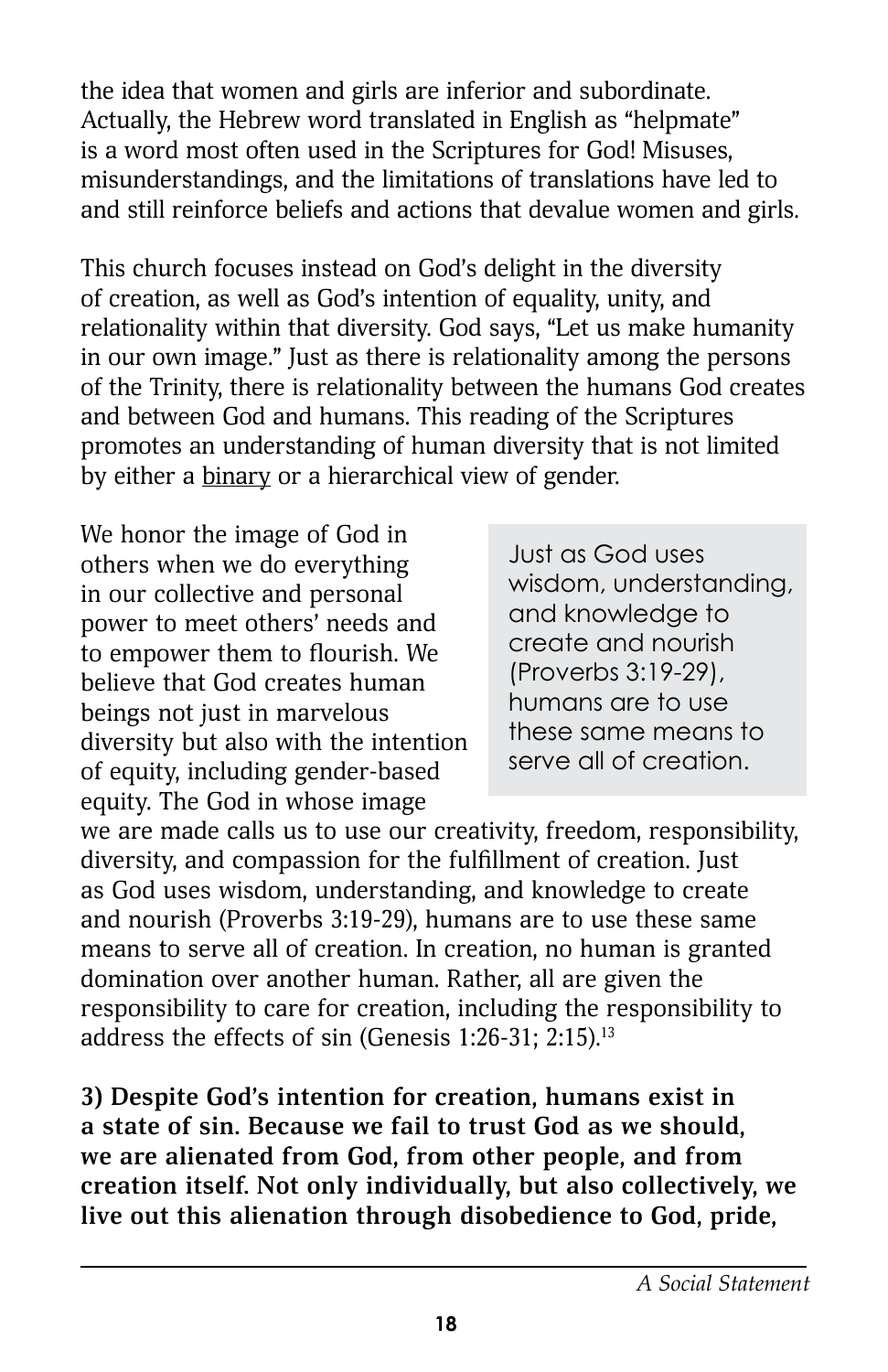#### **complacency, self-abasement, and acts against others, all of which limit the abundant life God intends.**

As Christians, we understand humanity's fall into a state of sin through the story of Adam and Eve in the Garden of Eden. "'[Y]ou will be like God,'" (Genesis 3:5b) the serpent promises. The Genesis story shows that the human desire to be powerful disrupts God's intention for human flourishing and for the well-being of creation.

Sin is a condition in which we humans live because we do not trust God for our sense of identity and value.<sup>14</sup> This may take the form of pride (being centered on ourselves), idolatry (placing someone or something else other than God at the center of our lives), or self-abasement (not recognizing our value and dignity as a person created by God). As a result of this broken trust in God, human relationships also become broken and distorted. We hurt each other, God's creation, and ourselves.

Particular sinful actions (sins) are expressions of our human life in a state of sin. Individuals, families, communities, institutions, governments, and societies can all sin. Sin is not only individual; it is also collective or communal. Sinful humans create structures, organizations, and societies

Sinful humans create structures, organizations, and societies that perpetuate sin, sometimes unintentionally. This is called "structural sin."

that perpetuate sin, sometimes unintentionally. This is called "structural sin."

God gives the Law to help us see humanity's sinful state—our sinful thoughts and actions and our sinful systems. It also helps to curb these. The Law helps us see that what breaks and distorts human relationships is sinful and unjust.

**4) We believe that we are healed and redeemed from this alienation. That is, Lutherans confess that we are justified by God's grace through faith in Jesus Christ, no matter what we have done or left undone. This promise means we are freed**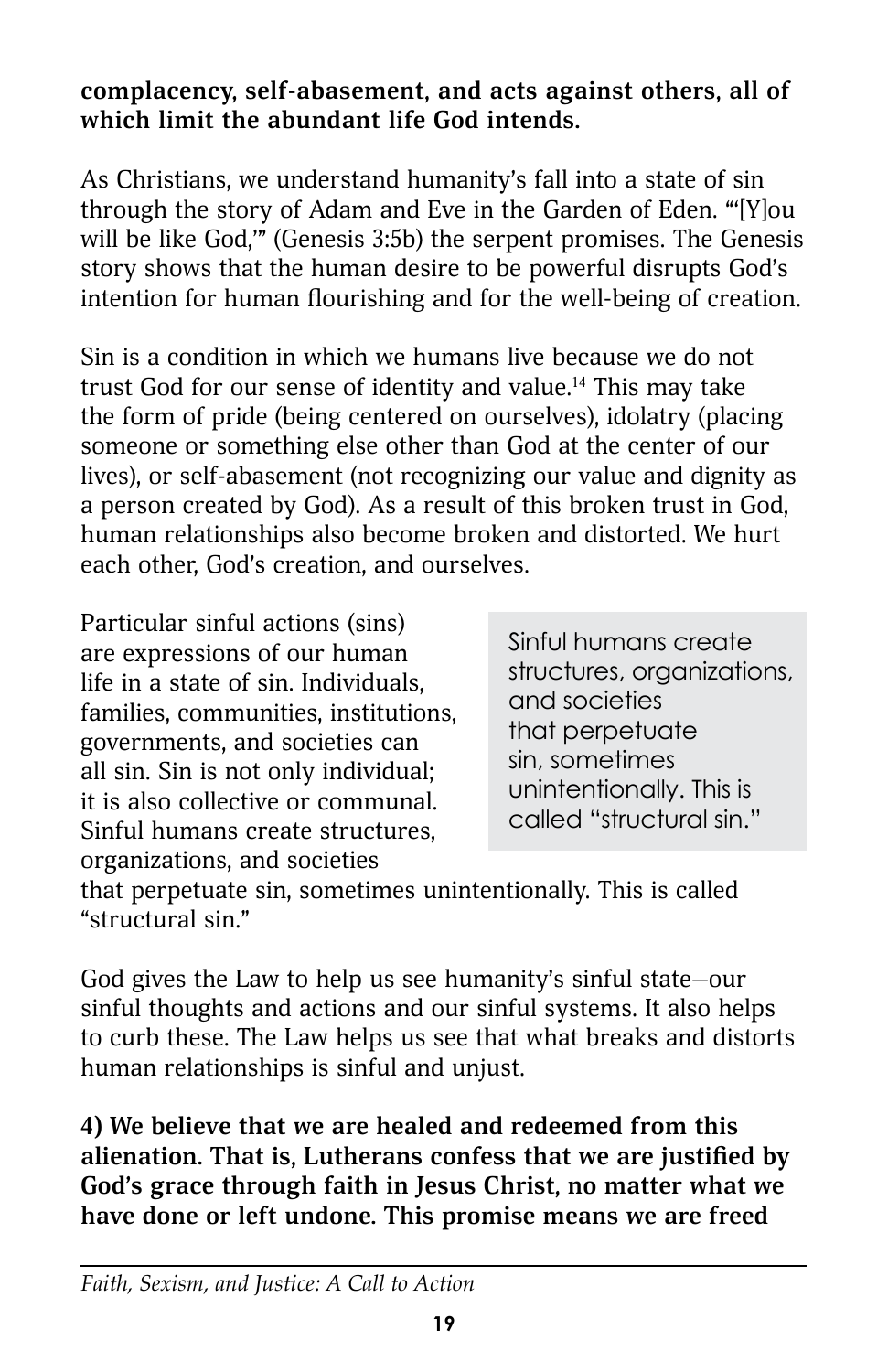**from bondage to the people and things we trust and love more than God or the ways we try to justify ourselves, sometimes at the expense of others. God's grace frees us and empowers us to love others as God loves all of creation.**

The Lutheran tradition emphasizes that we do not have to do anything for God to be gracious to us. The gift of salvation is a divine work, not a human work. "For we hold that a person is justified by faith apart from works prescribed by the law" (Romans 3:28). God's justification of us overturns both our own attempts to justify ourselves and our own injustice. Faith unites believers with Christ; union with Christ transforms believers. God's redemption of believers is not simply a transaction but an intimate relationship that influences who we are becoming in Christ.

Although we have been called into the freedom of the Gospel, we remain sinners. Martin Luther described this as being "simultaneously saint and sinner." We are freed in Christ to love and serve others, but our efforts to live out God's love are always imperfect. Through our baptism, we experience daily renewal, and so we continue to respond to the divine call to love God, self, and neighbor and to work for justice.

**5) Our focus as Lutheran Christians on Jesus Christ affects how this church understands the call to do justice. Because we are freed in Christ for others, we are able to respond to God's call to love our neighbor as ourselves. In society, neighbor love takes the form of neighbor justice.**

The Scriptures repeatedly remind us of God's call to show love and justice to others. The prophet Micah insists that what God wants from us is "to do justice, and to love kindness, and to walk humbly with your God" (Micah 6:8). Isaiah provides some specific examples of what this means: "[L]earn to do good; seek justice, rescue the oppressed, defend the orphan, plead for the widow" (Isaiah 1:17). The psalms describe the blessing of living according to God's intention: "Happy are those who observe justice, who do righteousness at all times" (Psalm 106:3).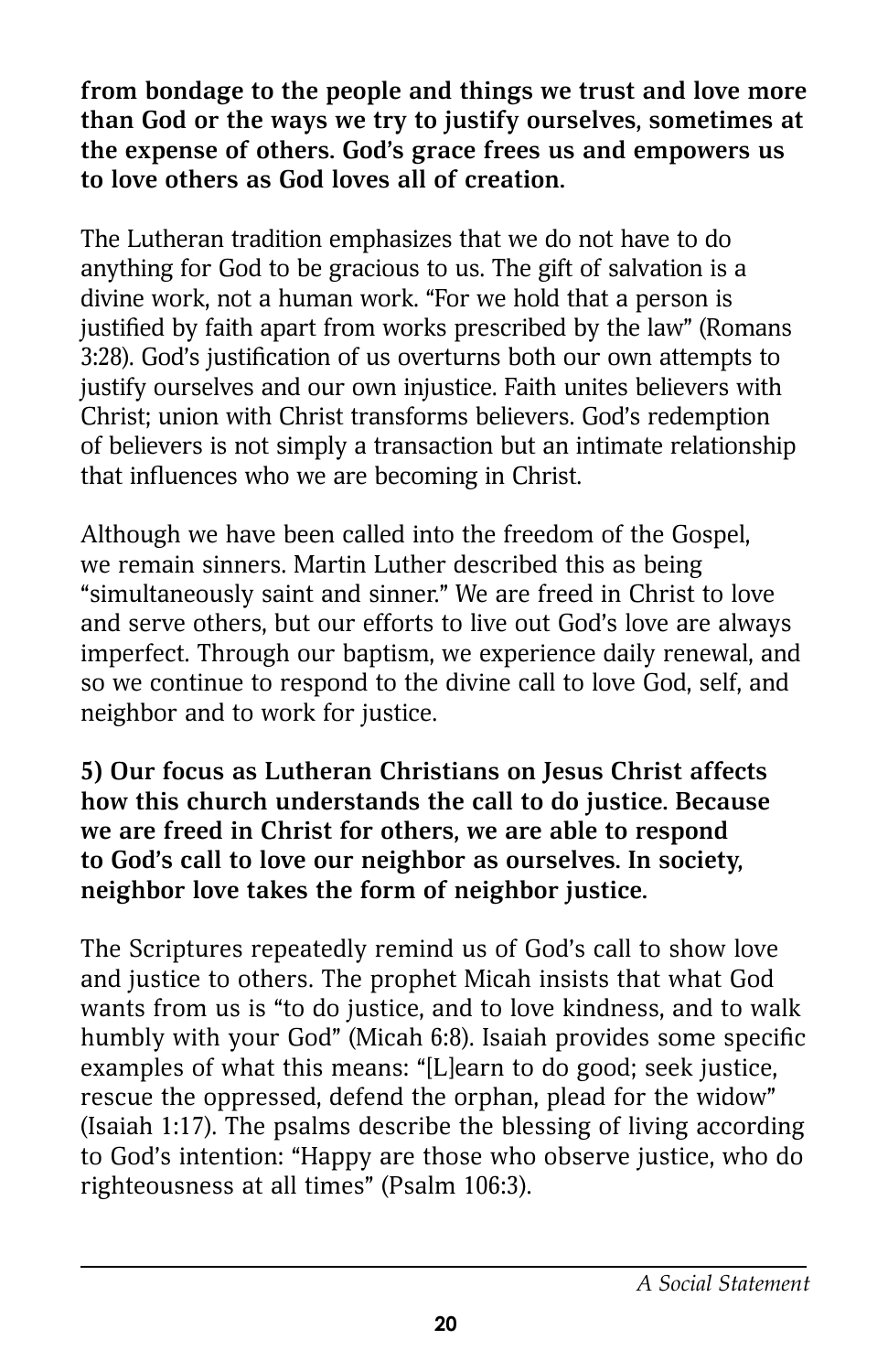In the parable of the good Samaritan (Luke 10:25-33), Jesus teaches that compassion for others is how we express love for God; neighbors are people who need acts of love. Martin Luther reflected, "Now our neighbor is any human being, especially one who needs our help."15 Neighbor love means

Neighbor love means working more broadly for justice. Because justice is the form love takes in society, we refer to this as neighbor justice.

we are called to be a neighbor. Depending on the neighbor's needs, this may require not only direct service in response to an immediate situation, but also working more broadly for justice. Because justice is the form love takes in society,<sup>16</sup> we refer to this as neighbor justice.

Faith active in the form of love of neighbor is not our own doing but God's gift.17 We respond to and exercise God's gift by loving others. In society, this responsive love takes the form of justice for the neighbor in an unjust world. Grounded in faith and love, we seek justice for ourselves and our neighbors within congregations, religious and secular institutions, governments, and societies. This love includes g<u>ender justice</u>.18

Reading the Scriptures with a neighbor-justice perspective helps us challenge and uproot oppression, brokenheartedness, and captivity. This approach can be understood as an extension of the traditional Lutheran focus on interpreting the Scriptures through the vantage point of the proclamation of Christ. When, through the Scriptures, we have heard the Good News of justification by God's grace through faith in Jesus Christ, we are able to return to the Scriptures, reading them in light of the call to live out our faith in service of our neighbors.

Striving for justice for the neighbor and for ourselves encourages Christians to live, worship, and work in ways that empower all people to live with dignity, responsibility, equity, and justice. God in Christ, through the power of the Holy Spirit, frees the Church to live now into the future God promises. Both as individuals and as communities, we are called into God's new creation.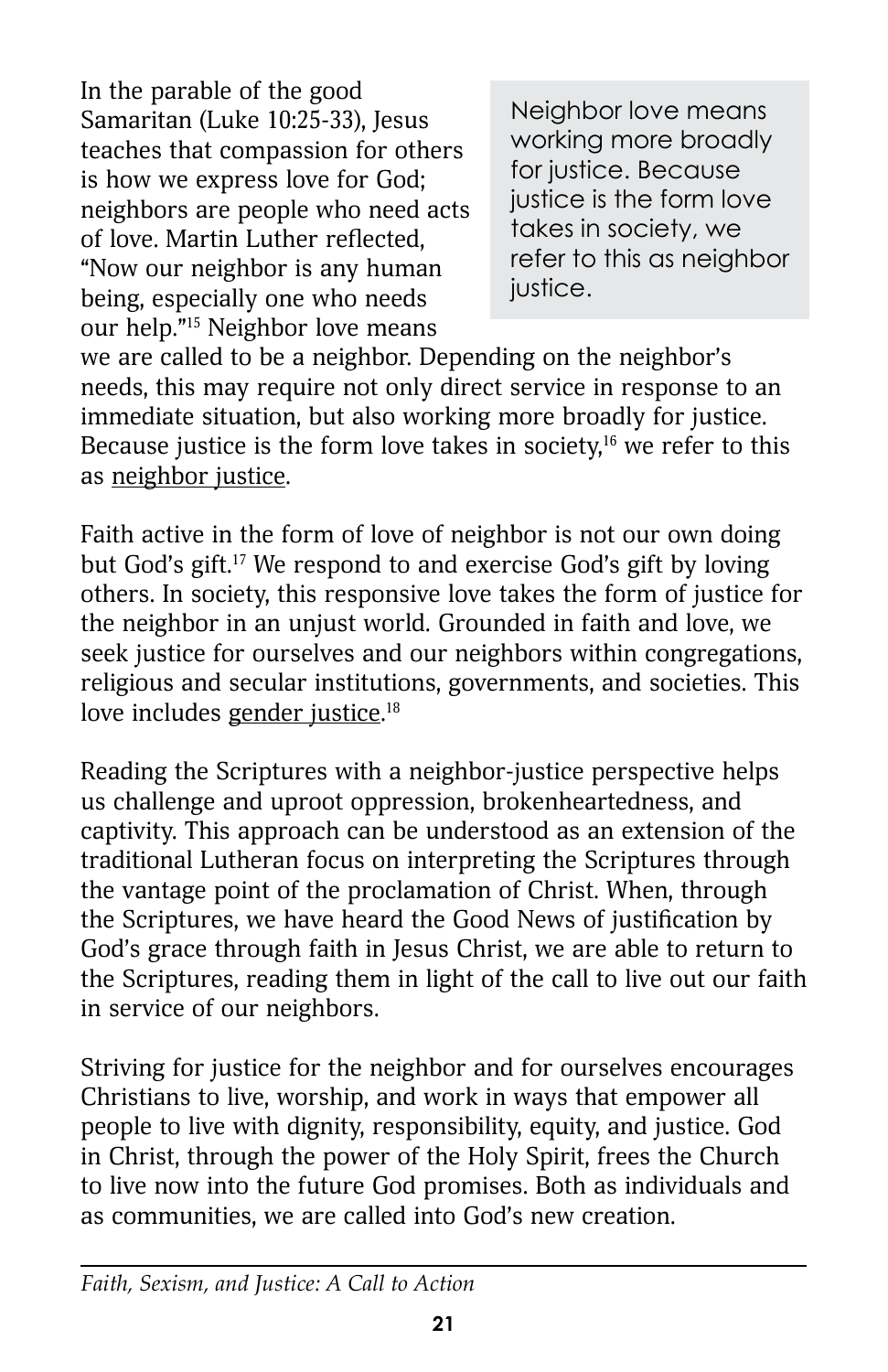**6) This focus on Jesus Christ also affects how we understand the Scriptures. While the Scriptures speak both Law and Gospel, Martin Luther emphasized that the Scriptures should be read by paying attention to what proclaims Christ—what carries the Gospel message of God's grace and mercy to all people.**

Lutherans understand the Scriptures as speaking both Law and Gospel—God's judgment and God's promise. Both Law and Gospel are God's Word, but they have different purposes. God's Law commands us to love God above all else and to live for the sake of the common good; it judges us when we fail. The Gospel is the promise of God's grace and mercy freely given to us for Christ's sake.

Luther taught that Christians should read the Scriptures through the lens of the Gospel promise: "The Gospel itself is our guide and instructor in the Scriptures."19 Being guided by the Gospel helps Christians interpret difficult texts in the Scriptures in light of the Good News of Jesus Christ.

This way of reading the Scriptures also frees us to look at the Scriptures within their historical and cultural contexts.<sup>20</sup> Some things apply to people in every generation, and some things do not. For example, Luther pointed out that some of the Old Testament laws were given by God to the Jewish people at particular times in their history; these laws do not necessarily apply to Christians today.<sup>21</sup> Luther even warned against the temptation of "changing Christ into a Moses" by misunderstanding the gift and promise of the Gospel as laws and commandments. $22$ 

Because of this Christ-centered focus, Lutherans not only interpret but also translate the Scriptures in ways that keep proclamation of God's Word central. When Luther translated the Scriptures from Hebrew and Greek into German, he took great care to use language that Germans of his day could understand. Sometimes this meant using common German idioms instead of a literal, word-for-word translation of the original languages. Sometimes this meant adding a word to emphasize the central proclamation.23 Luther always translated the Scriptures so that the living Word of God could be received by people in their context.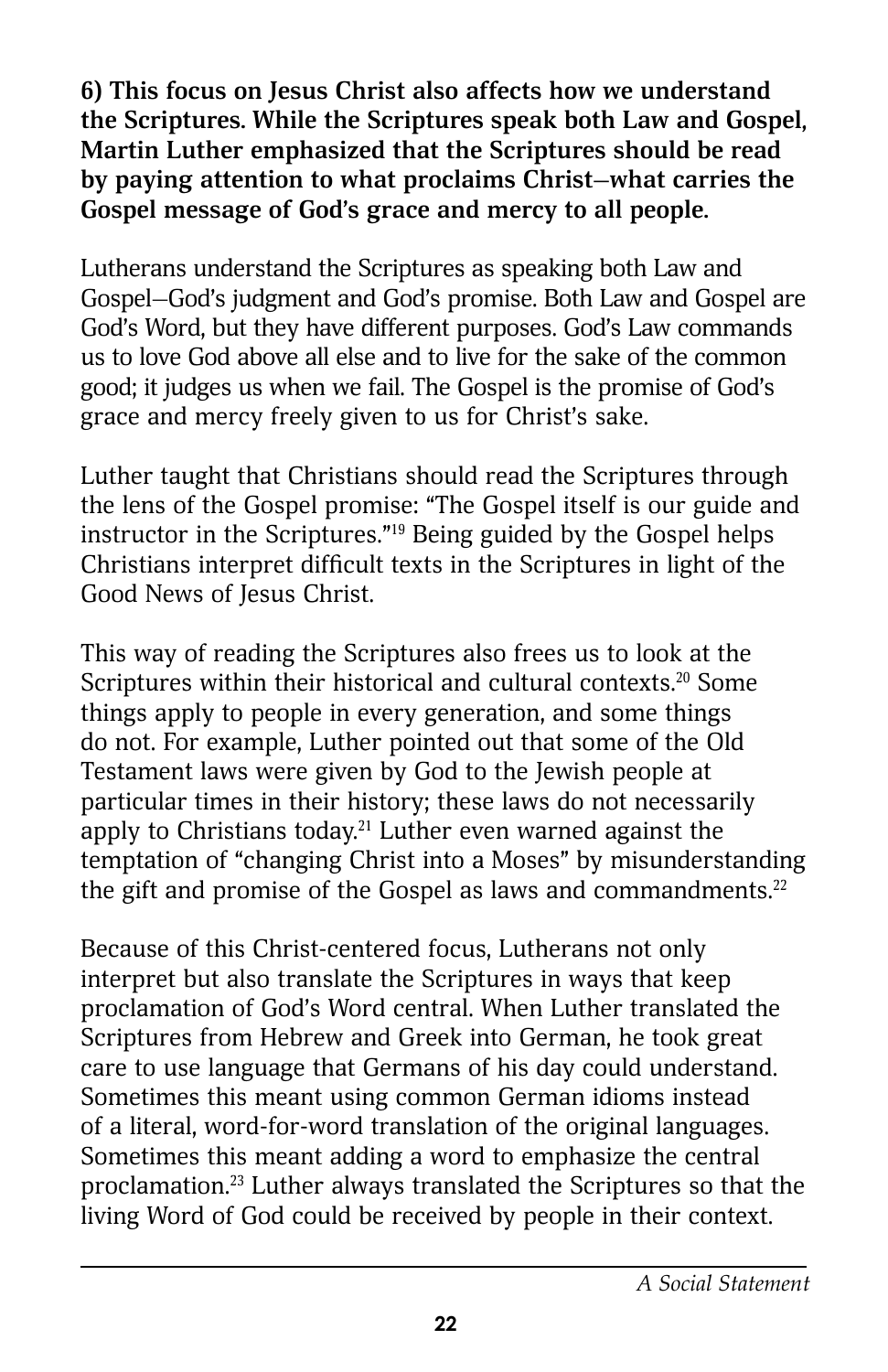**7) As Lutheran Christians, we recognize human reason and knowledge as gifts from God to be used for the common good. While the scriptural call to neighbor justice is clear, human reason and knowledge are essential to discern the specific forms, policies, and structures that best enable us to enact justice in particular contexts. Recognizing that the gifts of reason and knowledge are given to people of all religions and worldviews, Christians are freed to work together with them for the common good.**

The Lutheran theological tradition places a strong emphasis on the appropriate use of human reason and knowledge. Thus, this statement draws on current scientific research, including the social sciences. It also assumes that such values as human rights are commonly shared. While sin can distort our use of these

This statement draws on current scientific research, including the social sciences. It also assumes that such values as human rights are commonly shared.

gifts, they remain important tools for work in the world, especially as common ground for working with others.

This church recognizes that people of other religions and worldviews may accept some of the analysis and share many of the convictions expressed here. For example, many individuals of other religions and worldviews believe that all people, including every woman and girl, deserve full human dignity, equality, equity, and the opportunity to thrive. Many others share the conviction of this church that all people have the responsibility to seek and safeguard universal rights for others, as well as for themselves.

With thanks to God for the gift of reason, the ELCA offers this statement as a contribution to public discussion about how to understand and advance full and equitable participation of women and girls in an equitable society. This statement is an invitation to conversation with and action by those who may not share the same starting point of faith but who share underlying values, such as human dignity. This church seeks to join in common cause with all who desire that all people may thrive.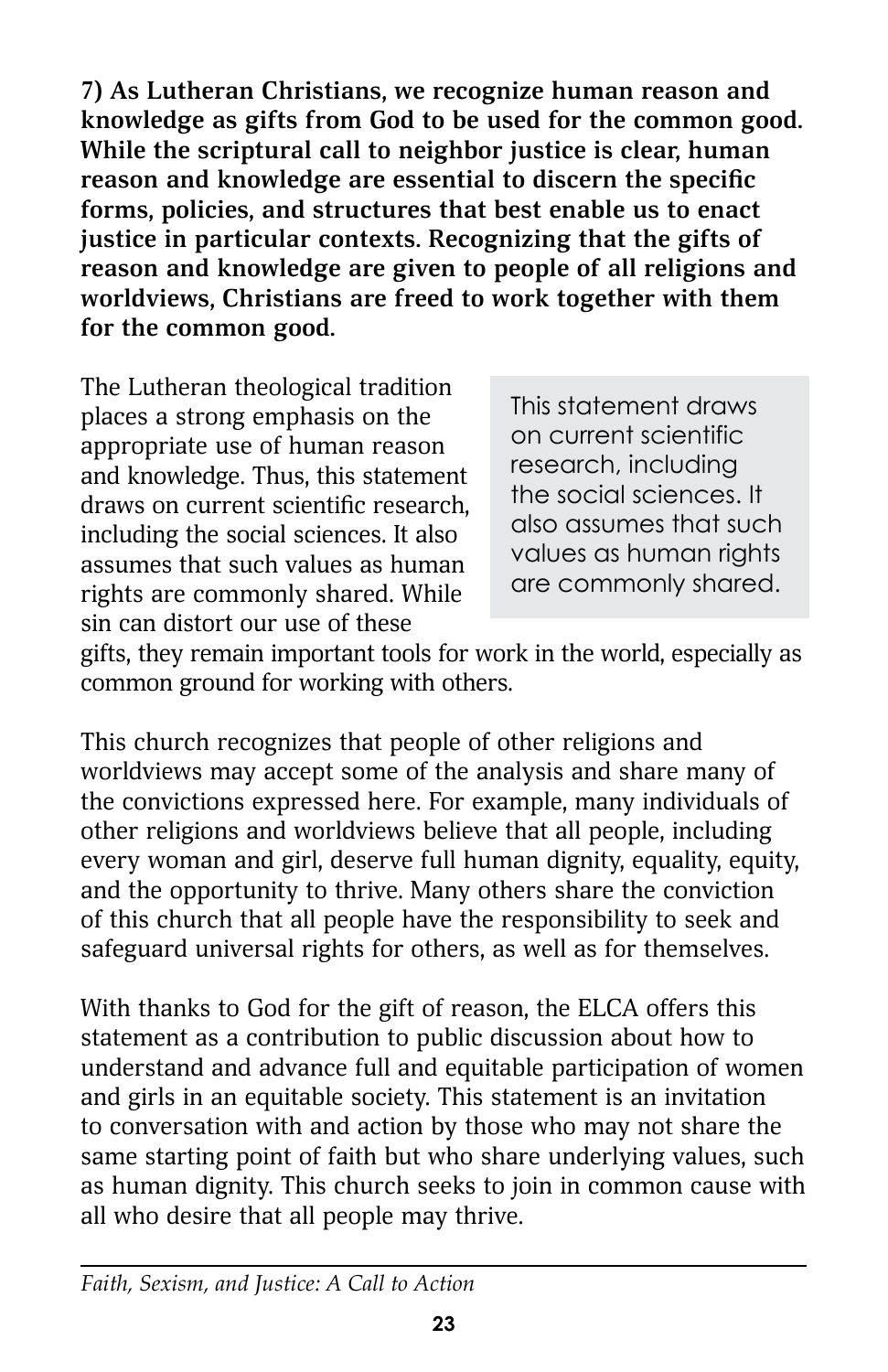**8) We believe that the church is called to live as the body of Christ in the world even while we struggle with the realities of sin. As Lutherans, we recognize that acting justly within family, church, and society for the common good is central to the vocation to which God calls all people.**

As Christians, we confess that Jesus Christ is the true image of God (Colossians 1:15). In baptism, all Christians are unified in Christ and are equal members of the body of Christ. The apostle Paul compared the early Christian community to the human body. He wrote that Christians are united in the body of Christ, that this body has many diverse parts, and that the members of the body need one another. Members of the body that we think are weaker than others are, in fact, indispensable. (See Romans 12:4-5 and 1 Corinthians 12:12-18.) The body of Christ is made of physical bodies, of human persons. The health of the body of Christ is linked to our human flesh and blood.

In the face of ever-present ways in which we humans sin against each other, including in this church, we confess that God's Word affirms the goodness of our bodies, minds, and spirits and those of our neighbors. The Gospels testify to the full, embodied humanity of Jesus, who was born, walked, ate, slept, and wept. The Hebrew Scriptures, the Gospels, and the New Testament letters all teach that human bodies are a good gift of God.

Because of our understanding of the body of Christ, we are called not to objectify other people, diminish their worth, or define them by gender-based stereotypes. Paul taught that what happens to one part of the body affects every part of the body. This church seeks to value all people and recognize that we depend upon one another. We will not dominate or politicize other people but will respect them, promote their health and well-being, and suffer and rejoice together as we strive for justice for all bodies—indeed, for all persons.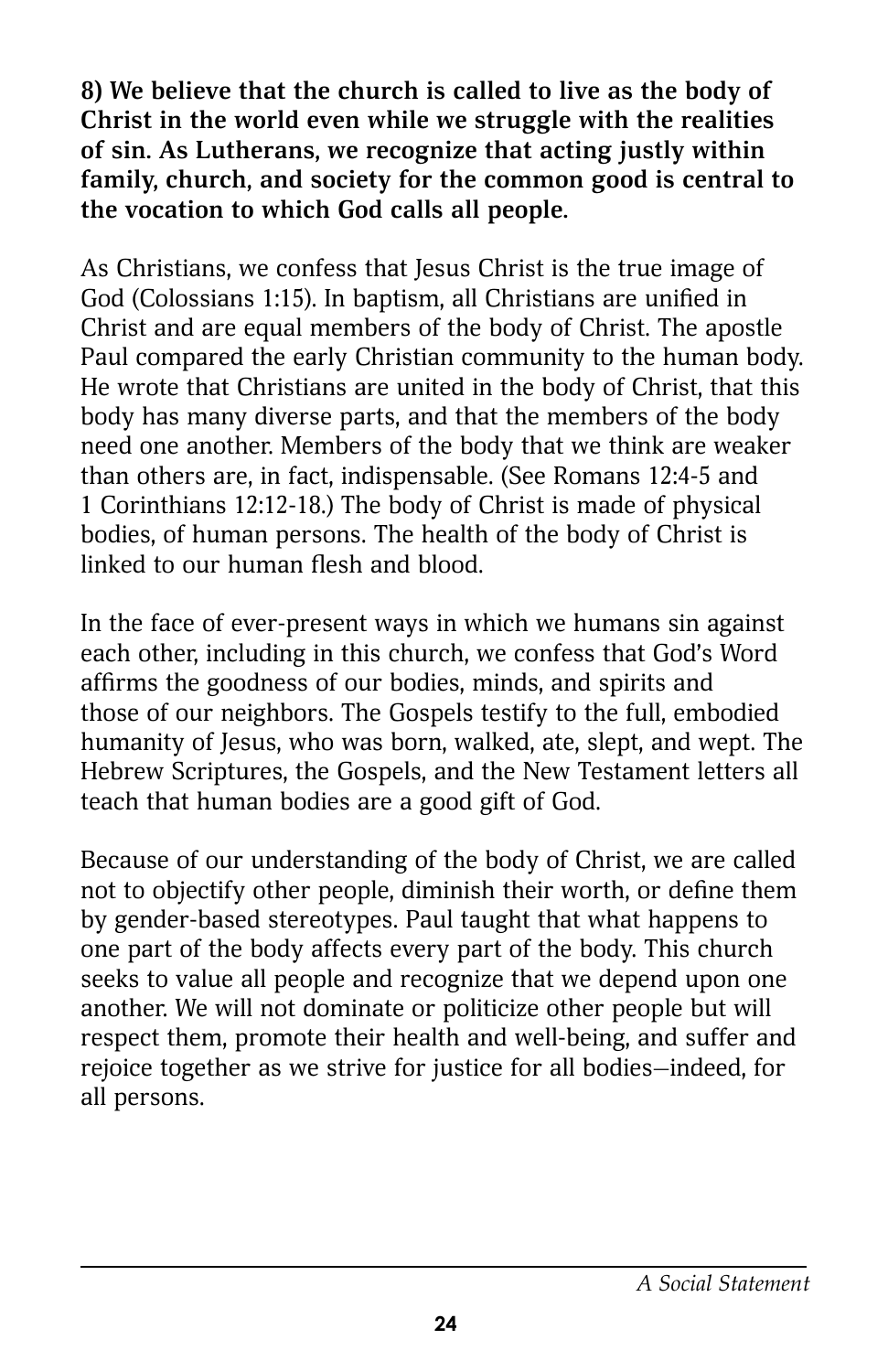### **II. Analysis of the Problem: Sin subverts human flourishing in many ways.**

**9) Though God desires fullness of life and equity for everyone, as a church we recognize that women and girls in particular suffer a range of harm and injustice due to sex (biological), gender, or both. In addition to sex and gender, the experiences of individuals and groups are shaped and complicated by intersecting factors. These include race, ethnicity, national origin, nationality (including American Indian and Alaska Native), religious identity, immigration status, sexuality, marital status, economic means, age, ability, embodied experiences, and education. This reality is known as intersectionality.24 This statement's references to women and girls are intended to be inclusive of all people who identify as women or girls in the diversity of their individual and communal identities and expressions.**

Grounded in the Scriptures and in Christ, the living Word of God, this church affirms that God creates humanity in diversity and desires all in creation to flourish. However, everyone does not flourish. Talking about this reality requires care and attention to the language and framework we use to understand the complexities of the situation and to serve all our neighbors adequately.

Intersectionality refers to the ways in which various forms of discrimination and oppression, linked to aspects of a person's identity, overlap. The concept of intersectionality helps to express the multiple discriminations many women face daily. This church recognizes that each person is

Intersectionality refers to the ways in which various forms of discrimination and oppression, linked to aspects of a person's identity, overlap.

uniquely created in God's image and that each person's identity consists of different aspects. One individual might be a mother, an employee, a Christian, and a college graduate; she might be middleclass, able-bodied, heterosexual, Spanish-speaking, and Latina. Some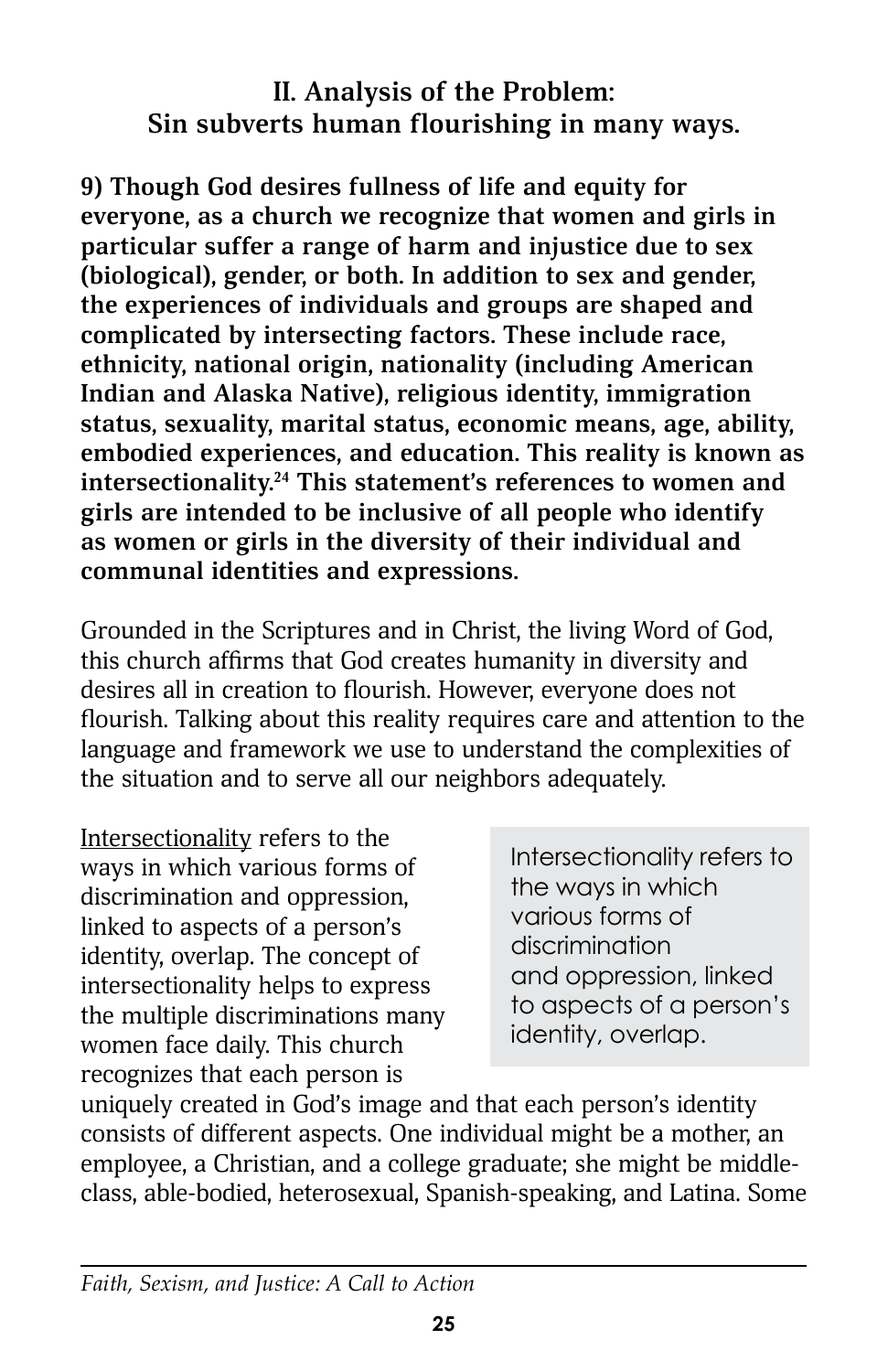aspects of this woman's identity are affirmed by the dominant culture in the United States (e.g., Christian, college graduate), yet other aspects are devalued (e.g., Spanish-speaking, Latina). Broadly speaking, the dominant culture treats some identities as ideal (e.g., white, able-bodied, heterosexual) and other identities as less than ideal, or even imperfect (e.g., person of color, older adult, lesbian). What the dominant culture affirms affects people's lives.

Many women experience intersectional sexism. For a woman of color, sexism in the workplace is compounded by the discriminatory effects of racism. If someone is also transgender, data show staggering levels of discrimination and violence. Intersectionality helps to explain why some women and girls benefit more than others within a society that operates with intersectional patterns of dominance and submission. For example, white women in the predominant culture in North America benefit at the expense of women of color. This is illustrated in arrangements in which women of color are often caregivers for the children of affluent white women.

Therefore, references to women and girls in this document mean all people who identify as women and girls. A word such as *women* often fails to convey its full meaning because our minds tend to default either to our own experiences and identities or to what the culture validates as a normative, "desired," or dominant meaning.

In the United States, the word *women* has been typically associated with being white, young, and heterosexual unless qualified with other adjectives. The life stories, challenges, hopes, and gifts of women of color, lesbian and other queer women, transgender women, women with disabilities, and immigrant women, for example, have been often ignored and sometimes maligned. By using women and girls to refer to us in all our diversity, this church seeks to shift our thinking from limitation or discrimination to inclusiveness.

This statement acknowledges both the usefulness and the complexity of the phrase *women and girls*. Social, cultural, economic, religious, and political groups use *women* to describe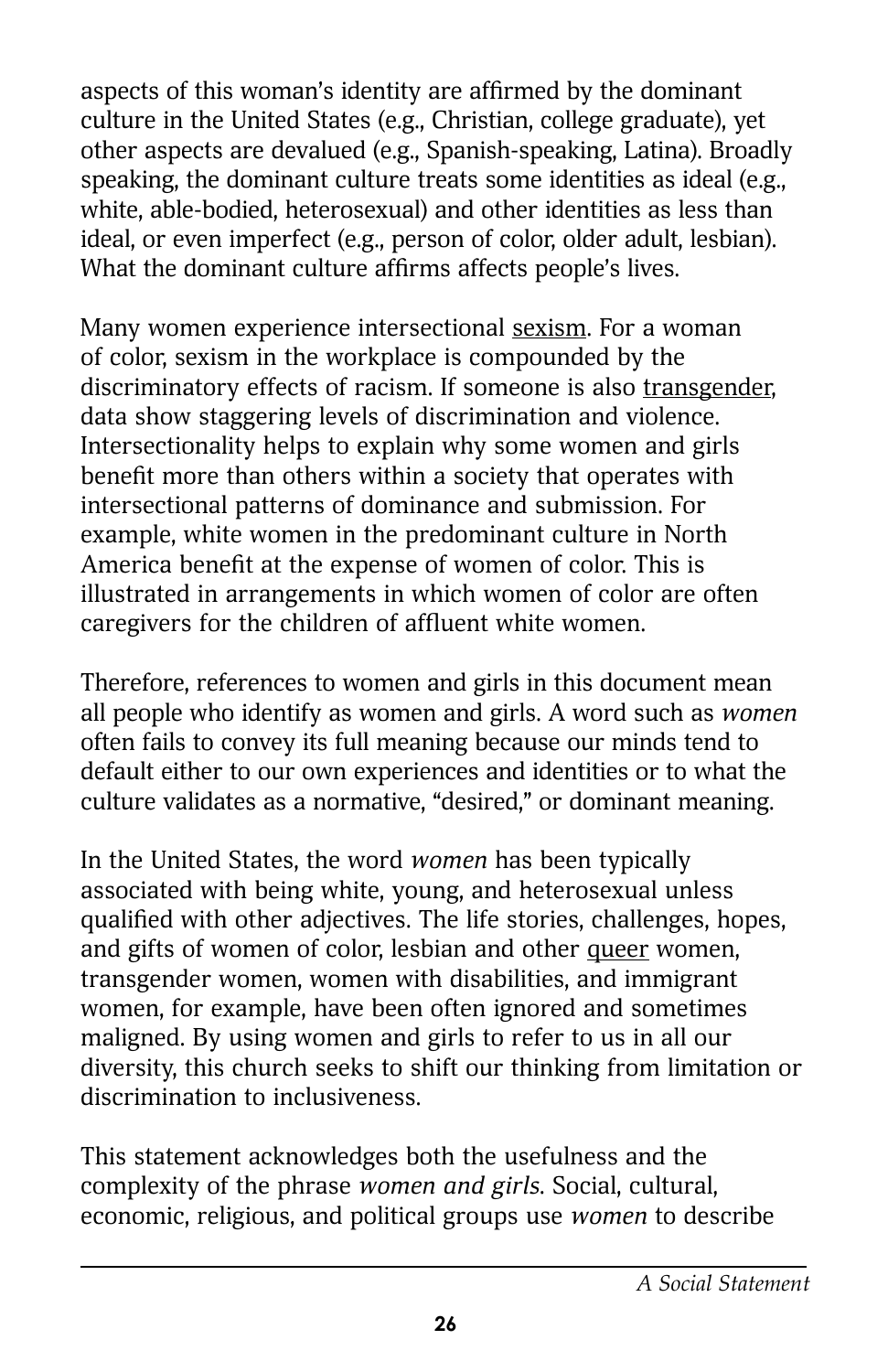women's experiences that differ from the experiences of many men. Nevertheless, the phrase should not be used to give the impression that all women and girls have the same experiences, gifts, or identities.

#### **10) The experiences of women and girls from a variety of backgrounds, both in the past and in the present moment, reveal that they have often been restricted in realizing abundant life on the basis of sex (biological) or gender.**

Women and girls from a variety of identities and backgrounds experience forms of oppression that affect our lives in profound and intimate ways. The personal experiences of women and girls are connected with larger social, institutional, and religious forces. For example, in the United States many legal rights were granted to women only over the course of the 20th century. These include the rights to vote, serve on juries, own land or businesses, inherit property, divorce, retain custody of their children, and attend any school for which they are qualified.

However, even when these rights were legislated, factors such as race and ethnicity, education, wealth, and social class intersected to exclude many women. This was the case for women of African descent, who struggled for many of those same rights decades later in the civil rights movement. Even in the latter half of the 20th century, women still had to struggle to secure rights pertaining to voting, safety, health care, and public life.

Legal, social, and religious forces continue to curb women's and girl's rights and prevent them from affirming, celebrating, and expressing themselves fully as God's good creatures and flourishing. The situation is extensive and complex.<sup>25</sup> Poverty and economic insecurity negatively affect women's lives. Far fewer women than men have access to wealth, and in the United States

Legal, social, and religious forces continue to curb women's and girl's rights and prevent them from affirming, celebrating, and expressing themselves fully as God's good creatures and flourishing.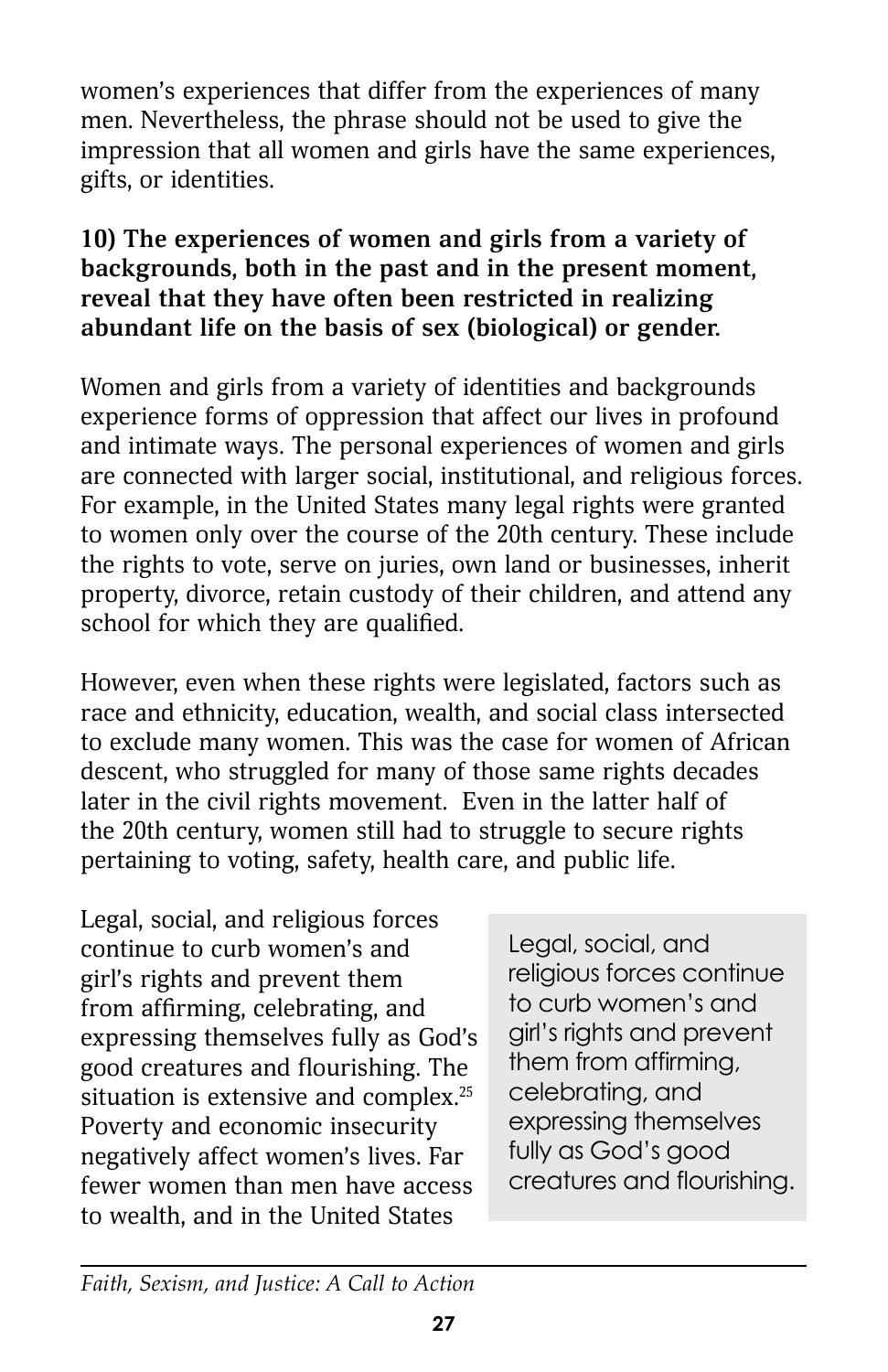more women than men live in or at the edge of poverty. This is especially true for older adults, single women, divorced women, women of color, women living with disabilities, and child brides, which a number of states allow. Poverty rates among women and children in Native American and Native Alaskan communities, for instance, suggest that sexism is compounded by racism.

Women's earnings are not equal to men's earnings. Occupational pay disparities affect women's earnings. More women than men work in service industries, which typically pay less than other occupations. In addition, women in the United States on average earn less than their male peers earn with equivalent experience and expertise. This wage gap is even wider for most women of color. Furthermore, there are wide income disparities within groups of women by race and ethnicity. The term *glass ceiling* refers broadly to gender-based limits on employment, but women of African descent also experience what is known as "the black ceiling," and Asian women experience what is referred to as "the bamboo ceiling."

Work, money, and violence often are intertwined. Some occupations, such as food service and agriculture, are particularly fraught with gender-based discrimination and violence. Workplace and educational harassment and assault directed at women and girls curtail their safety, productivity, and livelihood.

The ELCA has teaching and policy on gender-based violence that guides this church in greater specificity.26 On average, women, girls, and people with diverse gender identities experience high rates of gender-based violence. This violence includes but is not limited to domestic violence; intimate partner violence; sexual assault; rape; human trafficking; pornography; female genital mutilation; early and forced marriages; cyberbullying, stalking, and harassment; and murder.

Although men and boys experience some of these forms of violence, women and girls experience the majority of them at the hands of men and boys. Racism particularly compounds genderbased violence for some communities of color. For example, the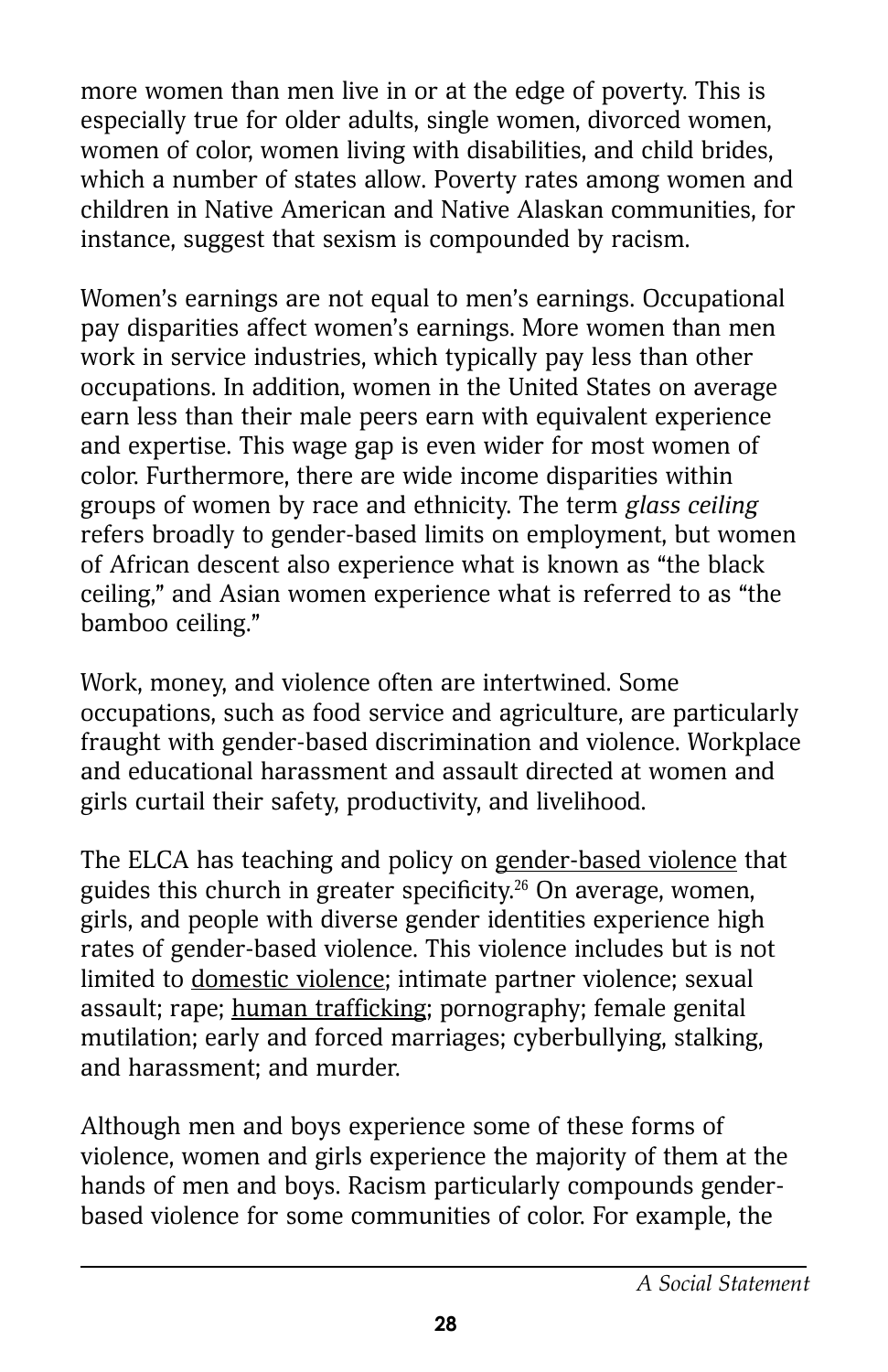Centers for Disease Control and Prevention have consistently reported that Native American and Native Alaskan women suffer greater rates of gender-based violence and assault than do other ethnic groups. Society often blames women for gender-based crimes and oppression, excusing the perpetrators. A prime example lies in this society's culture of sexualized violence.

Objectifying and assaulting people, particularly sexually, has long been tolerated, often to the point where gender-based objectification and assault seem normal. Objectification and the normalization of assault are evident in the media we consume (including pornography), $27$  the games we play, the male role models we idolize, the jokes we tell, and the behaviors we tolerate. Many of these distortions spring from stereotypes, of not only white women, but also women of color. It is further evident in the low rates of conviction and penalty in rape cases and the high number of untested rape kits across this country. All these factors together can be described as rape culture.

U.S. health care policies and practices also affect women's and girls' very own bodies. Because health care in the United States has developed from a male-centered model of physiology, disease, and well-being, the medical system sometimes operates as if women do not know their own bodies or as if their bodies are not their own.

Here again, women's health problems and the sexism of health care are compounded by intersectionality. For instance, women of African descent on all economic levels suffer from high rates of infant and maternal mortality, and many Latina women lack the reproductive and maternal health care they need.

A lack of affordable health care means many women do not get the care they need. In many regions, laws restrict women's access to reproductive health care. In the 20th century, many women and girls were forcibly sterilized because they were considered less valuable than white or able-bodied women. Forced sterilization continues, often in prison systems.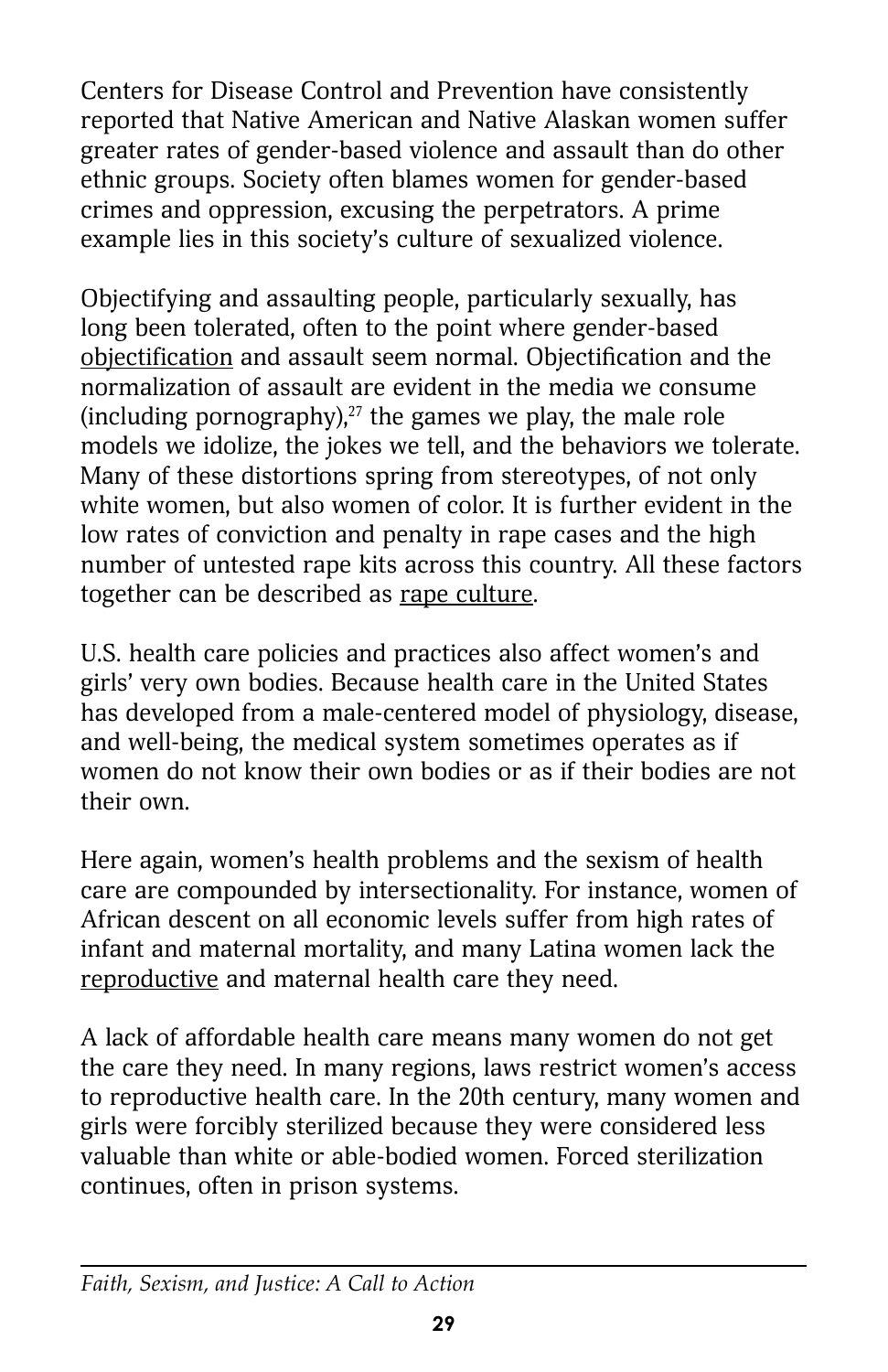Bodies are further managed, manipulated, exaggerated, and made invisible by the media based on age, skin color, and body type. Not every type of woman and girl is shown in the media. Entertainment, beauty, and fashion-industry standards and practices promote narrow, unrealistic images of "acceptable" women's bodies, erasing "unacceptable" lines, spots, colors, or features. The ideals generated by these industries shape the way people think about their bodies. Many women and girls develop eating disorders or seek plastic surgery as they pursue an idealized version of womanhood or girlhood.

Despite this cultural obsession with "perfect" women, sports, journalism, and entertainment (including Hollywood movies) are largely focused on men and boys and what they do. Even language referring to people in society is male-identified, with words such as mankind, chairman, alderman, guys, etc.

Women constitute a minority in U.S. civic and business leadership. The number of women holding political office is growing but still significantly lower than in other nations. There are prominent women in business, but the total number of women in top leadership positions with access to wealth and decision-making is still disproportionately small. Women who do hold office and prominent leadership roles in society often experience overt and indirect hostility, including gender-based discrimination, speech, and threats.

Religious institutions in the United States may limit and prevent women and girls from affirming, celebrating, and expressing themselves fully as God's good creatures and from flourishing as God desires. Women of color continue to be woefully underrepresented in religious leadership. In this church, for example, there are gender-based inequities and discrimination related to compensation and benefits, authority and leadership, and harassment and violence.<sup>28</sup>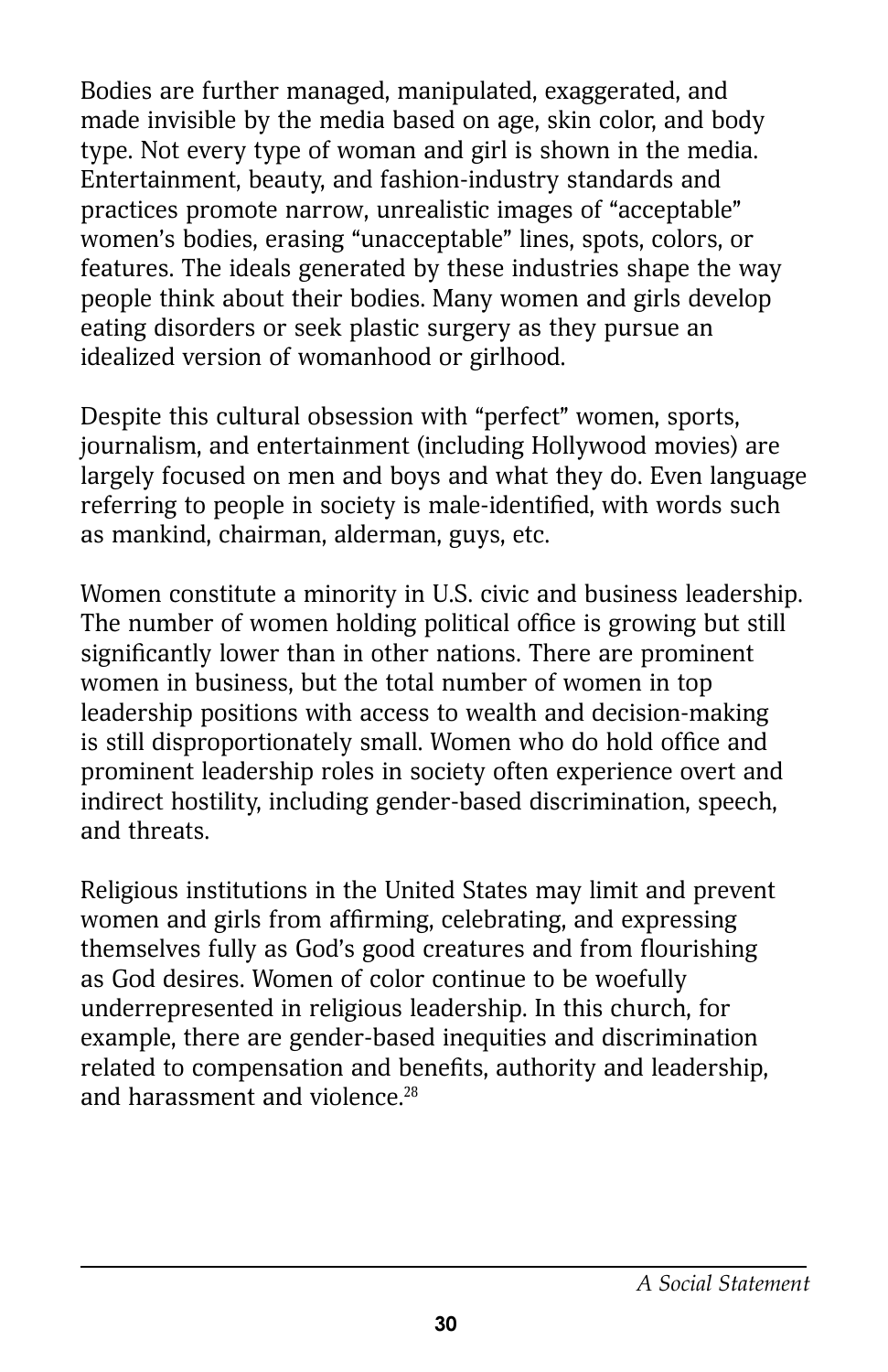**11) The far-reaching harm experienced by women and girls is rooted in a pattern of power, privilege, and prejudice, the key elements in any social system of oppression. This is the basis of the ELCA's understanding of racism.29 When power, privilege, and prejudice are associated with sex, gender, and sexuality, sociologists use the terms patriarchy and sexism.30**

**Patriarchy is a social system dominated by men, identified with men, and centered on men's actions, voices, and authority. Patriarchy does not mean that males are bad and females are good, or that only males support this unfair system. However, in** 

Patriarchy does not mean that males are bad, and females are good, or that only males support this unfair system.

**patriarchal systems, men are typically viewed as superior to women, are given more power than women, and have more authority than women. A patriarchal worldview and way of life grants male privilege. Sexism is the reinforcement of male privilege, which leads to discrimination. It promotes the silencing, controlling, and devaluing of women, girls, and people whose gender expression is different from the conventional expressions of masculinity and femininity.**

**Because people live within social and religious systems, everyone knowingly or unknowingly participates in this patriarchal system. Although patriarchy and sexism affect different people in different ways, as individuals we are socialized to conform to these patterns of power, privilege, and prejudice. This makes us complicit in maintaining social systems of oppression.** 

Although the dominant culture in the United States often emphasizes individualism, the Scriptures and human reason also stress the importance of social or communal understandings of life and the world. To respond in love to the problems experienced by women, girls, and people who identify as non-binary, we must move beyond individual experiences to analyze how patriarchy functions as a social system. This church believes we need to address the roots of the problems that threaten abundant life.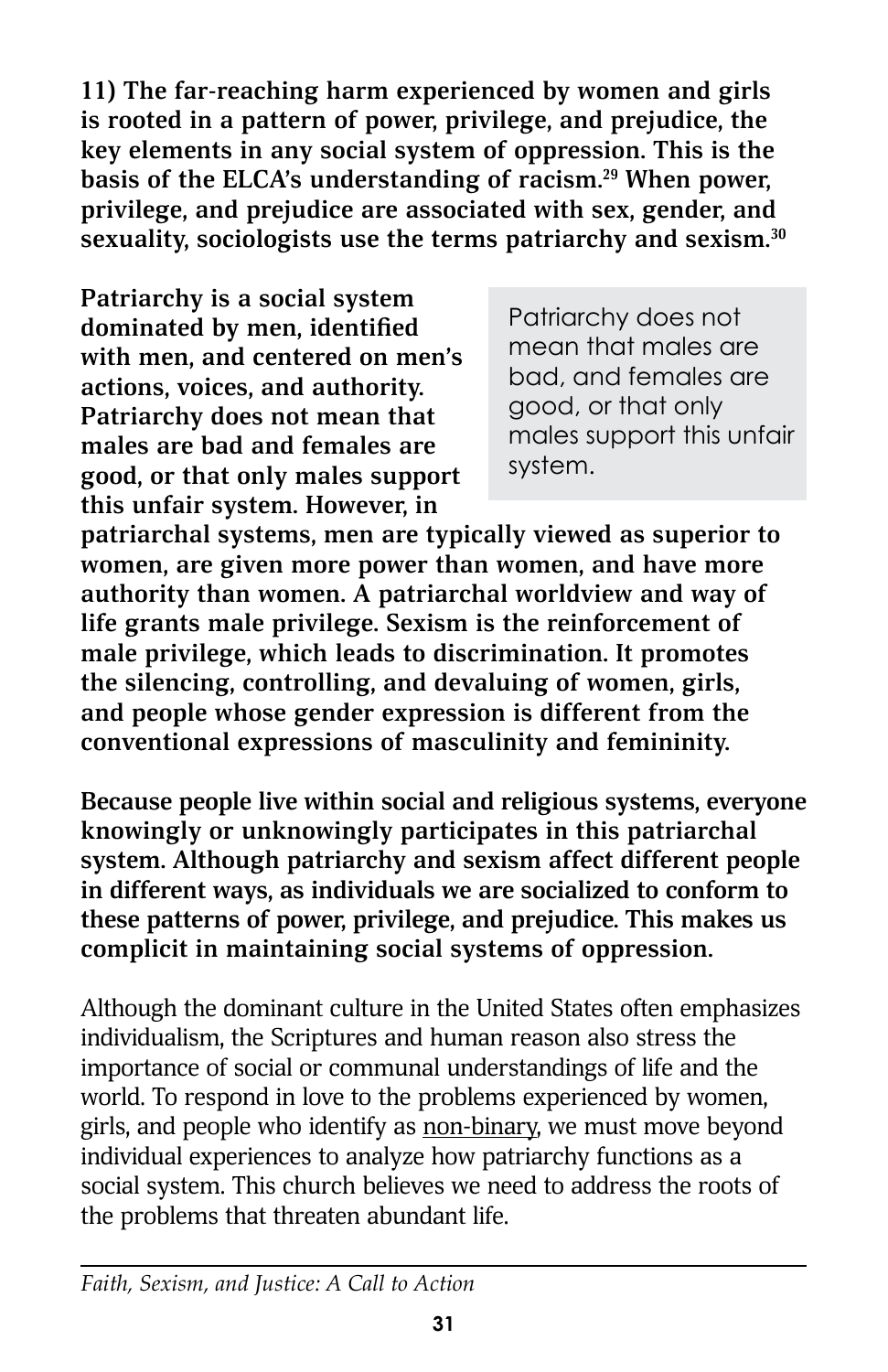An honest assessment of patriarchy can be hard to face, yet it is necessary in order to address such a complex social reality. Harm and injustice result not simply from the acts of an individual or group but from policies, laws, attitudes, customs, habits, words, images, and religious beliefs and practices that inform and sanction those acts.

As a society, we have fostered patriarchal values that permeate our social organization and impair the distribution of goods and services, the application of justice, and the division of labor. Sexism (that which supports male privilege) affects human imagination and convictions, which influence how individuals and groups understand gender, human bodies, employment, immigration policies, and gender-based violence. Sexism sustains human trafficking and the politicization of the female body and health care, including reproductive health care. $31$ 

Because of our convictions about the right use of reason and knowledge in our shared pursuit of justice, this statement draws on the results of current scientific research as a basis for our work. A scientific consensus now holds that there are more than two biological sexes and more than two genders. Studies of humans reveal rich diversity, showing that individuals do not neatly fall into two categories. Some people are intersex: their bodies are neither male nor female. People have a diversity of characteristics, most of which cannot be assigned exclusively to one sex or gender or another. Among humans, sex and gender are more accurately characterized as multidimensional.<sup>32</sup>

It is not possible to address patriarchy and sexism without recognizing these scientific insights. Much harm has been caused by systems and worldviews that assume a binary division of sex (bodies) and gender (characteristics). These patriarchal systems enforce this binary division with various levels of control and violence that affect everyone.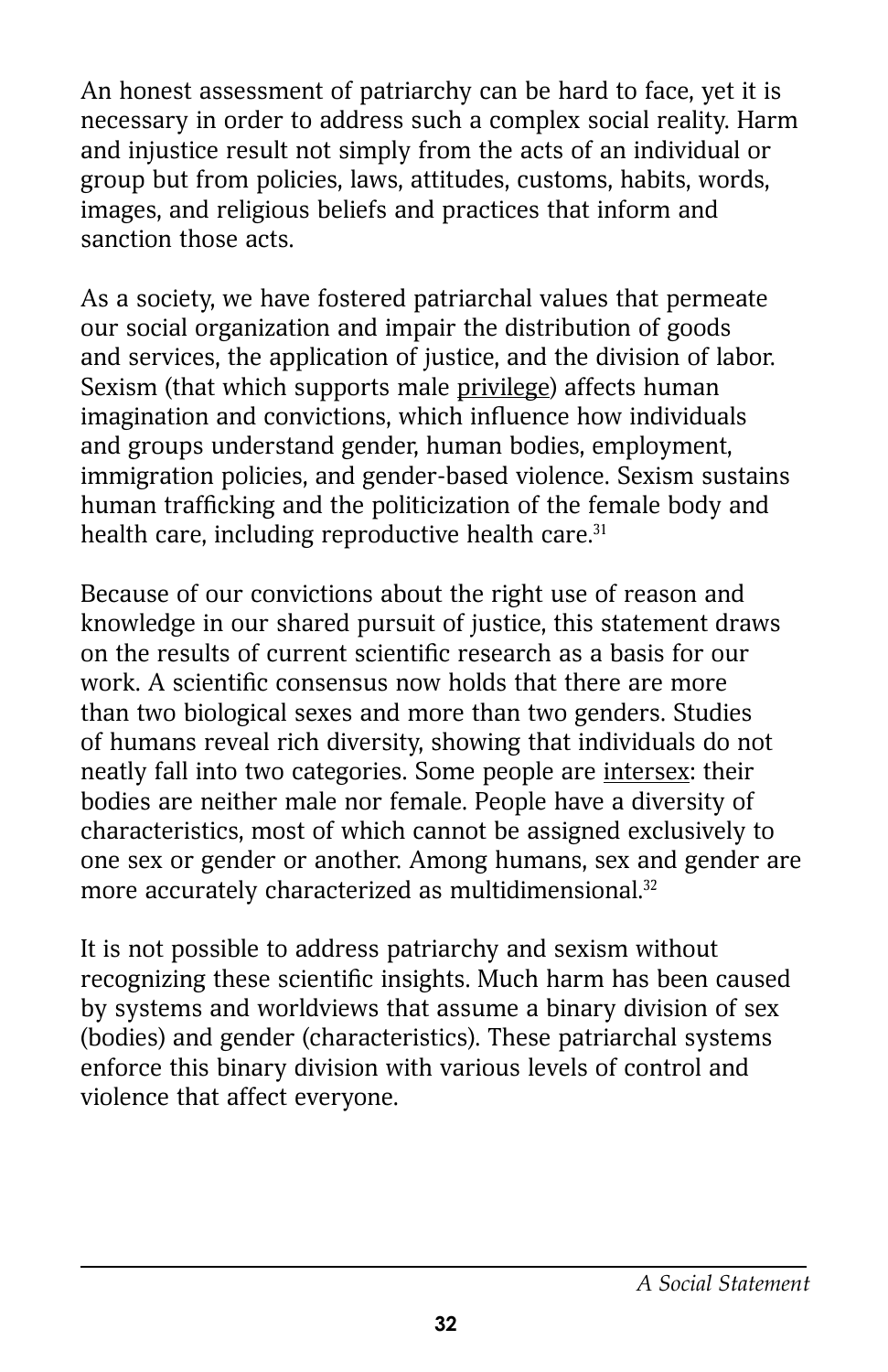**12) Although men and boys often benefit from this social system, patriarchal structures and values also harm men and boys, including gay and transgender men. They are harmed when they are pressured to conform to narrow gender stereotypes or are unable to live out a false ideal of male superiority and control. People of all genders who do not conform to gender-based roles and stereotypes often are not seen or valued; sometimes they are violently oppressed and even killed. Men of all racial and ethnic minorities in North America may experience patriarchy and sexism particularly intertwined with white privilege. The message of whiteidentified patriarchy and sexism is that men and boys of color are not fully men and boys.**

Men and boys also suffer mentally, physically, emotionally, and spiritually from the dehumanization of patriarchy and sexism, which distorts how they see others and themselves. Misogyny, a deep-seated hatred of the female and feminine, is an ancient problem that still informs contemporary life, even when unintentional. Misogynistic

Men and boys also suffer mentally, physically, emotionally, and spiritually from the dehumanization of patriarchy and sexism, which distorts how they see others and themselves.

values can instill men and boys with a false sense of superiority; patriarchy and sexism can contribute to exaggerated ideals of dominance and control, usually violent, that men and boys are expected to display. If they fail to match the ideal model of masculinity, they can be targets of hatred, harassment, bullying, and violence. These expectations go hand in hand with denying and suppressing vulnerability, empathy, and interdependence. This is toxic masculinity. The effect of toxic masculinity is that men and boys trying to live by its code hurt themselves and others, including other men and boys. The effect is harm to society.

The ideals of patriarchy and sexism can prevent men and boys from having meaningful friendships with other men and boys, and they are often punished when they try to resist male privilege or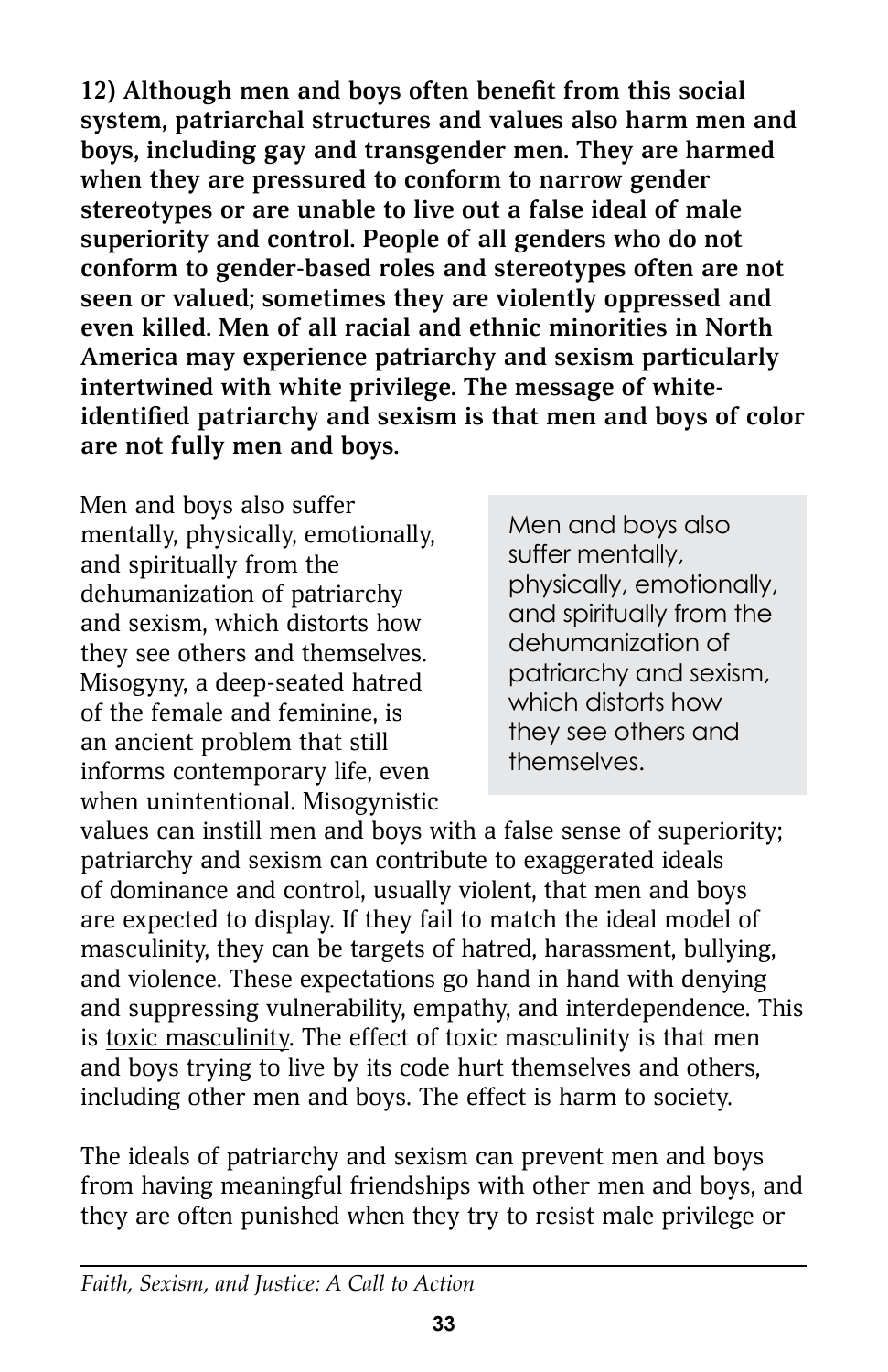to live in a way that is authentic to their sense of self. Cut off from emotions, interactions, activities, and careers that are stereotyped as feminine, men and boys are also denied the fullness of life that is God's gift. Within broad social and religious systems, we can end up idolizing men and embracing toxic masculinity.

Although this is an overall picture of society, one should note that, within marginalized communities, patriarchy and sexism affect women and men differently. For example, while black lives and bodies are valued less than white lives and bodies in the United States, men of African descent may have more status within their communities than women of African descent do. This same pattern is largely true in many communities of color. However, within the broader society, men and boys of color are uniquely affected by sexism because white male privilege operates against them, too. The message is often that men and boys of color are not "real" men or boys. The pressure to conform to one idea of white, male-identified humanity denies the diversity of humans.

**13) Some social and religious beliefs compound patriarchy. Most instances of gender-based harm are connected to commonly held beliefs and customs. For example, ideas that people are created into a hierarchy based on sex—being only male or female—reinforce and sometimes lead to genderbased injustice.**

Early church theologians were often misogynistic, describing women as "the devil's gateway" and rebuking them as "a feeble race, untrustworthy and of mediocre intelligence."33 Throughout much of the history of the Christian church, women were therefore excluded from Christian leadership, including ordained leadership; taught to be submissive in marriage, church, and society; and coerced to endure suffering and violence.

In the more recent past, the intersection of patriarchal violence, submission, and Christianity flourished in the mores and actions of colonialism. The United States was forged through this colonialism, and its patriarchal values continue to affect many people, including American Indian and Native Alaskan people, often in heightened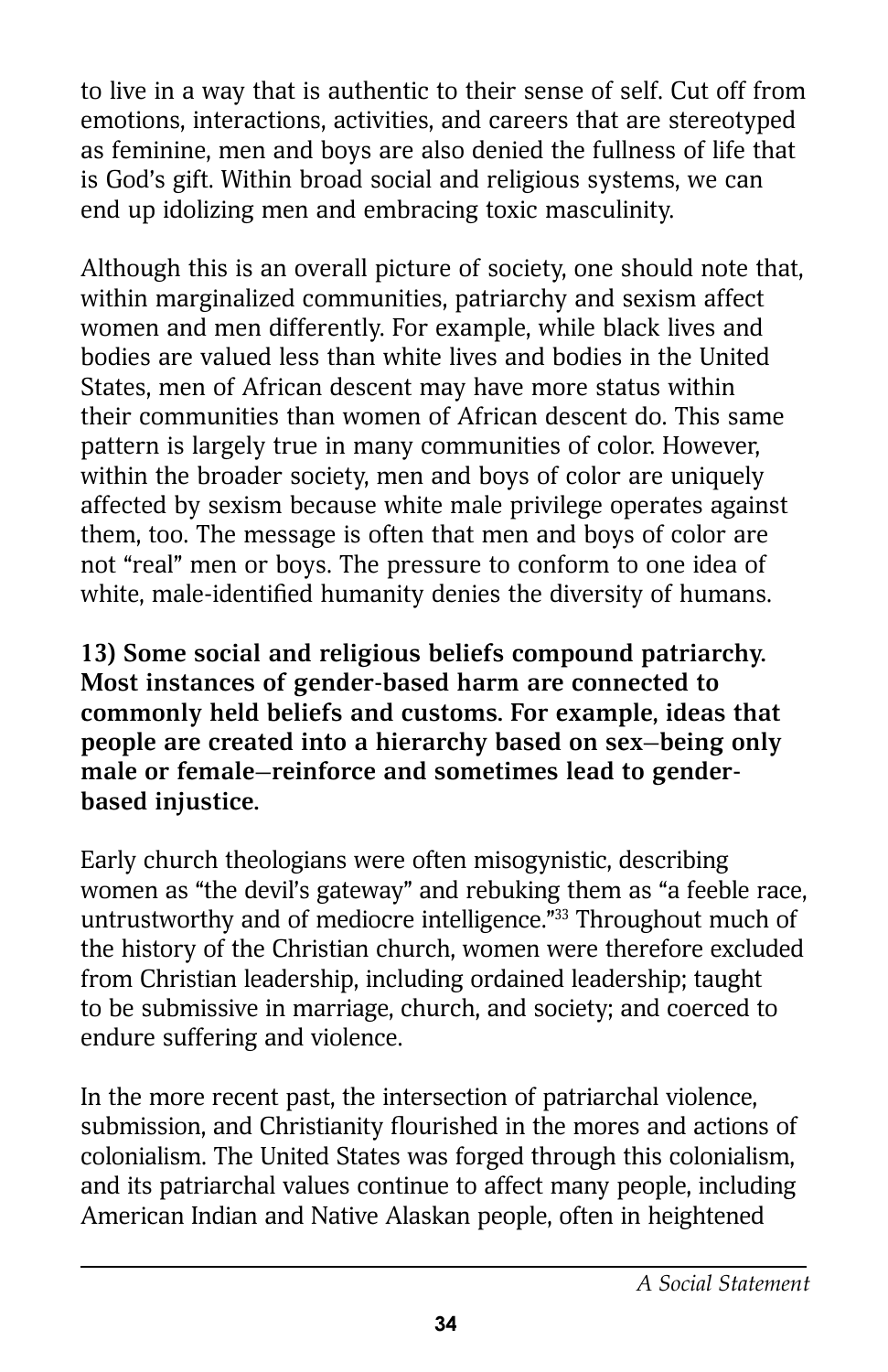ways for women and girls from these various communities. For example, the intersection of state and federal laws and tribal laws virtually eliminates successful legal recourse in cases of sexual violence against women and girls from these communities. More broadly, this is illustrated by how people of color continue to experience the negative effects of colonialism on mental health.

Misuse and misinterpretation of the Scriptures within contemporary Christianity have also reinforced viewpoints and teaching about the inferiority of women. Many Christian churches continue to support the subservience and obedience of women and girls to men, sometimes in subtle ways. For example, the belief and practice that men are meant to be the head of the church and the family and that women are meant to be the followers reinforce a gender-based hierarchy of importance, authority, and value.<sup>34</sup> This is illustrated when some people rebel at having a pastor who is a woman or when they challenge her ministry, either subtly or explicitly.

Throughout history, human beings, including Christians, have often created hierarchies in which one group dominates another because of their differences. Not all hierarchies are inherently harmful, but hierarchies based on gender are. The Christian church has often reflected and taught a pre-Christian belief that all men and women are created with God-given dominant and subordinate roles. This idea that people exist within a complementary hierarchy continues to affect and infect people's self-understanding and relationships.

Some Christians, both in this country and around the world, strongly believe that men and women were created to live in complementary relationships with clearly defined roles. This means that a person's identity, self-understanding, vocation, and social roles are fixed at birth and willed by God according to sex (biological) and gender.<sup>35</sup> This understanding of complementary roles is sometimes described in terms of men and women as "opposites."

Not all persons, however, experience or know themselves to be defined in these ways. Stereotypes about male and female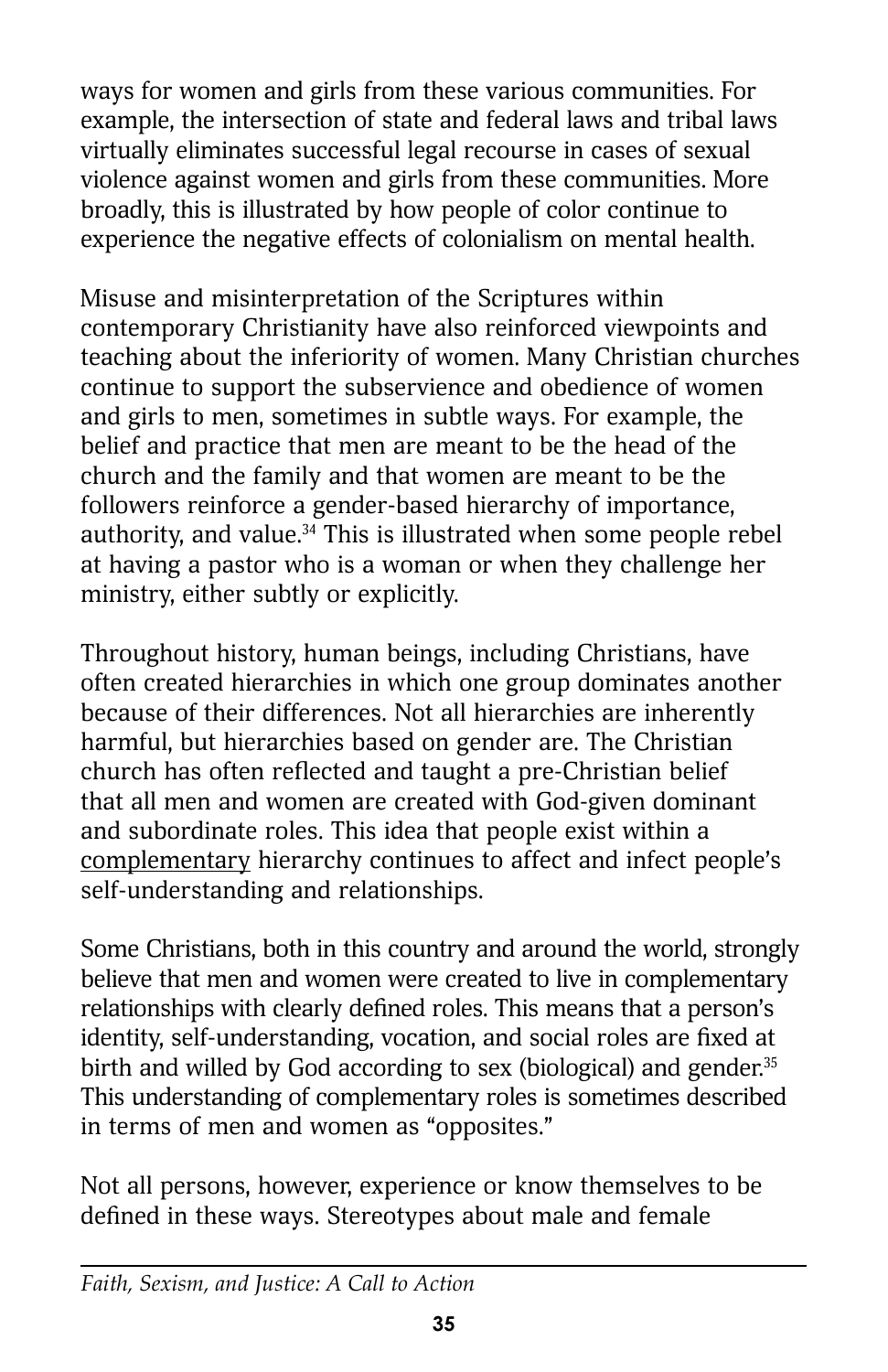characteristics cause harm because they shape our understandings of ourselves and others from a very early age. Limiting certain roles to people according to their sex or gender interferes with the expression of their full humanity and the vision of abundant life for all people. Placing these limitations on individuals also diminishes the social and religious communities in which they live. The idea that humans are to experience life through gender-based hierarchies contributes to the overwhelming tendency to value what is male and/or masculine at the expense of what is female and/or feminine. The result is male privilege, often expressed through toxic masculinity.

In Christianity, male privilege has been and continues to be expressed through a male-identified, male-centered, and maledominant symbolic universe of language and images. Through its stories and theological tradition, the Christian imagination focuses on what men and boys say and do, even when women are part of the story of God's people from the beginning. Within the Lutheran tradition, the same holds true for hundreds of years of Reformation thought, even though women were part of the Reformation movement. Male privilege leads to ignoring women's presence, women's experiences, and women's voices.

**14) The ELCA celebrates that humans are relational beings and that we live in social systems. Positive, equitable social systems can lead to joy and gladness. However, social systems can also have negative consequences.**

**Even though individuals make choices within social systems, those systems are more powerful than any individual, government, culture, or religious community. Beliefs and customs are reflected in laws, policies, and practices within both secular and religious institutions, which makes them so systemic that they are difficult to identify and dismantle.**

**This church's commitment to neighbor justice compels us to expose how patriarchy and sexism are woven into individual, social, and religious life, causing harm to all people and even to all of creation.**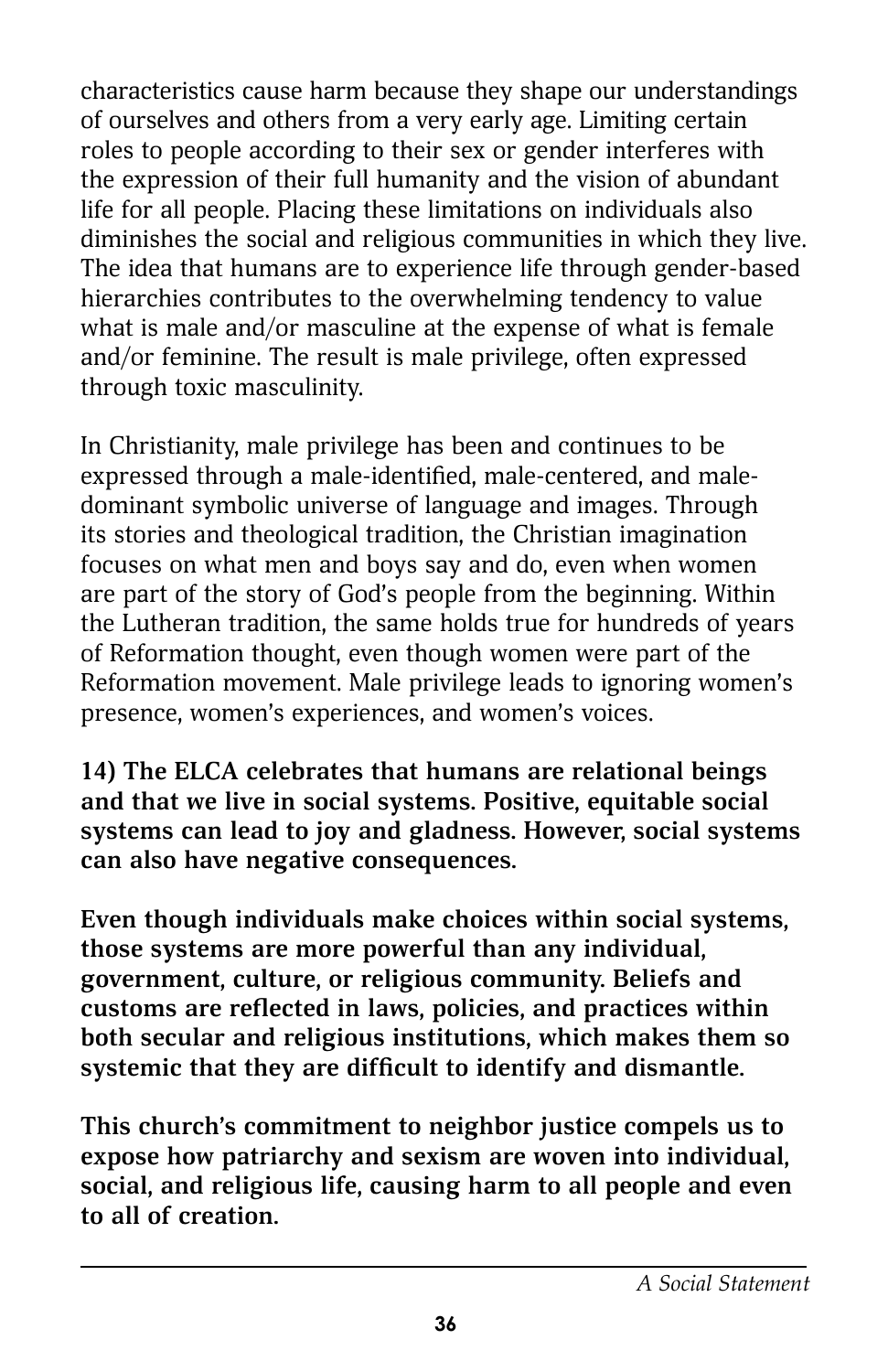Social systems are necessary because we are relational beings. When social systems are detrimental to well-being, the Scriptures refer to them as evil "powers." (See Ephesians 6:12 and Romans 8:38.) These powers dwarf any one individual, community, government, or culture, and they distort human flourishing. This church recognizes the systemic character of patriarchy in the way social and religious ideas and beliefs are linked with laws, policies, and practices that result in injustice. This combination of sexist ideas and beliefs with laws, policies, and practices leads to and reinforces gender-based harm and injustice, including genderbased violence.

The effects of patriarchy and sexism diminish, damage, and often destroy people. Our church's faith and a commitment to neighbor justice require us to examine the various components of patriarchy and sexism in order to understand the harm they cause and to seek renewed, life-giving partnerships and approaches to an equitable society. The call to justice specifically means that we seek equity and justice for women and girls and others who experience oppression due to sexism and patriarchy.

**15) As Christians, we see that patriarchy and sexism prevent all human beings from living into the abundant life for which God created them. Patriarchy and sexism reflect a lack of trust in God and result in harm and broken relationships. Just as this church has identified racism as sin, this church identifies patriarchy and sexism as sin. We confess that, as God's people forgiven in Jesus Christ, we are simultaneously liberated and sinful. We are broken, yet we are made new by grace through faith. This good news is true even as we** 

**participate in cultures and societies that are broadly patriarchal and sexist.**

Sin is not expressed just in individual acts. Sin is also expressed in organizations and institutions. Sexism and patriarchy are sinful because they foster

Sexism and patriarchy are sinful because they foster attitudes and actions that distort relationships, violate God's law, and result in injustice.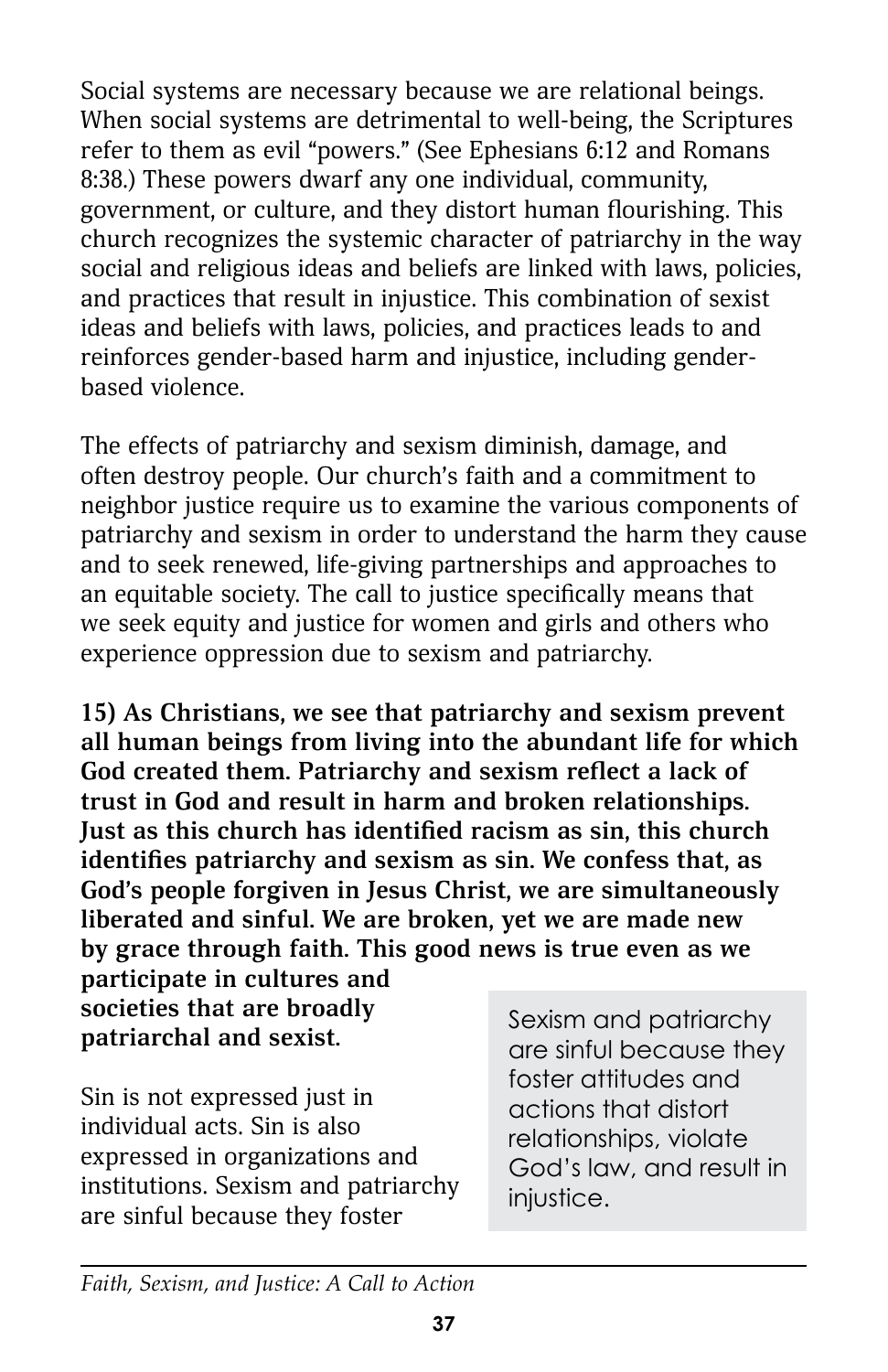attitudes and actions that distort relationships, violate God's law, and result in injustice. They are social sins that involve and affect individuals, families, communities, nations, religions, and cultures.

Because they are so deeply imbedded in our social systems, the power of patriarchy and sexism can be largely invisible. Because it is invisible, we are often unaware that everyone participates in some measure, sometimes in obvious and intentional ways and sometimes in subtle and unconscious ways. We may hold attitudes and beliefs and support laws, policies, and practices that harm even ourselves. This is the power of systemic sin.

In our liturgy, we name this systemic reality in the confession: "We are captive to sin and cannot free ourselves." Once we understand our own participation in this systemic harm, we can identify it as sin, confess it, and, through the grace and strength of God, begin to act differently. We reject patriarchy and sexism as sinful because they deny the truth that all people are created equally in God's image and because they disrupt joy, gladness, and flourishing life for all people.

### **III. The Christian Tradition: It is both challenge and resource.**

**16) In faith, this church confesses that Christianity has been complicit in the sin of patriarchy and sexism through certain beliefs, practices, and aspects of its history. At the same time, we believe God provides resources within the Christian faith and the Lutheran tradition to challenge the harmful beliefs and effects of patriarchy and sexism and to bring forth new ways of living.**

Some central emphases of Lutheran theology offer renewed vision and resources for resisting and dismantling patriarchy and sexism and for transforming social systems. This church believes that a Lutheran theological perspective rings true with insights into God's gift that we are a new creation in Jesus Christ and can live more fully into that promise by the power of the Holy Spirit.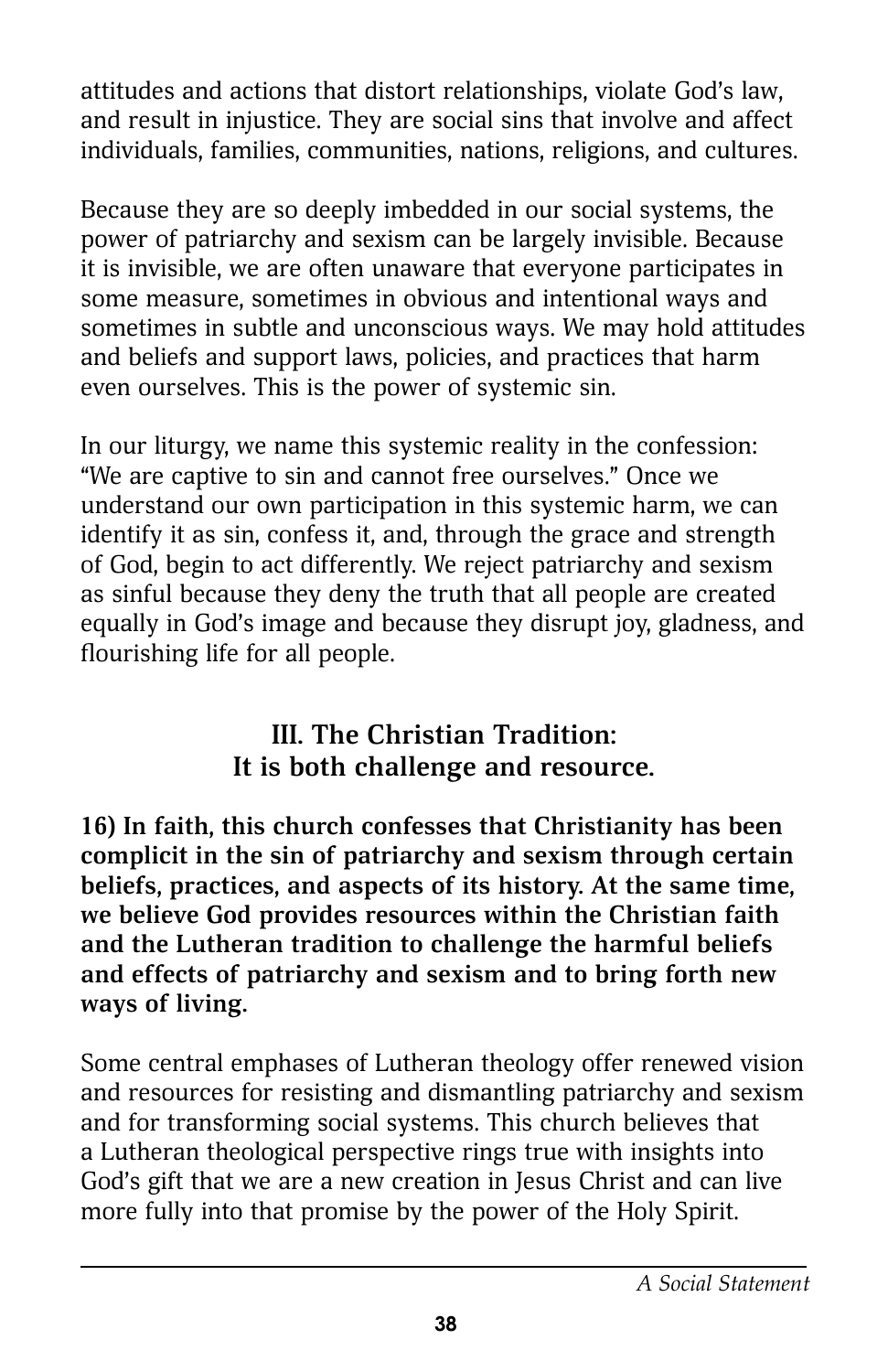In our corporate confession, we recognize that we sin individually and collectively in thought, word and deed, by what we have done and by what we have left undone. We do not always live and act as God intends. God's Law helps us to see that we sin and judges us for our failure to live up to God's intentions. The recognition of our sins leads us to confession. When

We do not always live and act as God intends. God's Law helps us to see that we sin and judges us for our failure to live up to God's intentions. The recognition of our sins leads us to confession.

we confess, we give up trying to justify ourselves and our actions. By grace, God forgives us, heals us, and frees us from the state of sin that alienates us from God, neighbors, and ourselves.

As a church, we recognize that patriarchy and sexism harm people in many ways. As a church, we confess that we cannot justify our own participation in sinful ways of thinking, believing, and acting. We confess that our actions often reflect patriarchal Christian beliefs that portray women as subservient and inferior to men. As a church, we confess our complicity in the exclusion, exploitation, and oppression of those who do not reflect idealized understandings of masculinity. We confess not only overt complicity but also the complicity of silence and passive acceptance of patriarchal and sexist beliefs and practices.

As a church, we also believe and trust God's mercy, love, and forgiveness. We trust that, through faith, God empowers us to identify resources for abundant and flourishing life within the Christian tradition, through which God has been at work through all people, including women. We believe that we share the responsibility to address the ways in which the Christian faith and tradition have been used to reinforce gender-based actions and attitudes that in particular harm women and girls from a variety of backgrounds, identities, and personal experiences.

### **17) The ELCA teaches that God's Word of Law and Gospel speaks through the Scriptures. We also recognize that there are words and images, social patterns, and moral beliefs**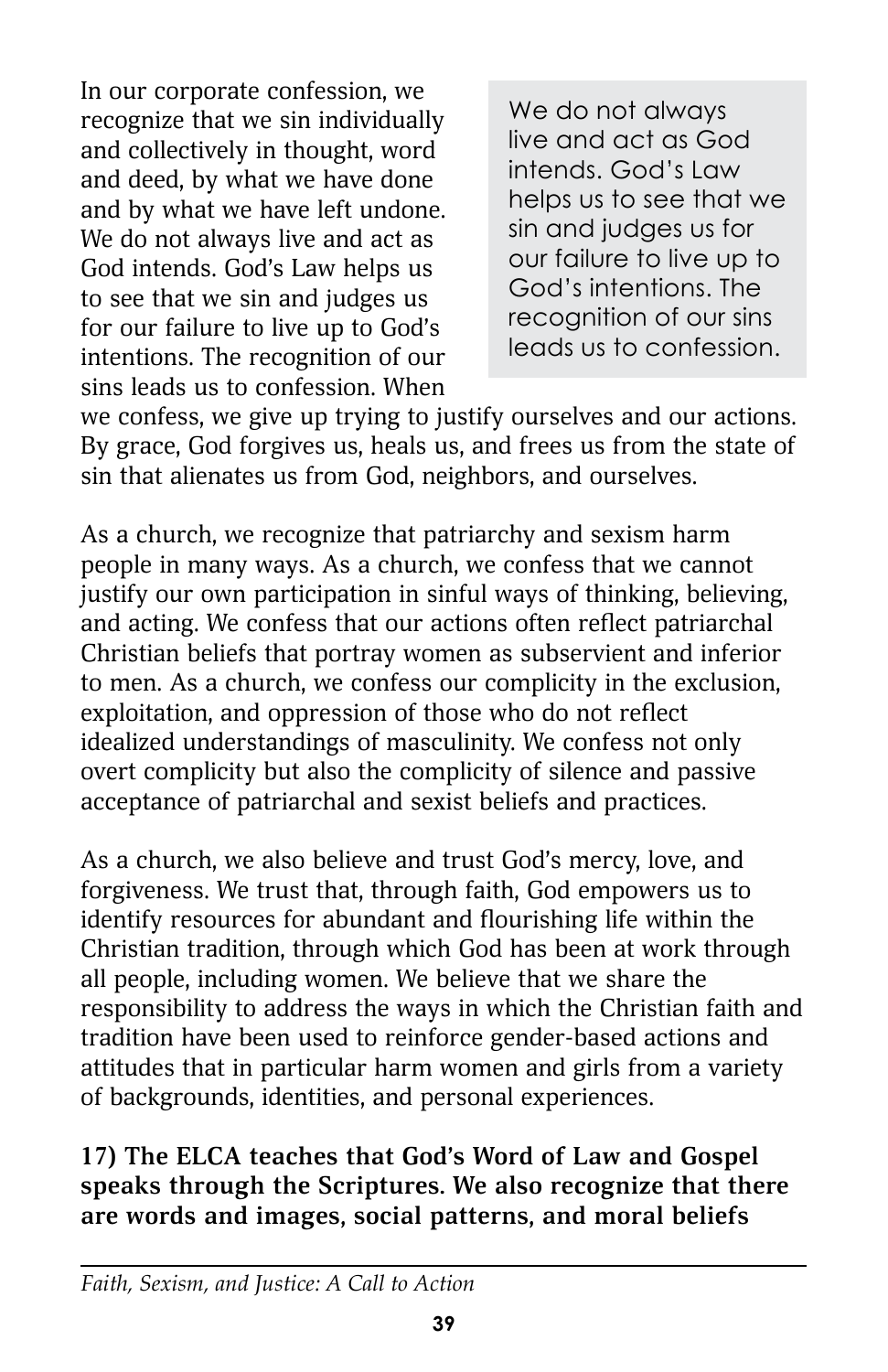**in the Scriptures that reflect values rooted in what today we call patriarchy and sexism. Some aspects of the Scriptures reflect the cultures and societies in which they arose. Their continued misuse contributes to maintaining hierarchies and patterns of inequity and harm. A Lutheran reading of the Scriptures through Christ,** 

A Lutheran reading of the Scriptures through Christ, focused on the devotional, historical, literary, and theological aspects of texts, frees us from the harm of taking all the Scriptures only literally.

**focused on the devotional, historical, literary, and theological aspects of texts, frees us from the harm of taking all the Scriptures only literally.**

Within the ELCA, we read the Bible in ways that are grounded in our theological heritage and that can reform sexist uses of the Scriptures. The Word of God is first and foremost Jesus Christ, God incarnate. Secondarily, we encounter the Word as Law and Gospel in preaching and teaching. The canonical Scriptures are the written Word of God, which proclaims God's grace and sustains faith in Jesus Christ.<sup>36</sup> The Word of God is living and active. We accept the written form of the Word of God as the authoritative source and norm for faith.

Nevertheless, we recognize that many biblical texts originated in cultures that were male-identified and male-dominated, and that they say things about women and girls that we now recognize as harmful. Genesis 3:16, "[A]nd he shall rule over you," seems to support patriarchy if read as a reflection of God's original intention for humans rather than as a result of human sin. Other Scriptural texts relate chilling acts of male domination, such as a host offering his unmarried daughter to a mob of men to dissuade them from raping a Levite man (Judges 19). Many Christian communities struggle with how to interpret such texts.

The New Testament reflects what now are understood as patriarchal values of various cultures through its rules and ideals about women. Scholars refer to these New Testament texts as "the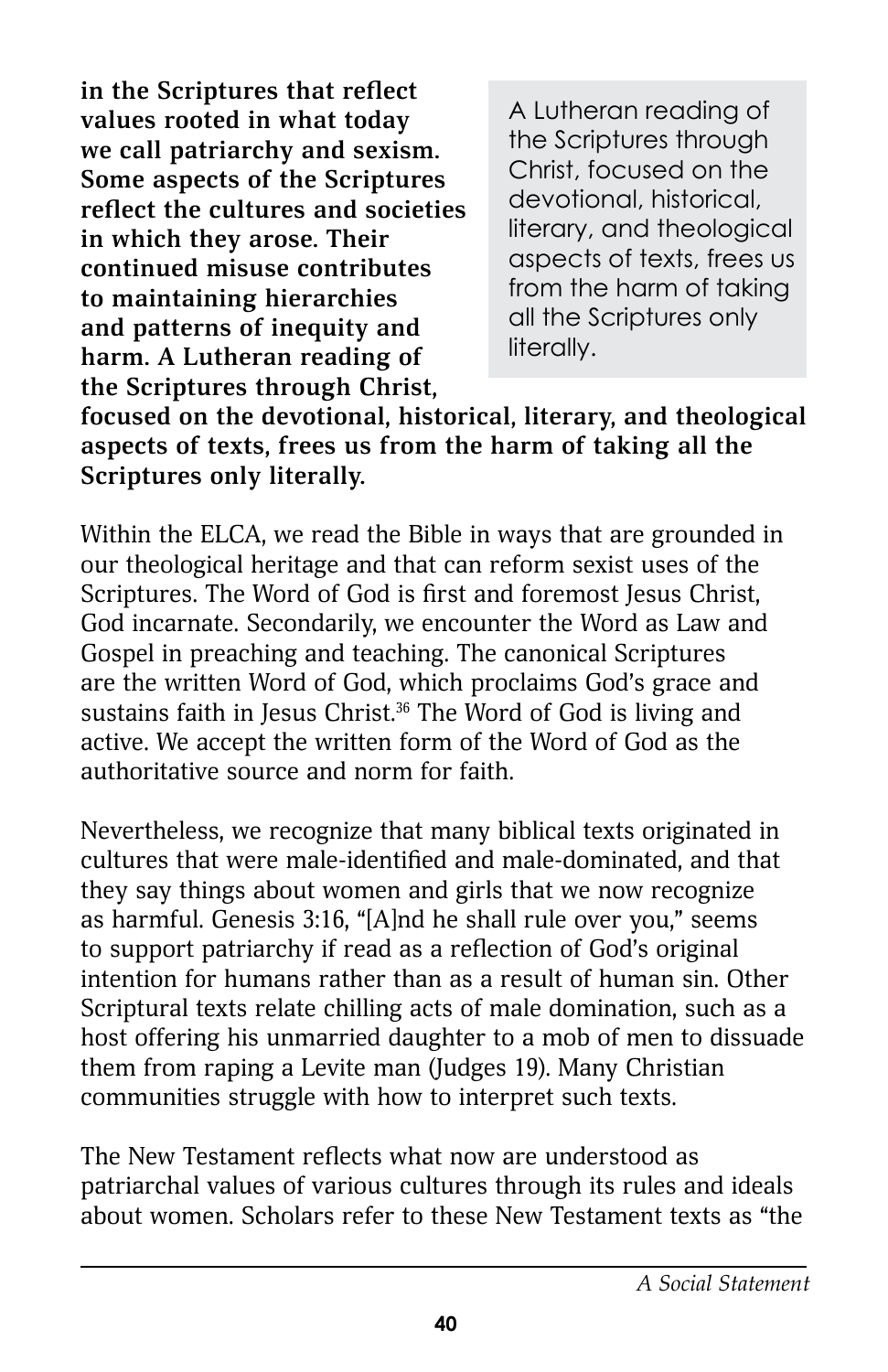household codes." One example seems to tie salvation to women's fertility: "[Women] will be saved through childbearing, provided they continue in faith and love and holiness, with modesty" (1 Timothy 2:15). Another example admonishes wives to obey their husbands and instructs them on how to dress. Although husbands are told to be considerate and respect their wives, they are told women are "the weaker sex" (1 Peter 3:1-7; see also 1 Corinthians 11:6).

We recognize that the Scriptures have been interpreted within the Lutheran faith in ways that accept these limits on women and girls and sanction relationships of power and domination. Likewise, these interpretations grant men roles that afford them agency, decision-making power, leadership, and prominence in communities and societies. The result is an androcentric tradition. Our tradition's complicity in patriarchy and sexism is connected to such biblical interpretation.

This misuse of the Scriptures continues to foster inequity based on sex (biological) and gender. It subverts the abundant life God intends. Even today some would deny women positions of leadership in the church or in society, calling the arrangement "natural" and citing such scriptural texts as "[W]omen should be silent in the churches. For they are not permitted to speak, but should be subordinate. … For it is shameful for a woman to speak in church" (1 Corinthians 14:34-35).

This church believes that God calls Christians into a different vision. Jesus Christ calls us to a new kind of freedom in service to God and neighbor. This is not a revision of the Lutheran tradition but a reaffirmation of its core emphasis. As Lutherans, we interpret the Scriptures in light of the Gospel promise. This emphasis on the Gospel as God's promise characterizes a Lutheran reading of Scripture.

When scriptural passages are unclear or even contradictory, this Lutheran reading suggests that Christ, as God's gift of forgiveness, reconciliation, and new life, is the lens through which such passages are to be read. Our church, for instance, places more weight on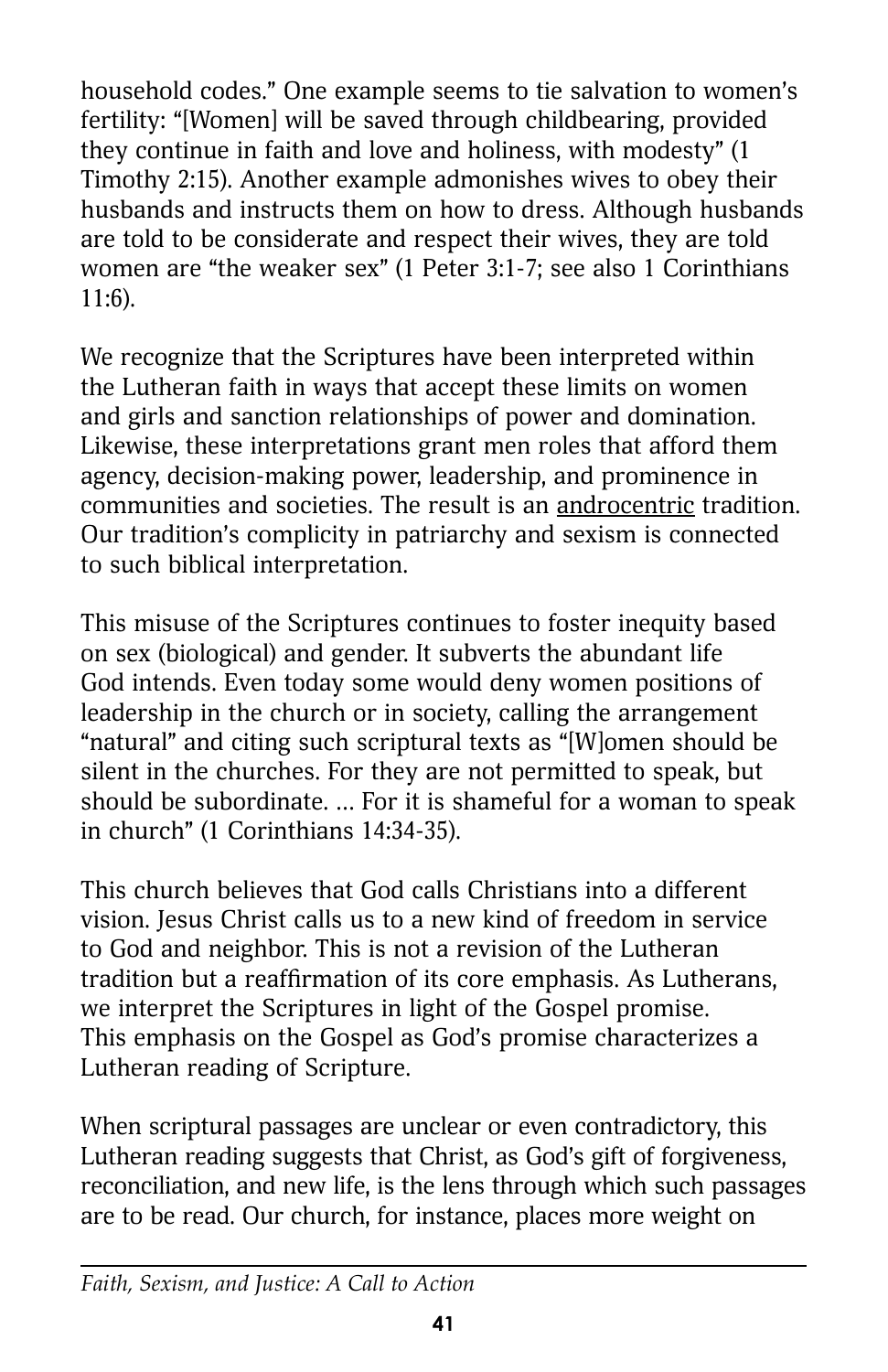Galatians 3:28 ("[T]here is no longer male and female; for all of you are one in Christ Jesus.") because of its Gospel focus, than on 1 Timothy 2:12 ("I permit no woman to teach or to have authority over a man."). This church's teaching about how to interpret the Scriptures reinforces this Gospel orientation. In this way, Scripture interprets Scripture.

Jesus Christ calls us to a new kind of freedom in service to God and neighbor. This is not a revision of the Lutheran tradition but a reaffirmation of its core emphasis.

This church emphasizes a fourfold reading of the Scriptures: devotional, historical, literary, and theological. $37$  We recognize that some passages were given to God's faithful people in specific historical contexts that are quite different from our own.<sup>38</sup> This is why, for example, Christians no longer feel bound by certain Old Testament laws, such as kosher dietary principles, or by New Testament instructions concerning women's hairstyles, jewelry, and clothing (1Timothy 2:9). Our fidelity to the Scriptures does not require us to conform to the social and cultural practices of the ancient world. Similarly, this Lutheran interpretive practice extends to the writings of our tradition.

Although the Scriptures sometimes reflect patriarchal structures and values, this does not mean that God has prescribed patriarchal structures and values. We read the written Word guided by Christ the living Word speaking today. We do so for the sake of proclaiming a life-giving word for all people. This approach interprets the Scriptures with an emphasis on what the Word does; it frees us to read the Scriptures in such a way that God's Word can be heard as genuinely "good news."

**18) The Christian theological tradition is full of ideas and teaching that can negatively or positively affect people. In particular, some doctrines affect our understanding of humanity and God more than others. Teachings about the cross and suffering, the image of God, the incarnation, the body of Christ, and the Trinity have sometimes been misused to support patriarchal beliefs, attitudes, church practices,**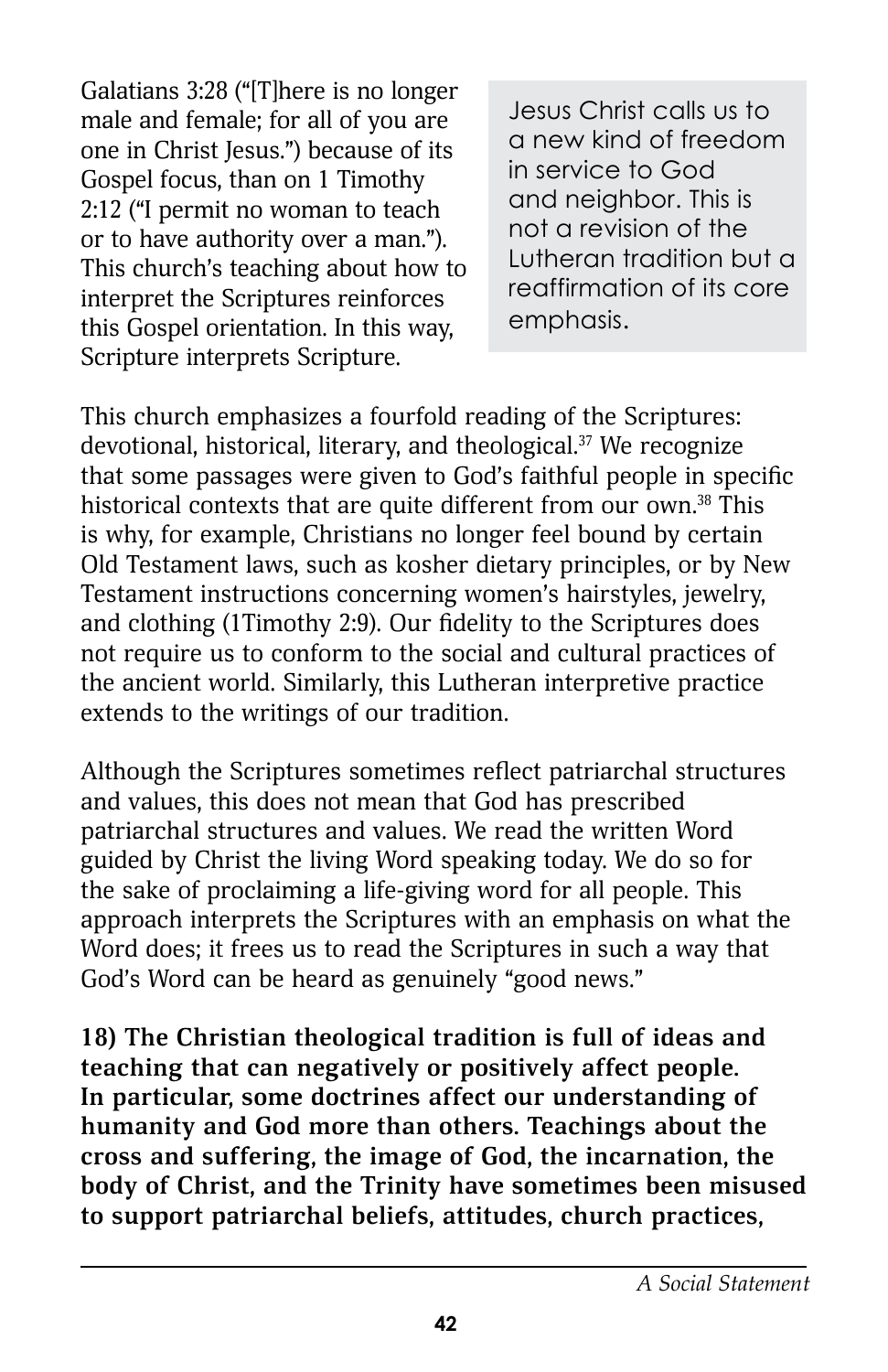**behaviors, and structures. These teachings affect our use of language and our understandings of humanity and Christian ministry. At the same time, these doctrines can be liberating resources for healing the effects of the sins of patriarchy and sexism.**

Theological images and themes are used in multiple ways. The same concept can be understood and applied to reinforce a patriarchal status quo or to support gender justice.

Two interrelated themes of Christian faith have often been misused to encourage women and girls to accept and endure harm because they are women and girls. Sometimes Genesis 3:16 (pain in childbirth) is invoked to teach women and girls that they deserve gender-based suffering. Sometimes the language of taking up one's cross (Mark 8:34) has been used to encourage women and girls to endure their pain in order to be like Jesus. Some women report that their pastors have characterized domestic violence or rape as "their cross to bear."

Lutheran theology can help to reject the misuse of these biblical texts in such ways. First, Lutheran biblical interpretation reminds us that what is said to Eve about bearing children in pain has less to do with punishment than with pain humans experience after the fall.

Second, a theology of the cross can remind us that Jesus Christ suffers on our account. We are not called to endure violence for its own sake. We might endure violence because we confess faith in Jesus Christ and live as Christians, but women and girls are not called to endure gender-based violence. In addition, a Lutheran view of the cross reminds us that we see God hidden in suffering; despite Jesus' feeling of abandonment on the cross, we can confess that God is present even in the depths of our worst experiences.

A number of other theological themes have also been misused to affect how Christians understand God and humanity. These teachings include the image of God (See Article 2.), the incarnation, the body of Christ, and the Trinity. $39$  It is important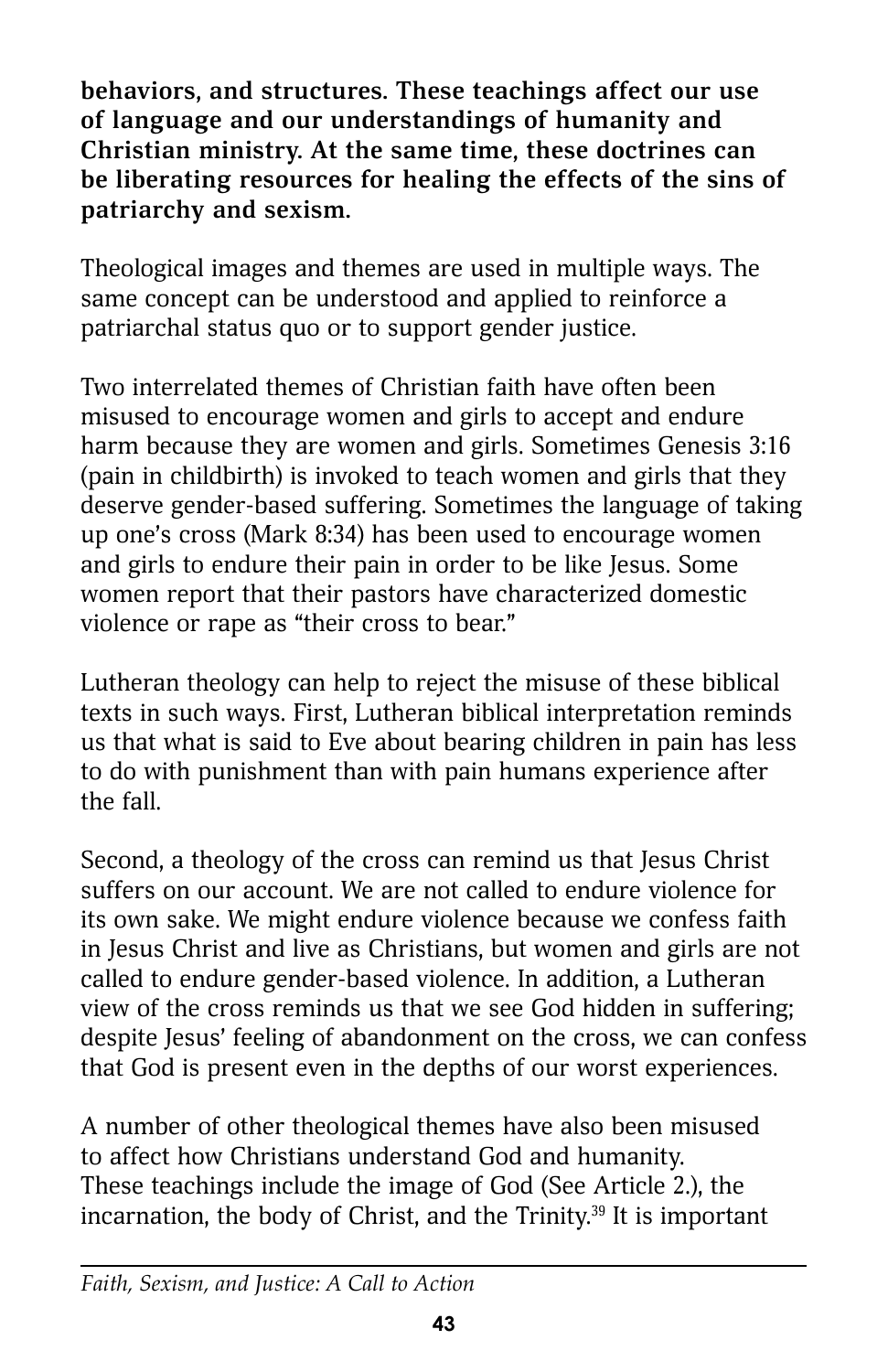to consider how these beliefs about God influence human selfunderstanding and relationships.

The Christian tradition confesses that God is infinite mystery beyond human comprehension. Human language and human concepts about God are never enough to know God. Unfortunately, language for and images of God in the Christian

Insistence on predominantly maleoriented language and images restricts our understanding of God, who is beyond gender.

faith are often androcentric—male-centered or male-identified. Insistence on predominantly male-oriented language and images restricts our understanding of God, who is beyond gender, to one human category. This narrows our theology, our thinking about God. The use of only male language leads us to forget the incomprehensible mystery of God and can reduce the living God to an understanding of God to the figure of an infinitely powerful man. This is flawed theology.

In addition, insisting on only male language can make maleness itself a false idol. It can persuade Christians that men have more in common with God than women do and thus that maleness is a higher form of humanity. This is flawed theological anthropologythinking about humans—and is pastorally harmful. If God is understood as male and women are seen as inferior to men, one can easily justify attitudes and behaviors that discriminate against and devalue women, girls, and people whose gender identity and expression fall outside of familiar categories. Taking God literally as male or only masculine also alienates people who are intersex.

Many voices in the Christian church have argued that the maleness of Jesus justifies sexist ideas and structures in church and society. Many Christians, including some in predecessor bodies of the Evangelical Lutheran Church in America, have argued that only men should serve as heads of the church and the home, in part because Jesus was a man. In the New Testament and in Christian thought, Jesus was often depicted as a groom promised to a bride (the church). Sometimes this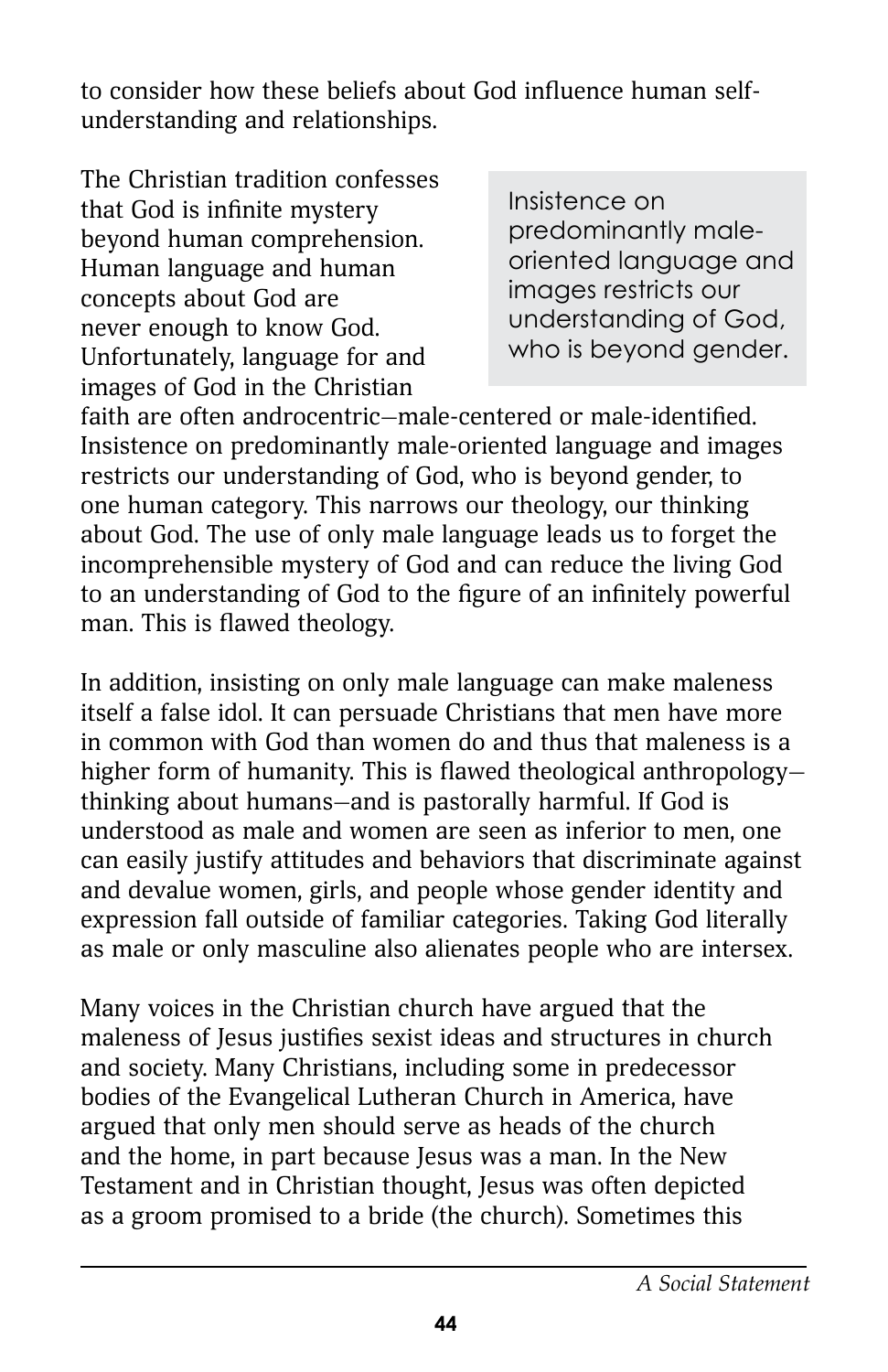description of the church as the bride of Christ has contributed to a male-identified God and his male-identified representatives in relationship with a female-identified church.

We must reject the idea that the maleness of Jesus is somehow related to redemption. In the original Greek, the Nicene Creed makes clear that God the Son became human (*an-thró-pous*), not male (*anér*), "for us and for our salvation." The point of the creed is Jesus' humanity, not his sex or gender. The longtime generic use of the word *man* in English translations has obscured the original meaning of the Nicene Creed and fed patriarchal biases and assumptions.

The biblical narrative that Jesus was male, compounded by translations that default to androcentric language, has led to faulty assumptions about the maleness of the Trinity. However, the Scriptures and Christian theology witness to an understanding of God that transcends gender. They offer lifegiving ways to proclaim the Gospel so that all may receive it and share the Good News.

In the Scriptures, God is described as a mother in labor—also as a rock, a hen, and a bear (Isaiah 42:14, Psalm 89:26, Matthew 23:37; Hosea 13:8). God is not literally any of these, just as God is not literally a man or a father. For instance, Jesus taught, "[W]hat woman having ten silver coins, if she loses one of them, does not light a lamp, sweep the house, and search carefully until she finds it?" (Luke 15:8). Through the prophet Isaiah, God declares, "Can a woman forget her nursing child, or show no compassion for the child of her womb? Even these may forget, yet I will not forget you" (Isaiah 49:15).

Teachers of the faith have amplified the multiple images within the Scriptures. St. Anselm of Canterbury wrote, "But you, Jesus ... Are you not that mother who, like a hen collects her chickens under her wing? Truly master, you are a mother."<sup>40</sup> Julian of Norwich wrote, "A mother can hold her child tenderly to her breast, but our tender mother, Jesus, can lead us in friendly fashion into his blessed breast by means of his sweet open side."<sup>41</sup>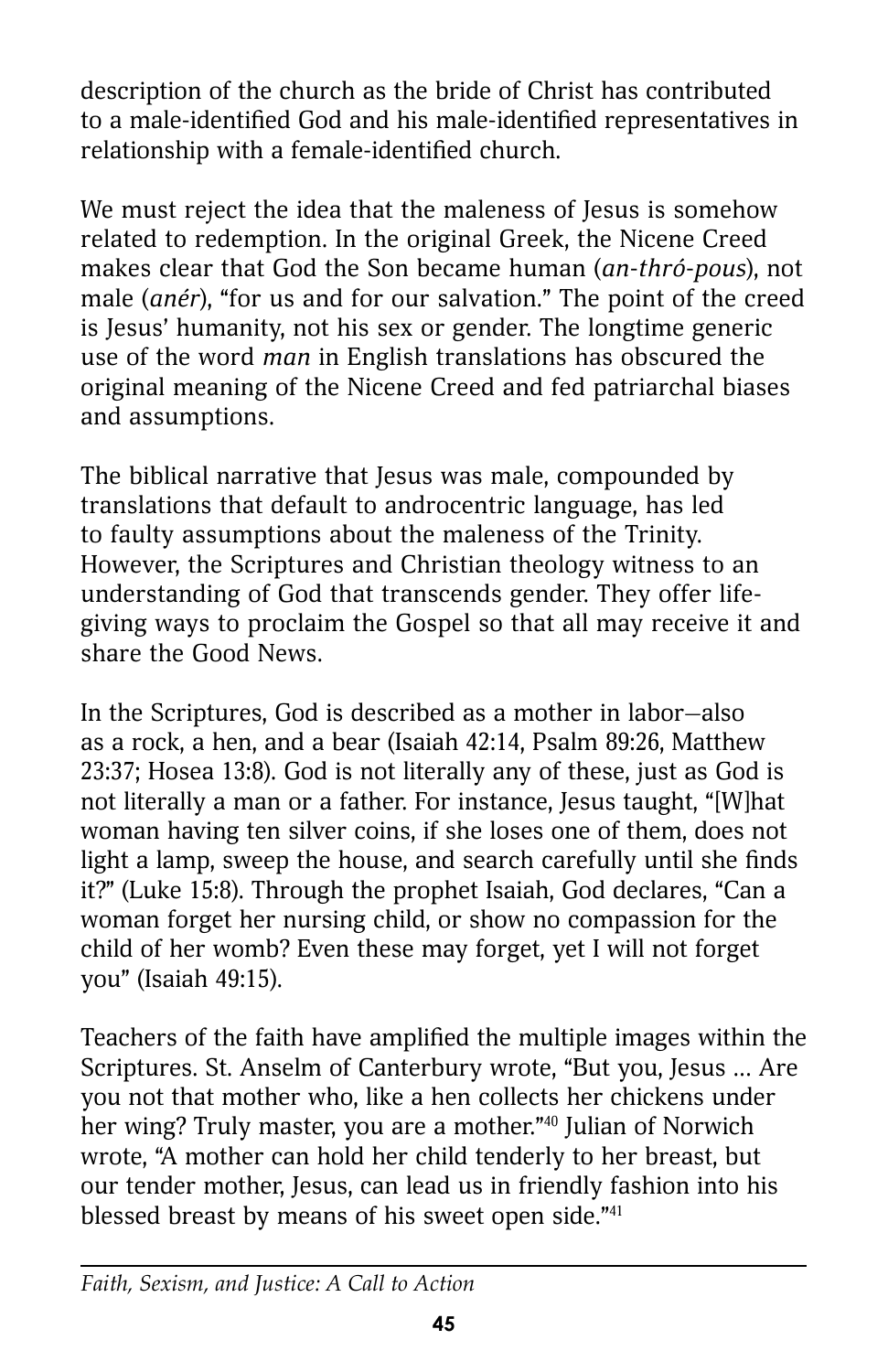These and other teachers of the faith invert the Savior's gender to say something important about faith in God through Jesus Christ. In fact, the Scriptures make use of gender inversion, such as when the apostle Paul compares himself in ministry to a mother in labor (Galatians 4:19). Jesus also subverted gender-based expectations when, washing his followers' feet, he cast himself in the role of a female slave or a wife—and then called on the male disciples to do the same thing (John 13: 3-5, 15).

At the same time, this church's understanding of the body of Christ goes beyond the literal, physical body of Jesus. As Galatians 3:28 reminds us, the body of Christ is inclusive; identity markers that we have regarded as irreconcilable no longer hold meanings that divide us. Just as "Jew or Greek" are not the only ethnic identities joined to and in Christ, so "male and female" do not limit the gender identity of those joined to and in Christ. Understanding the unity in Christ of persons of various identities frees us from the idolatry of the maleness of Christ—or of human maleness.

Although most Christian liturgy favors androcentric and Eurocentric language and imagery, expansive language and imagery are both scripturally rooted and theologically faithful. In their paradoxes and multiplicity, they communicate the mystery and intimacy of the triune God. Using inclusive and expansive scriptural and theological language and images therefore honors the Lutheran tradition. This church commends all Christians to retrieve and reform theological language, images, and themes so that they support faithful proclamations of God's grace in Jesus Christ to all persons.

#### **19) The central Lutheran belief that we are justified by grace through faith empowers this church to challenge patriarchy and sexism, which devalue people according to sinful human standards.**

A robust understanding of justification by grace enriches a Christian commitment to gender justice. A Lutheran expression of the doctrine of justification underscores gender justice as a concern of faith in three ways.<sup>42</sup>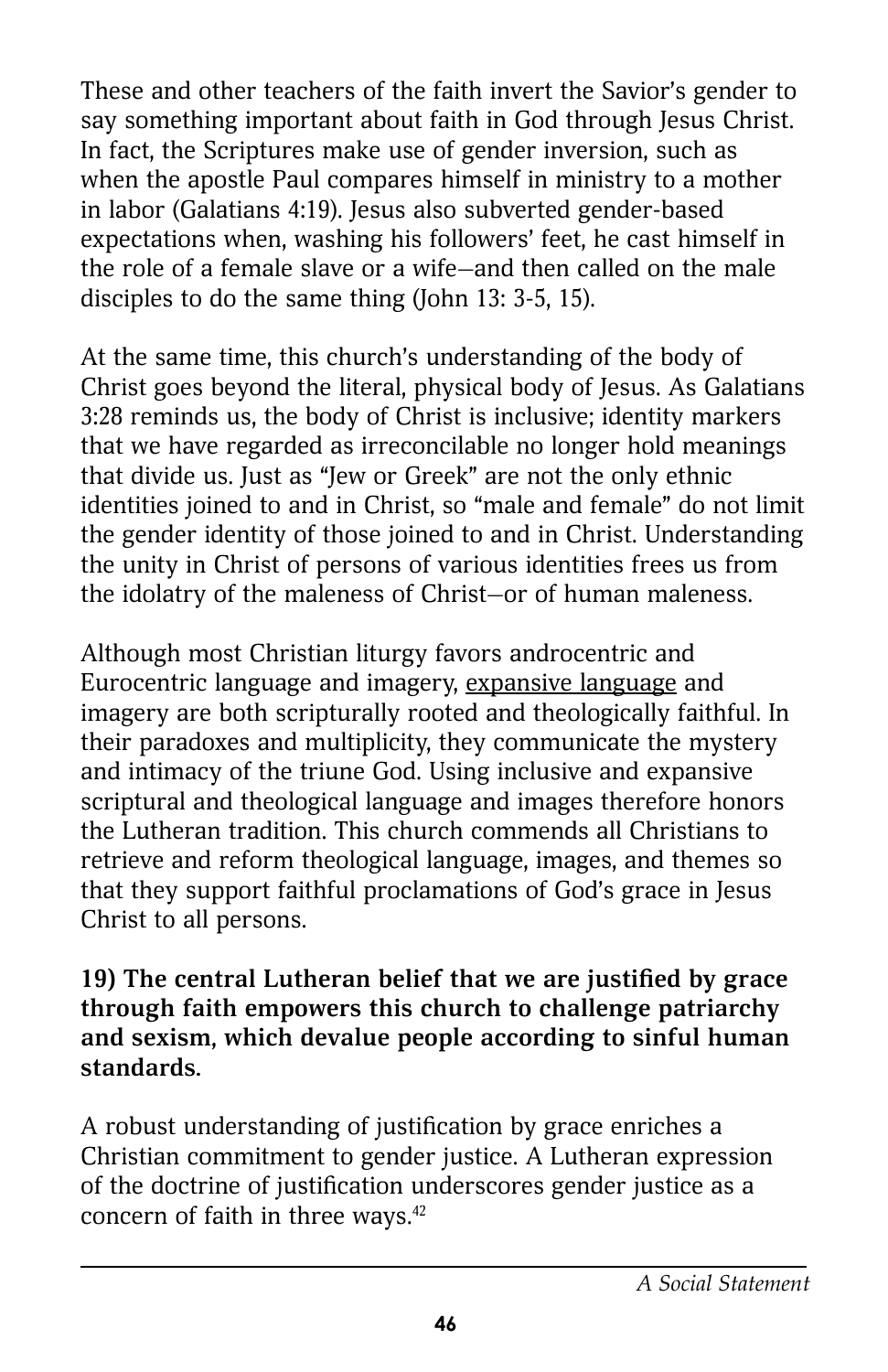First, justification is wholly God's work through Christ; we cannot justify ourselves. Justification as God's act challenges the selfcenteredness of self-justification, of trying to put ourselves above or before others, as with male privilege. From a Lutheran faith perspective, no particular group is superior to another based on sex (biological) or gender. Because God redeems us, we cannot rely on a belief that one group can justify themselves in the world or with God because of their supposed superiority or "headship." Sin and grace are great equalizers. All Christians are sinful, and all Christians are equally dependent upon God's grace.

Second, justification frees us from bondage. Being freed in Christ involves being freed from all that tries to replace Jesus Christ as Lord in our lives, including systems of patriarchy. This reality changes our life with respect to issues of sex and gender. We are freed to recognize God's work in creation through human variation, human imagination, and human expression of gender. We are able to see that humans are not created to be limited in our experience of being human through a gender-based hierarchy.

Third, justification gives Christians the freedom of a new perspective—to be more concerned with what the neighbor needs and less concerned with following and enforcing gender-based rules and assumptions. We are freed to see and support one another in all our uniqueness. Justification helps us to see gender justice from the perspective of faith.

**20) The Lutheran understanding of the sacraments of Baptism and Holy Communion, in which the Word of God is connected with tangible, physical elements, grounds efforts to prevent the harm that sexism and patriarchy cause to the bodies, minds, and spirits of human beings.**

Lutheran theology can help reorient sexist and racist theology and practices that limit the full participation of varied human bodies in the sacraments. According to the Lutheran Confessions, when the material things of water, bread, and wine are combined with God's Word, God is really present: "Baptism is not simply plain water. Instead it is water enclosed in God's command and connected with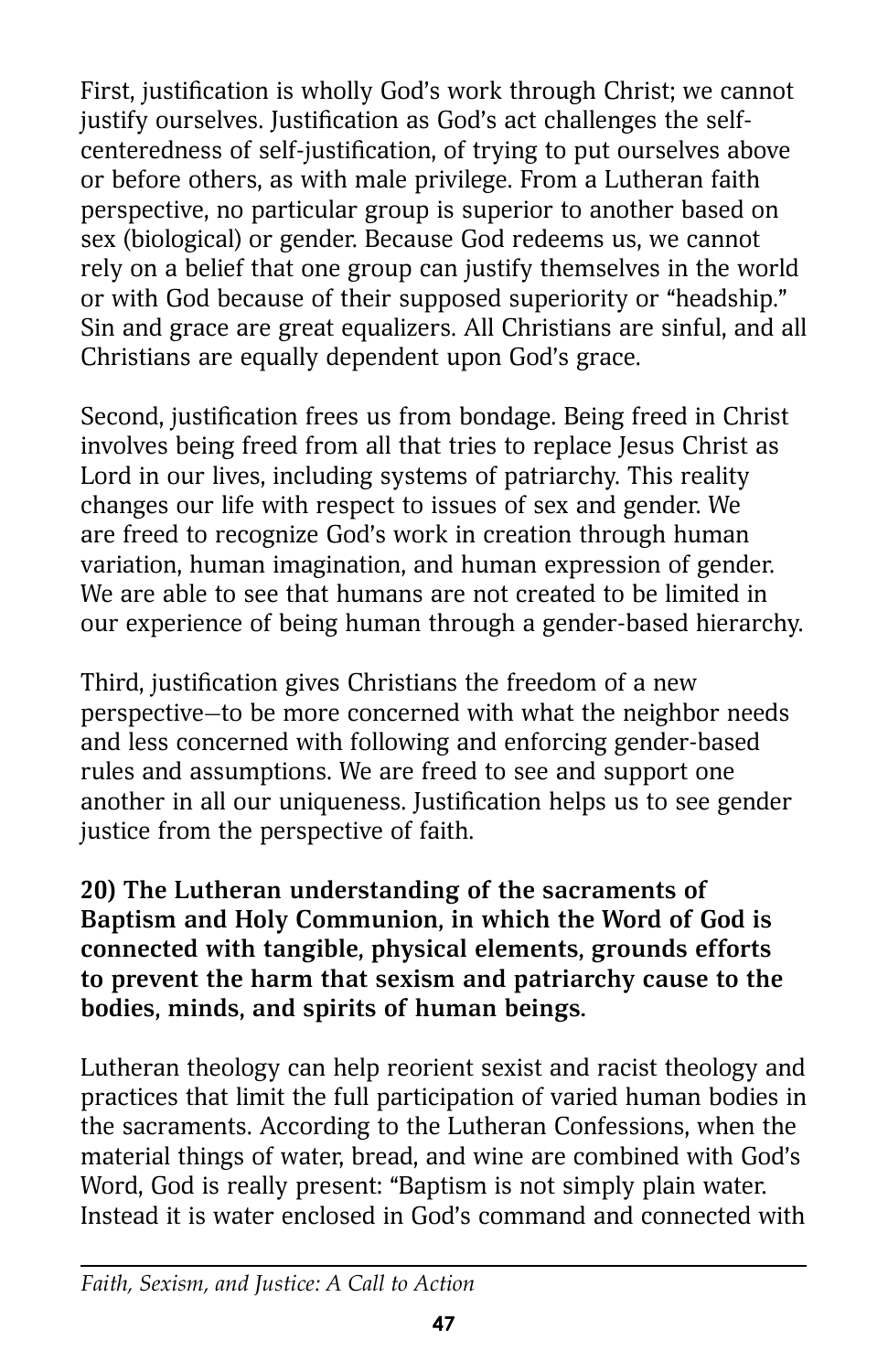God's Word."43 When we feel the water of baptism and consume the bread and wine of the eucharist, God is present to our diverse, individual bodies and in the unity of the church that is the body of Christ. Drawing on the apostle Paul, Luther taught that the Lord's Supper unites us in one body: "[S]o that by this sacrament … and through this mutual love there is one bread, one drink, one body, one community."44

We must continue to embrace our unity and diversity so that we welcome and uplift people of every sex (biological) and gender indeed, every body—in our work together as the body of Christ in the world. God's love feeds the body of Christ so that it might live in love. The sacramental promise that God is present in water, bread, and wine, along with the good news that God became human, leads this church to treasure, hold, and advocate for the embodied lives of all people.

**21) The ELCA has identified sufficiency, sustainability, solidarity, and participation as the key principles for creating and supporting justice.45 This church commends these principles to create and support neighbor justice, specifically gender justice for the neighbor. Social and religious structures and institutions—including ideas, beliefs, religious teachings, laws, policies, practices, and language—must be assessed and should be guided by these principles.**

As Lutherans, we understand that God intends not only individuals, but also cultures and governments, to develop in ways that enable all people to flourish. With other members of society, we affirm the national ideal toward which people in the United States continually strive—that all people are created equal and endowed with inalienable rights to life, liberty, and the pursuit

As Lutherans, we understand that God intends not only individuals, but also cultures and governments, to develop in ways that enable all people to flourish.

of happiness. We also believe that all people have the responsibility to safeguard these rights for others as well as themselves. Insofar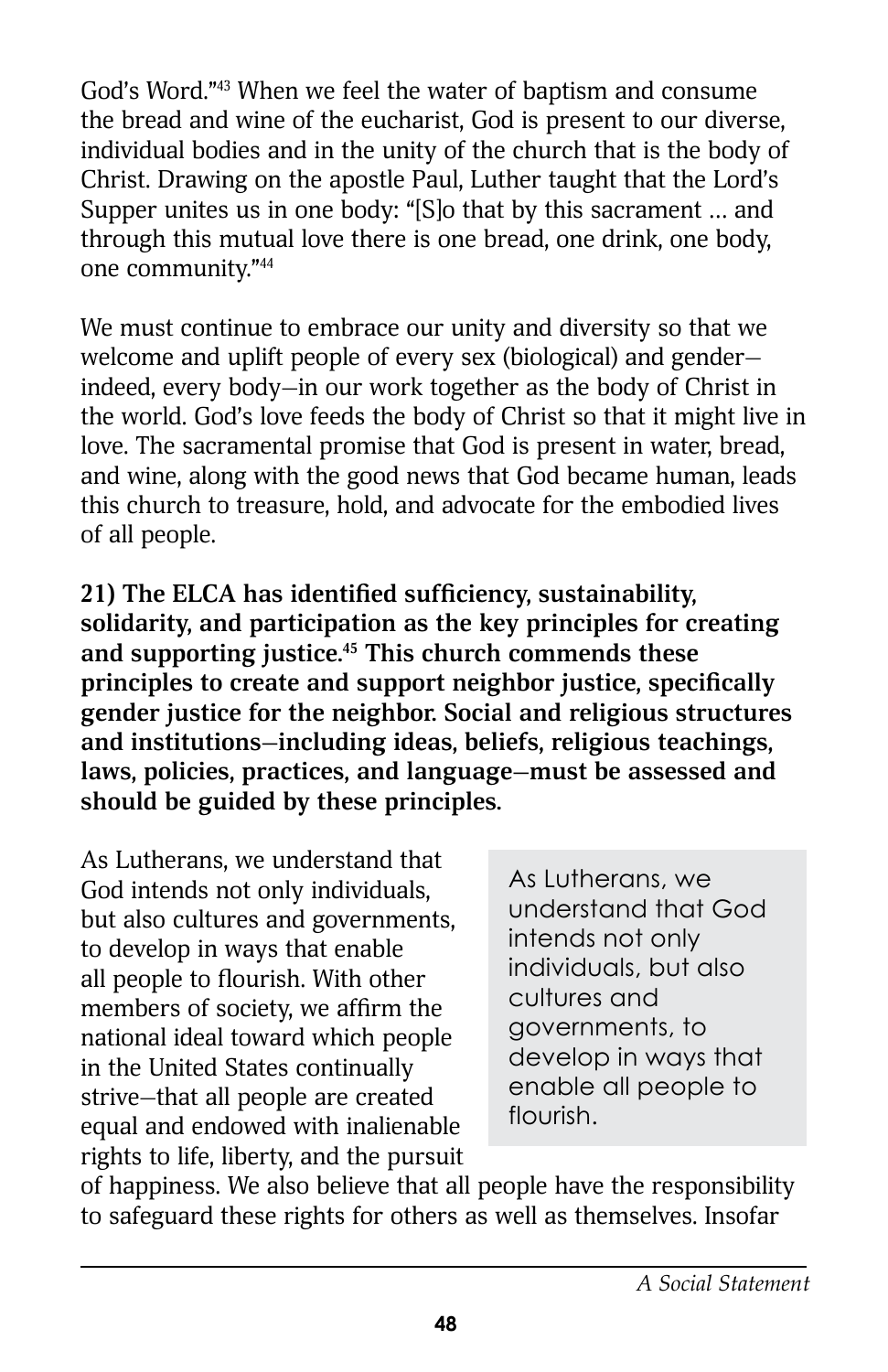as this ideal allows everyone to flourish, the ELCA joins people of other religions and worldviews to advance a universal vision of an equitable society in which all people participate fully.<sup>46</sup>

Although we recognize that perfect worldly justice is not possible, this church holds that efforts toward justice should stress the principles of sufficiency, sustainability, solidarity, and participation. These principles guide us away from injustices against women and girls from a variety of backgrounds, identities, and personal experiences and toward justice for all those affected by patriarchy and sexism.

The principle of sufficiency inspires us to meet the basic needs (physical, emotional, intellectual, social, and spiritual) of all women and those who depend on them. This means, for example, that society must protect them from violence and provide them with equitable opportunities in education and employment. The principle of sufficiency supports not only passive respect but also advocacy in matters of health care, immigration, violence, human trafficking, and the workplace, for example.

The principle of sustainability compels society to provide all generations of women with the means toward an acceptable quality of life. This applies to both the emotional and the material aspects of life. Both church and society should evaluate how their structures ensure—or fail to ensure—that all

Both church and society should evaluate how their structures ensure or fail to ensure—that all people have livelihoods and the means for wellbeing.

people have livelihoods and the means for well-being.

The principle of solidarity commits society to see and experience our own well-being as connected to the well-being of others and their communities. It often involves people aligning themselves with others who have different experiences. Solidarity encompasses empathy and respect for the lived experience of women and girls; it encourages people not only to share in their suffering but also to participate in their liberation.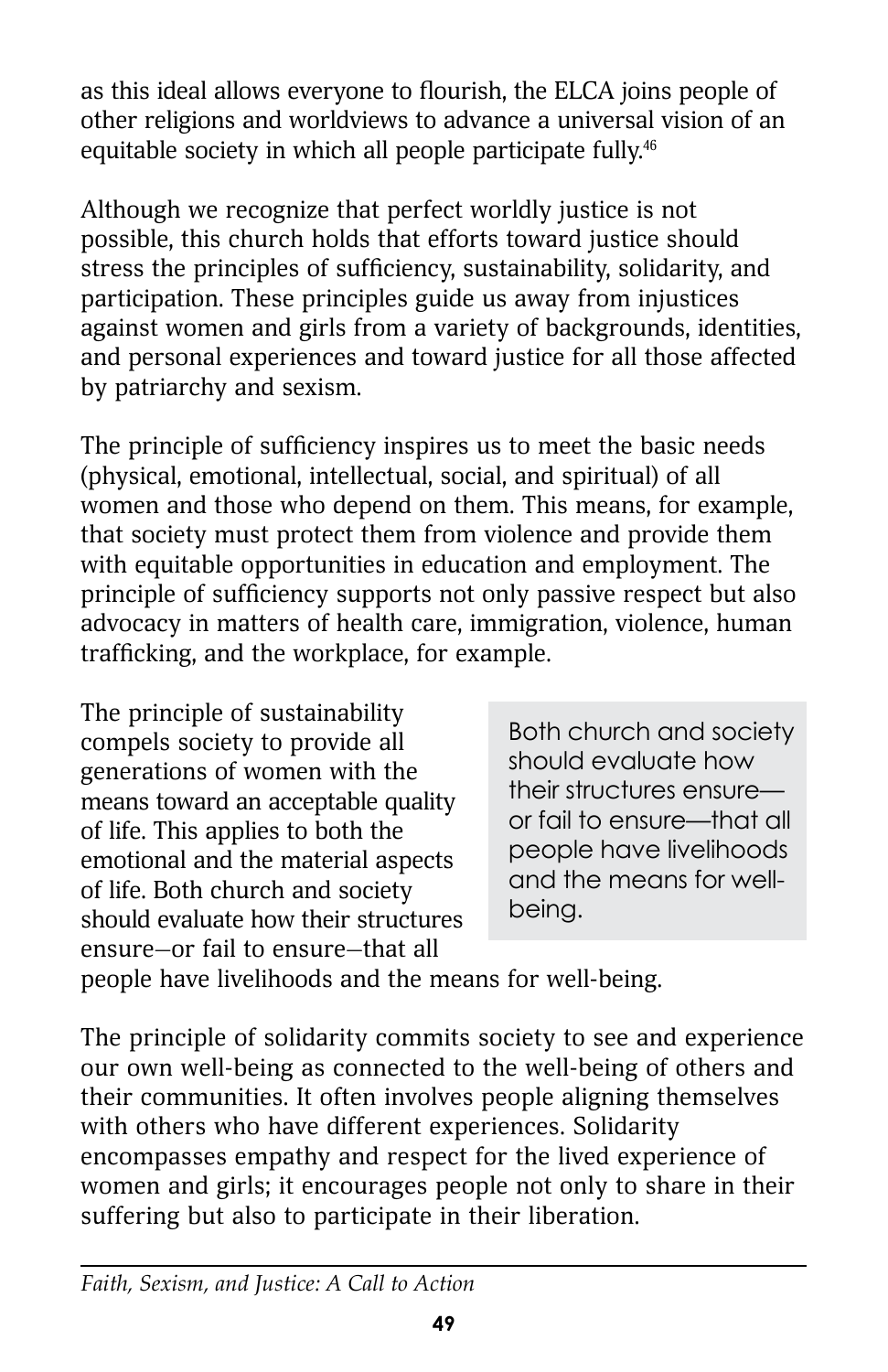The principle of participation urges us to structure our communities so that women participate equitably in the personal, local, and political decisions affecting their lives. All people need to participate in the structures that affect their lives and the decisions that affect their communities. No one's access to decision-making should be limited by sex or gender.

**22) The ELCA recognizes that some progress has been made to address patriarchy and sexism and to reduce their effects; however, more effort is required. We believe that this church, together with many other partners, can identify and challenge the complexities of patriarchy and sexism and advance equity. Gender-based equity happens through beliefs and ideas that are gender-just and through laws, policies, and practices that support an equitable common good— abundant life for all.**

Working together, people from many walks of life have brought about change in the North American context, diluting the power of patriarchy and sexism. Positive social and religious views about gender have influenced laws and policies that advance women's rights; conversely, changes in laws have positively influenced social and religious views. This nation and this church have seen and supported many positive changes in attitudes and laws that have helped women and girls to thrive, but more work remains to be done to support neighbor justice.

Individuals and groups must challenge harmful social ideas and practices, reject sexist religious beliefs, and work to change laws, policies, and practices that justify and reinforce patriarchy. When enough people—especially people of faith—work, pray, stand, and struggle together, they can transform attitudes, beliefs, laws, policies, and practices so that all people of all sexes and genders enjoy God's vision of abundant life.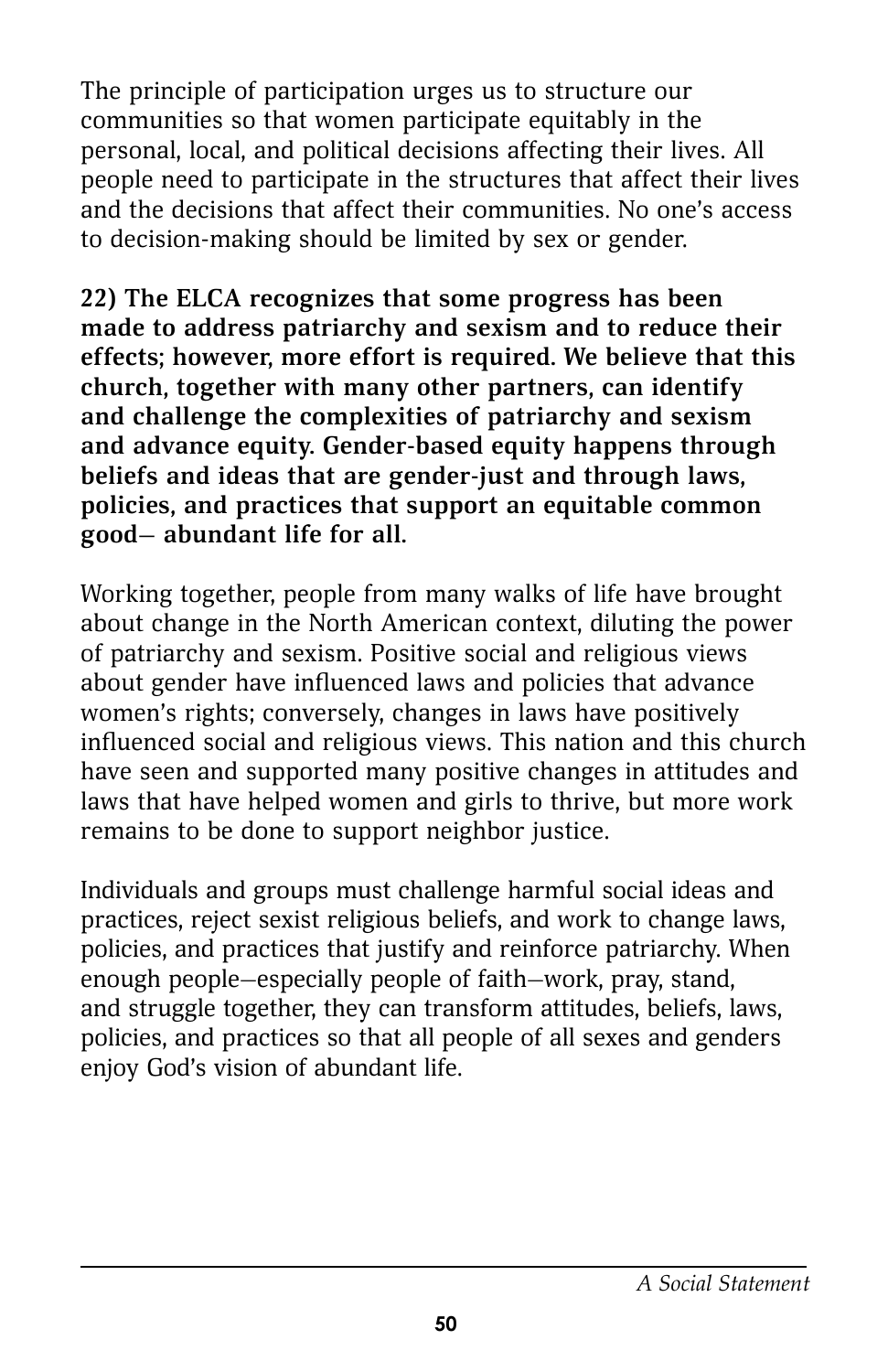### **IV. Response: The ELCA is called to new commitments and action as a church.**

**23) Propelled by these theological convictions and the robust resources of the Lutheran heritage, this church responds to God's call to justice with the following commitments to promote and support action toward a more equitable life together in Christ.**

This section draws out the implications of this statement's convictions, analysis, and resources in our tradition. It sets forth this church's commitments to reshape beliefs, attitudes, policies, and practices. Inevitably, meeting such commitments draws upon judgments of reason in discerning what exactly must be done, when it must be done, and how. The process may involve difficult conversations and unforeseen challenges calling for both determination and patience. The particulars may well be subject to correction and further deliberation. This church, however, views the following commitments as a signal that our life together in Christ can be renewed in ways that promote and support greater equity and justice.

**24) This church recognizes that the body of Christ is called to honor and support women and girls from a variety of backgrounds, identities, and personal experiences in ways more consistent with life-giving theology and faith practices. As a church, we commit ourselves to celebrating and affirming the gifts and insights that women and girls bring to every expression and dimension of this church.**

Over the centuries, women have carried immense responsibility in serving the church despite being denied ministerial authority. They have served through religious education, music, elder care, parish nursing, and Bible study. They have pursued their vocations in myriad ways that support the growth of the Gospel and the life of their local congregations. The Lutheran movement, including the ELCA, has only begun to recognize how we have failed to honor the full range of Spirit-given gifts that have equipped women and girls to serve.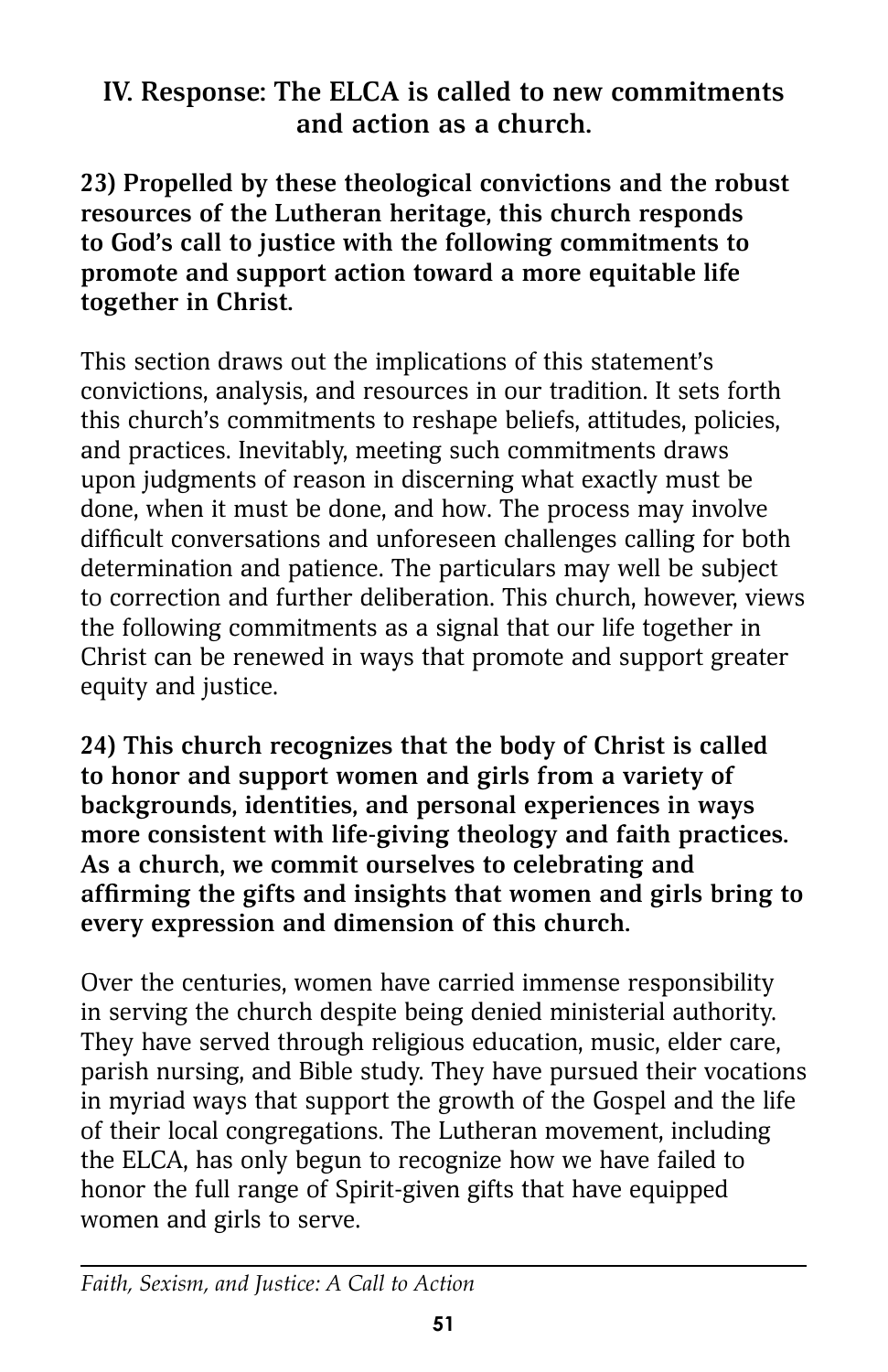The fundamental commitment needed, then, is not to a particular program, practice, or process. Rather, we are called to repentance that reorients perspectives and actions, and we commit to encouraging, celebrating, and affirming the full range of gifts prepared by the Spirit for use in every expression and dimension of this church.

### **The Evangelical Lutheran Church in America specifically commits to:**

**25) Promote the practice and use of scriptural translation and interpretation that acknowledge the contexts in which the Scriptures were written and reject the misuse of Scripture that has supported sexist attitudes and patriarchal structures.**

Drawing deeply upon our Lutheran heritage, the ELCA promotes an understanding of Scripture that both honors its Word-centered purpose and acknowledges its historical sources and contexts. This church listens to God's Word speaking through the Scripture to sustain Christian faith and empower the community for service and justice in the world.

Mindful of how the Christian Scriptures, through translation and interpretation, have been misused to support patriarchal structures and sexist attitudes, this church will promote translation and scriptural interpretation sensitive to the concerns of this statement.47 Scriptural texts in which females are degraded, terrorized, debased, dominated, or valued less than males should be interpreted in light of God's resolve for abundant life through Christ.

**26) Promote theological reflection that responds to the gender-based needs of the neighbor. Teachers and theologians need to be honest about how church teachings have been misused to support patriarchy and sexism. More importantly, this church calls upon its teachers and theologians to work toward worthier expressions of the historic faith that honor God's desire for all people to thrive.**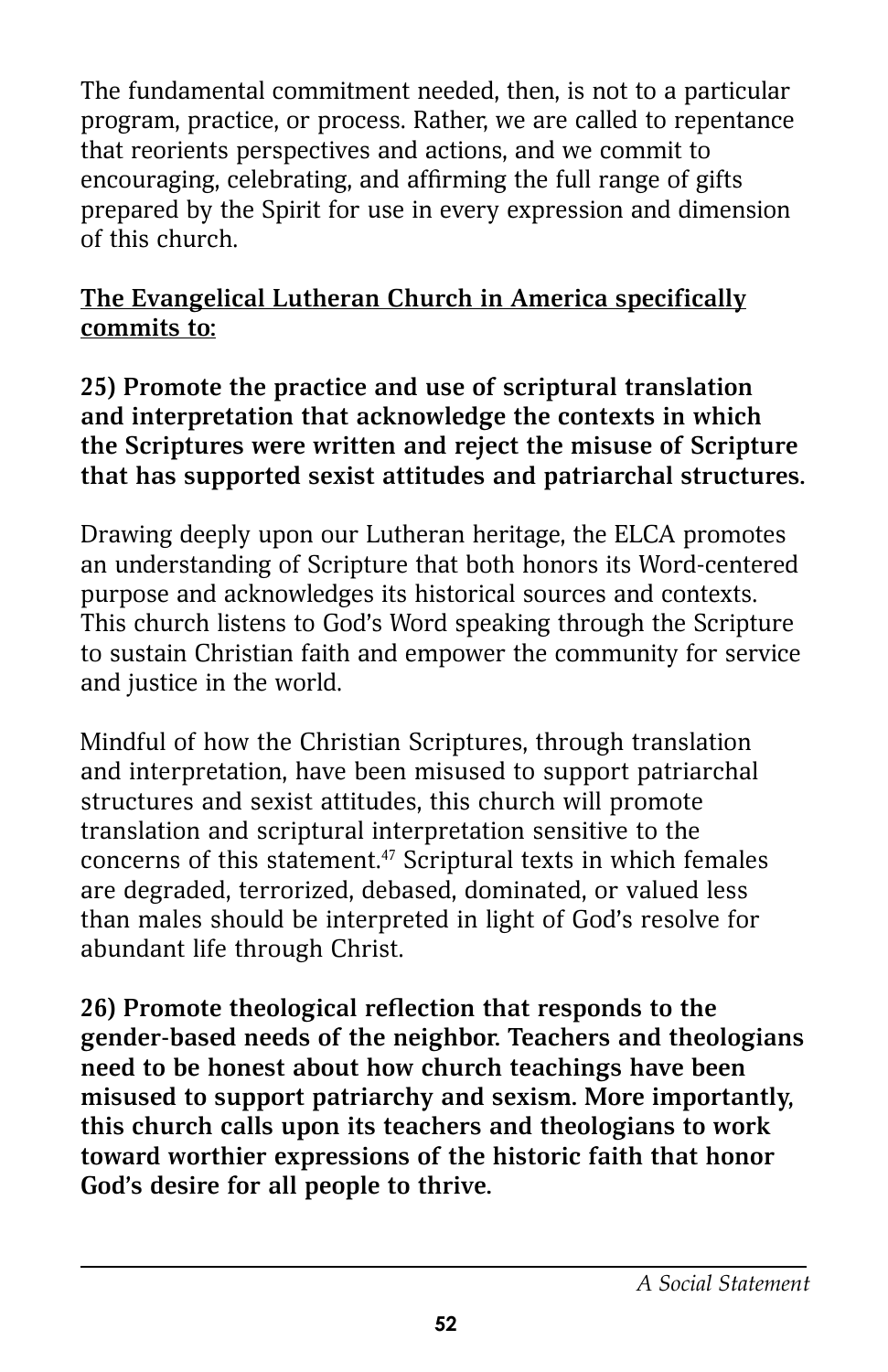This church affirms the gifts of the Lutheran Christian tradition the faithful witness of the Confessions, the power of the preached Word, and the reflection of theologians. At the same time, in recent decades this church has begun to recognize how these treasured gifts have sometimes been misused. Even while proclaiming the life-giving Gospel and the call for service and justice, preachers and theologians often have omitted or suppressed the stories, reflections, and experiences of women and girls. For some, this suppression has contributed to a crisis of faith.

The commitment to articulate and proclaim the Christian faith in a more inclusive manner calls for renewed efforts from preachers, teachers, and theologians. It means preaching and writing that make full use of stories and insights from the lives of women and girls with a variety of backgrounds, identities, and personal experiences. It involves teaching and preaching about justification and a theology of the cross that recognize how the motifs of Christlikeness and suffering have been used harmfully. It entails teaching and research that reflect transformative understandings, with special concern around key doctrines such as Christology and creation.

**27) Use inclusive language (all genders) for humankind and inclusive and expansive language (other than human) for God. This church is committed to the deepest Christian understanding of the Trinity revealed through Jesus Christ and to the importance** 

In particular, we support developing liturgies, hymns, prayers, and educational materials that broaden use beyond predominantly masculine language.

**of imagining and speaking about God in faithful ways that expand rather than limit the expression of God's selfrevelation and mystery. In particular, we support developing liturgies, hymns, prayers, and educational materials that broaden use beyond predominantly masculine language. This practice follows the scriptural witness that God transcends human categories. Therefore, as in the Scriptures, metaphors for and images of God should be drawn frequently from the**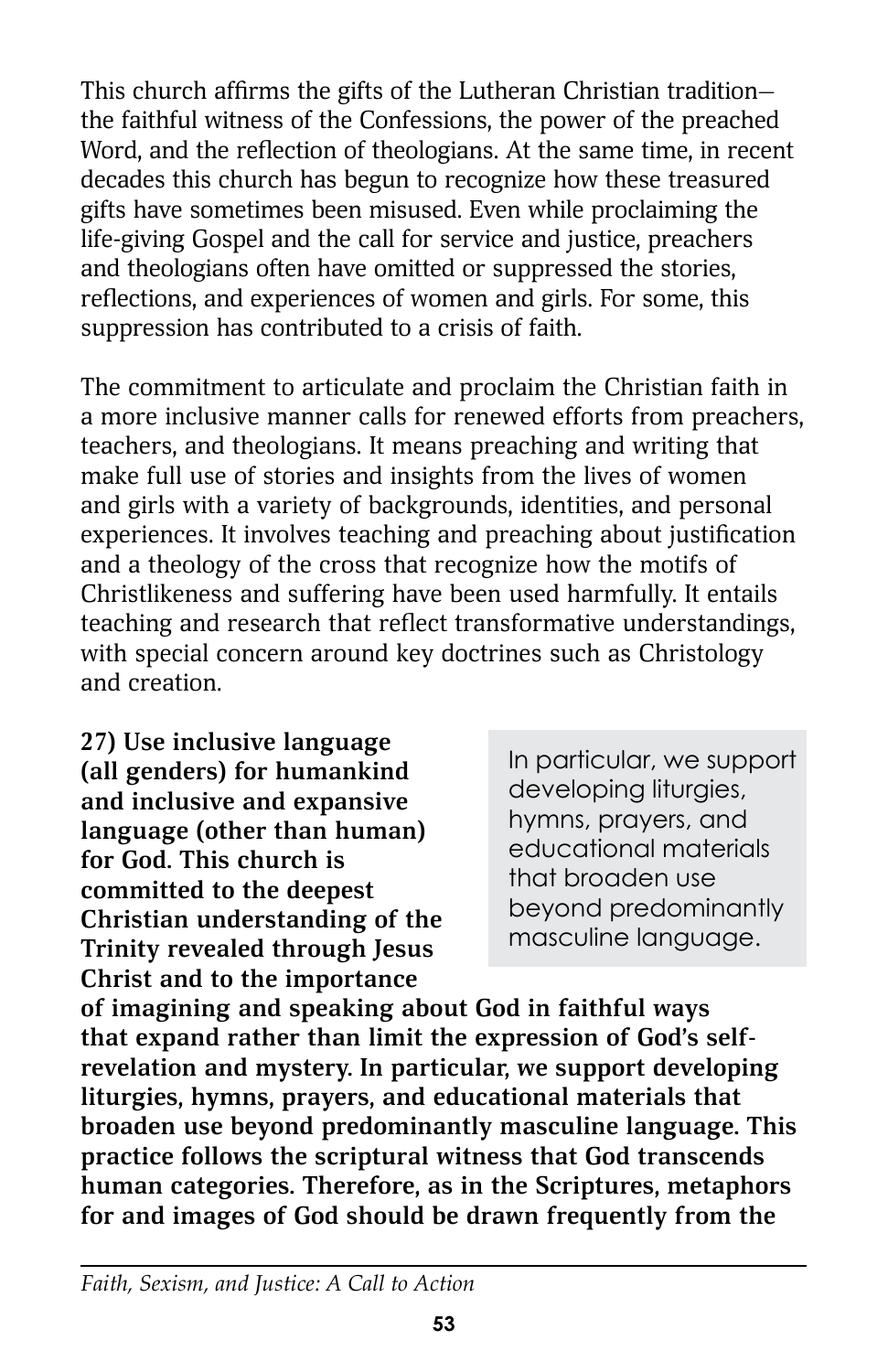**lives of people of all identities and experiences and gleaned from nature in all its diversity. Employing inclusive and expansive language for and images of God helps human beings approach and encounter the God of beauty and love who reveals God's self to humanity in rich and mysterious ways.**

Words are powerful because they shape how humans relate to one another. For this reason, the ELCA has long urged inclusive language regarding human beings in both worship and everyday use.48 This statement reinforces that commitment. This church urges renewed efforts to move us together from the habits of predominantly male-oriented wording to language that embraces all people.

Words about God carry even greater substance and subconscious meaning because they are religious symbols. The God revealed in Christ defies all human comprehension and speech. Still, humans must use words and images to pray and praise. The words that are used carry historical depth and communal power and have meaning for an individual's self-understanding and relationships.

Moving beyond exclusive language and imagery presents a complex challenge, both personally and communally. Changing or expanding Christian symbolism may be both unsettling and lifegiving. For instance, paternal or maternal references to God may be liberating for some people but deeply painful for others. Despite the complexity, this church urges

Changing or expanding Christian symbolism may be both unsettling and life-giving. For instance, paternal or maternal references to God may be liberating for some people but deeply painful for others.

Christians to work together to confront the problem of exclusive language and imagery because these contribute significantly to patriarchal religious beliefs and practices.

The formulation of Father, Son, and Holy Spirit is at the center of the conversation. Many Christians think this is the only correct way to speak of God, which reinforces exclusively masculine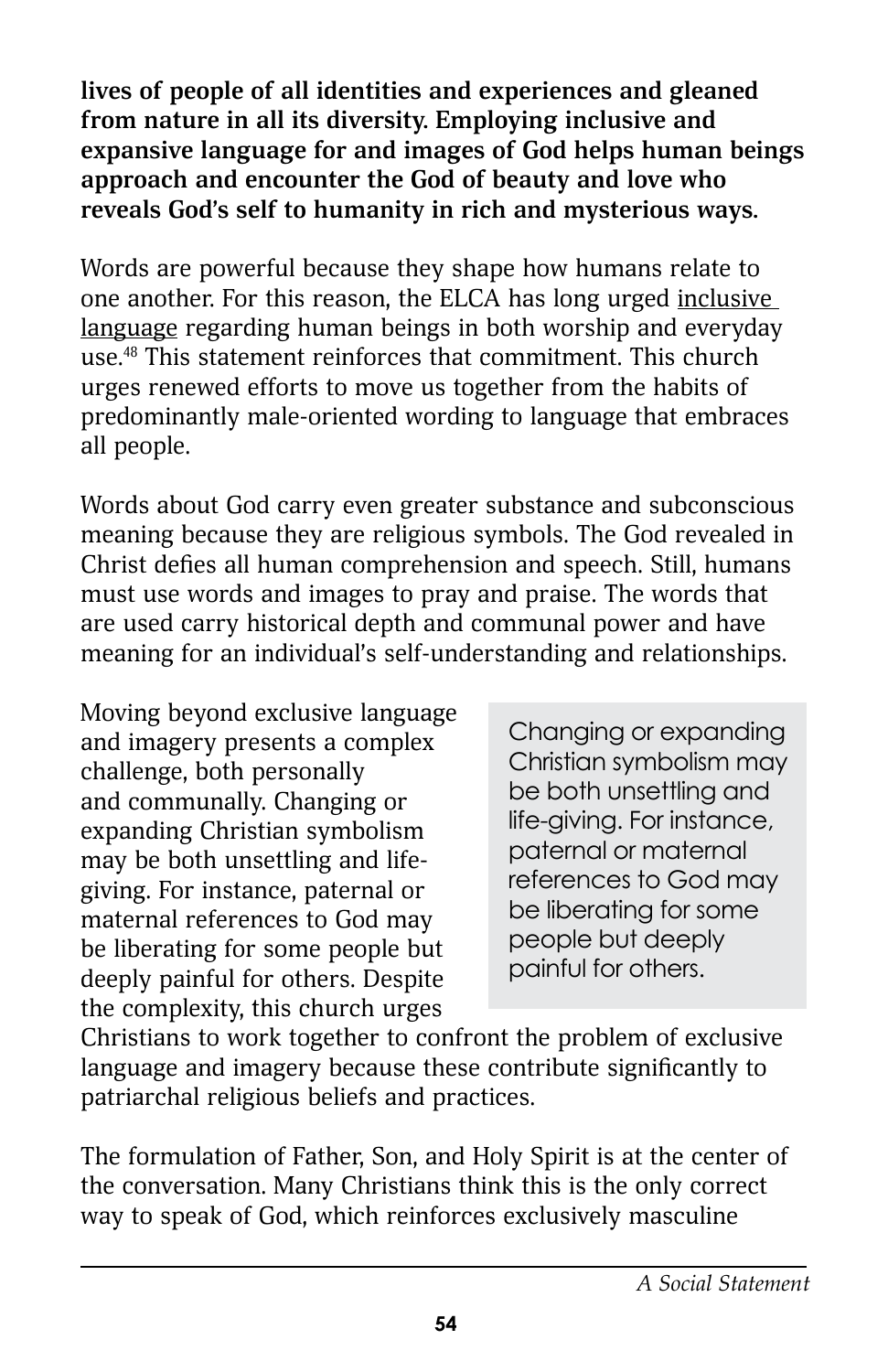associations. Others think that the traditional Trinitarian formulation should be changed or discarded because it promotes a faulty understanding of God as essentially male.

The ELCA affirms the creedal witness to the mystery, relations, and actions of the three persons of the Trinity. At the same time, this church holds that exclusive use of a male-oriented formula to refer to God is problematic. The use of expansive language for God reflects faithfulness to God's self-revelation in the Scriptures and in human experience.

In our life together, we call upon leaders and members to enlarge the dialogue about and practice of inclusive and expansive language and images for God. It is vital to explore the oftenneglected variety of symbols for God recorded in the Scriptures, and to plumb the historical insights found in theology and religious art. In this spirit, this statement urges the continued exploration and development of expansive liturgies, hymnody, and worship resources.

**28) Develop and support more extensive policies and practices within the ELCA that promote equitable authority and leadership within this church in all its expressions. In many instances this requires promoting the leadership of women, with special concern for women of color. In other cases, this means promoting the participation of men in more varied roles, including those traditionally seen as "women's work."**

In the 1970s, the three predecessor churches of the ELCA made independent decisions to ordain women for the public ministry of Word and Sacrament.49 While multiple viewpoints were argued, these churches concluded that the Scriptures present a mixed record regarding ordination and that nothing definitive precluded women from serving in this office.

Since then, the experience of this church has shown those decisions to be God-pleasing, consistent with the words of the prophet Joel (Joel 2) and embodied in the Pentecost story of Acts in which the Spirit falls upon all without respect to age, gender,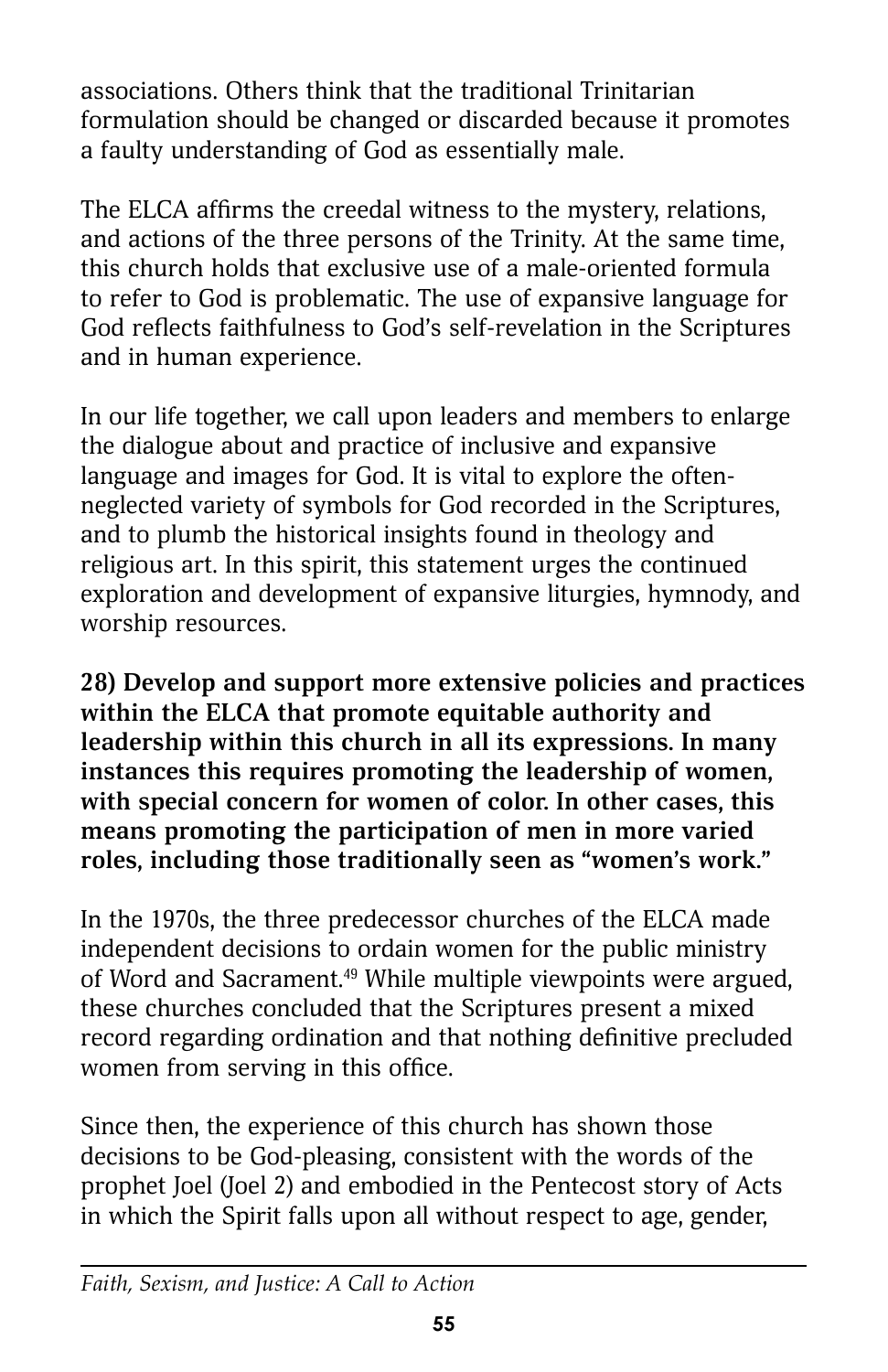nationality, or ability (Acts 2). Women serving in lay leadership, ministries of Word and Sacrament, and ministries of Word and Service have borne powerful witness to the Gospel and enlivened this church's ministry. However, individual journeys have been difficult for many, and the communal journey since 1970 has been agonizingly slow.

In light of this experience, this church gives thanks, rejoices, and remains committed to developing and supporting additional policies and practices that promote women's authority and leadership within the ELCA, both rostered and lay. Given the continual struggles of women of color for acceptance, equity, and leadership, this church's commitments with them require special attention.<sup>50</sup>

This commitment to confront continuing sexism and promote equitable authority and leadership of women belongs to the entire church. It also includes encouraging men to seek more varied roles in lay service and on the roster of Word and Service.

The commitment speaks to, but is not limited to, call committees, boards, and councils. It requires attention to formal and informal mentoring and succession planning. It requires attention to practices in seminaries, colleges and universities, social ministry organizations, preschools and grade schools, and youth ministries. Together we can open ourselves joyfully to the Spirit, who clearly has used the gifts of female leadership to enhance and empower her work.

### **29) Promote changes that are economically just, including equitable pay and benefits, for women in all ELCA institutions and organizations, with special attention to the situations of people affected by intersecting forms of discrimination.**

In support of women's authority and leadership, this church must continue to seek new ways to redress economic injustice. As of this writing, $51$  rostered women of the ELCA average higher pay than ordained women nationally but their compensation remains inequitable compared to that of men within the ELCA. The ELCA is called to renew efforts to support equitable benefits and pay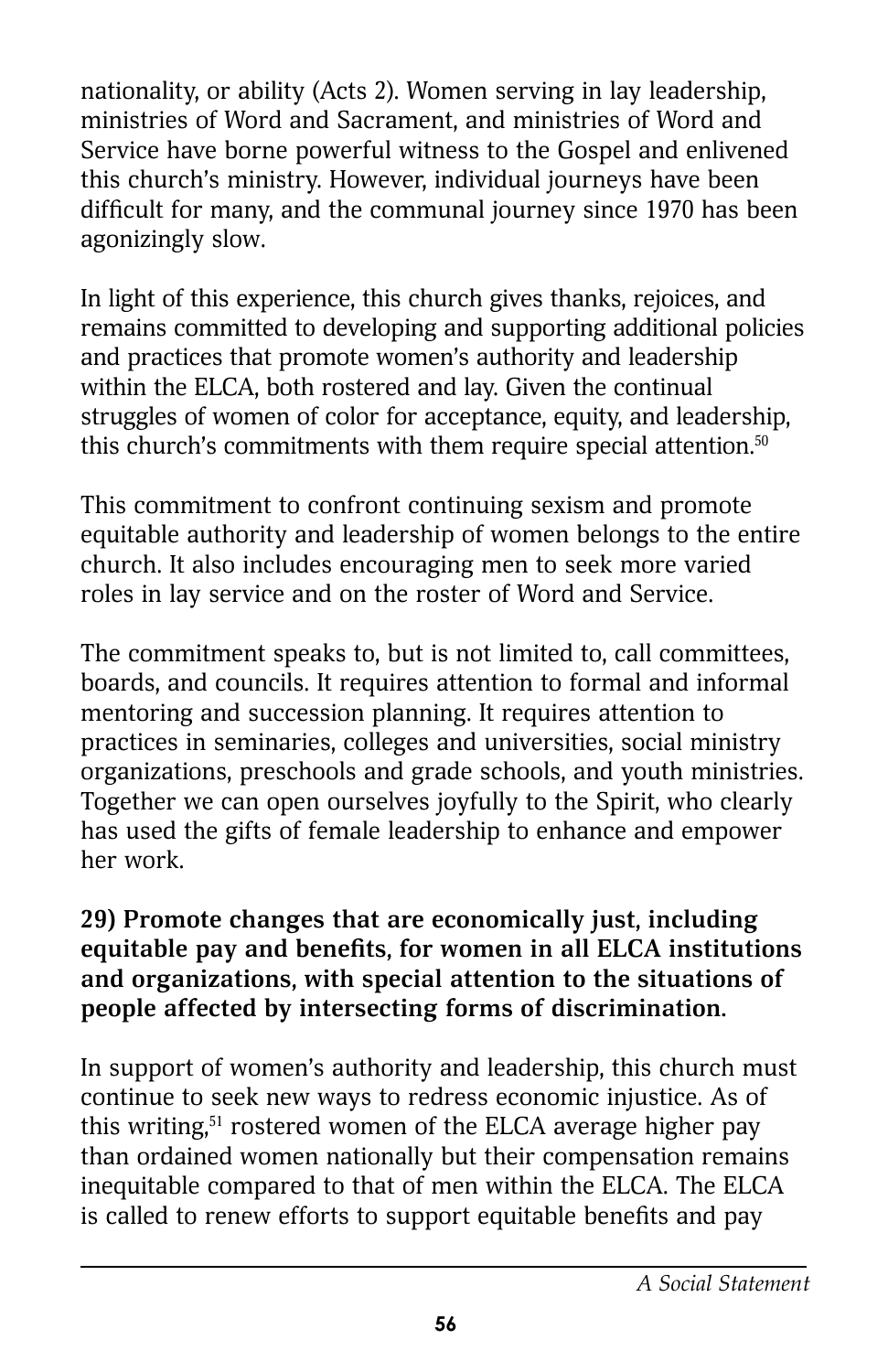across our church. These should include particular attention to women affected by intersecting forms of discrimination.

These efforts should not overlook the economic concerns of lay women serving in church callings, including those serving in less-recognized roles such as office administrators, preschool teachers, or in ministries of hospitality. The various organizations and institutions of this church need to review their compensation, including insurance and other benefits.

Finally, this church needs to offer greater support for women's ministry and leadership in policies related to pregnancy, parental leave, and breastfeeding. Improved arrangements for ELCA rostered leaders and for employees of ELCA-related organizations and institutions should support these leaders and demonstrate this church's commitment to family.

**30) Seek and encourage faithful dialogue, discernment, and, when possible, joint action on issues of patriarchy and sexism with other members of the body of Christ and with partners of other religions and worldviews. As a member of a global communion, the ELCA affirms the Lutheran World Federation's "Gender Justice Policy." [\(www.lutheranworld.org/](http://www.lutheranworld.org/sites/default/files/DTPW-WICAS_Gender_Justice.pdf) [sites/default/files/DTPW-WICAS\\_Gender\\_Justice.pdf\)](http://www.lutheranworld.org/sites/default/files/DTPW-WICAS_Gender_Justice.pdf)**

Governed by the framework of this statement, we in this church acknowledge our responsibility to continue to address our own actions, attitudes, policies, and practices as members of the body of Christ. We believe that the Holy Spirit is leading faithful Christians, as well as people of diverse religions and worldviews, into deeper discernment about questions of patriarchy and sexism.

In our own exploration of these issues, we seek whenever possible to engage our Christian siblings in mutual discernment and common action, acknowledging our own complicity in patriarchy and sexism. This approach is apparent in the ELCA's "A Declaration of Ecumenical Commitment": "The first word, which the Church speaks ecumenically, may well be a word of selfcriticism, a word against itself, because we are called to be seekers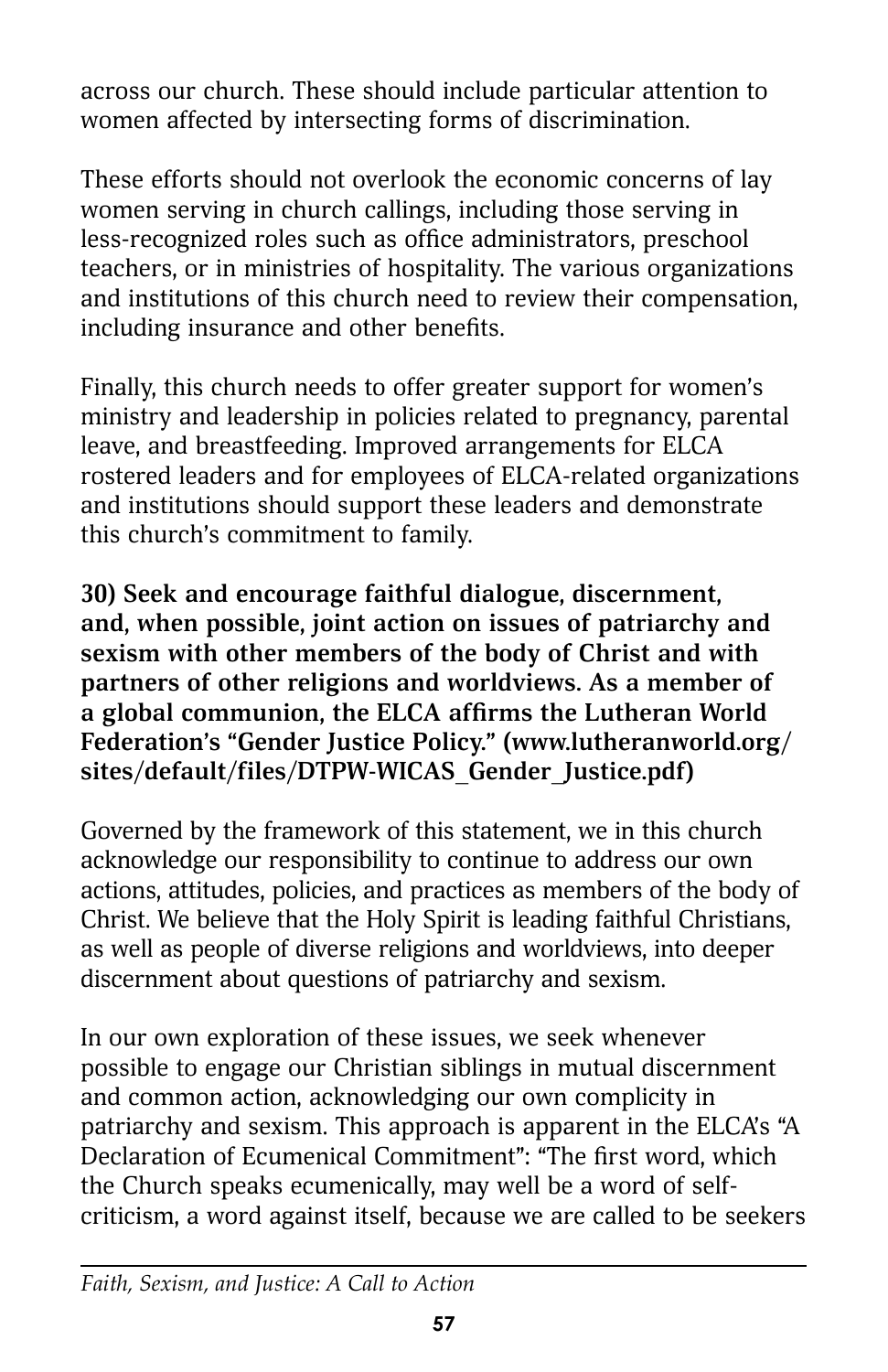of a truth that is larger than all of us and that condemns our parochialism, imperialism, and self- preoccupation."52 Dialogue, while necessary and mutual, begins through self-examination.

Given the diverse but strongly held perspectives in society and throughout Christ's church, conversations about patriarchy and sexism can be challenging as well as promising. ELCA leaders and members encounter commitments and perspectives among neighbors of other religions and worldviews that are quite different from those endorsed by this statement. In our commitment to engage with and accompany our neighbors, we need to be clear about ELCA social teaching but also listen carefully to different ideas. This is part of how we seek mutual understanding and pursue neighbor justice. The goal is to join in honest conversation and to challenge each other to greater justice while accompanying women and girls in their own contexts.

The ELCA is grateful for the faithful and courageous witness of our global communion, the Lutheran World Federation (LWF). While this ELCA social statement is situated in the diverse cultural context of the United States, we recognize the biblical rationale, principles, and methodology of the LWF "Gender Justice Policy" as a global benchmark toward conversation and common practice. In a spirit of "mutual conversation and consolation,"53 the ELCA will continue to accompany and to be accompanied in implementing that policy within the global Lutheran community. Similar efforts by the World Council of Churches, supported by local and regional councils, also encourage us in our collective task.

We invite ecumenical partners, especially full communion partners, to work with us for gender justice in church and society. The fundamental biblical commitment to justice should undergird and guide our common attention to the problems caused by patriarchy and sexism, even

In those areas where we are not of one mind in our discernment, we will continue to walk together in the bond of Christian unity, seeking the Spirit's leading.

when we have different ideas about how to remedy these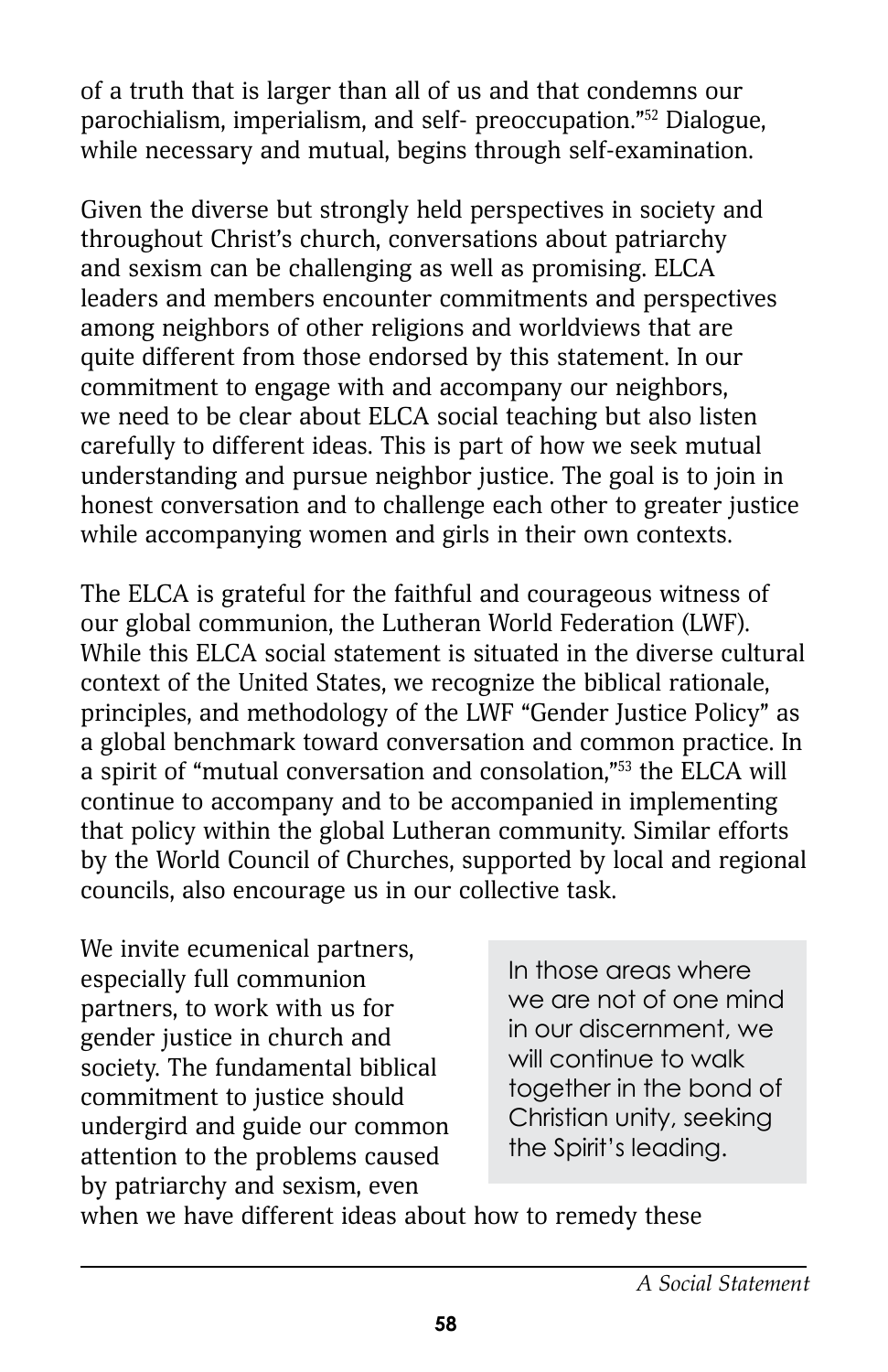problems. In those areas where we are not of one mind in our discernment, we will continue to walk together in the bond of Christian unity, seeking the Spirit's leading.

We also invite partners of other religions and worldviews, especially where we serve together in coalition, to continue to collaborate with us whenever possible in seeking justice for women and girls. That search is integral to the common good.

## **V. Response: The ELCA calls for action and new commitments in society.**

**31) This church teaches that the God who justifies expects all people to seek justice in earthly relationships, structures, and systems. The ELCA calls for sustained and renewed efforts through which women, girls, and gender nonconforming people experience greater equity and justice. The following commitments express this church's firm hope for renewed social relationships and structures that benefit the common good.**

The Scriptures are clear that the God who justifies is the same God who insists that "justice roll down like waters, and righteousness like an ever-flowing stream" (Amos 5:24). The ELCA affirms that God's Law, in its civil use, permeates and undergirds basic structures of human society to support life and protect all people in a world that remains under the sway of sin. God works through shared human endeavor and intends that all people work together to deter evil and seek justice.

Lutheran Confessional teachings identify the primary structures of human society—the church, family, civil authority, and economic arrangement—as God's gifts. Justice is the measure by which God's Law guides and assesses these basic structures. Social structures and institutions that fail to do justice are not fulfilling the purpose for which God created them. They must be challenged and held accountable; this is a matter of great urgency because human life depends upon them.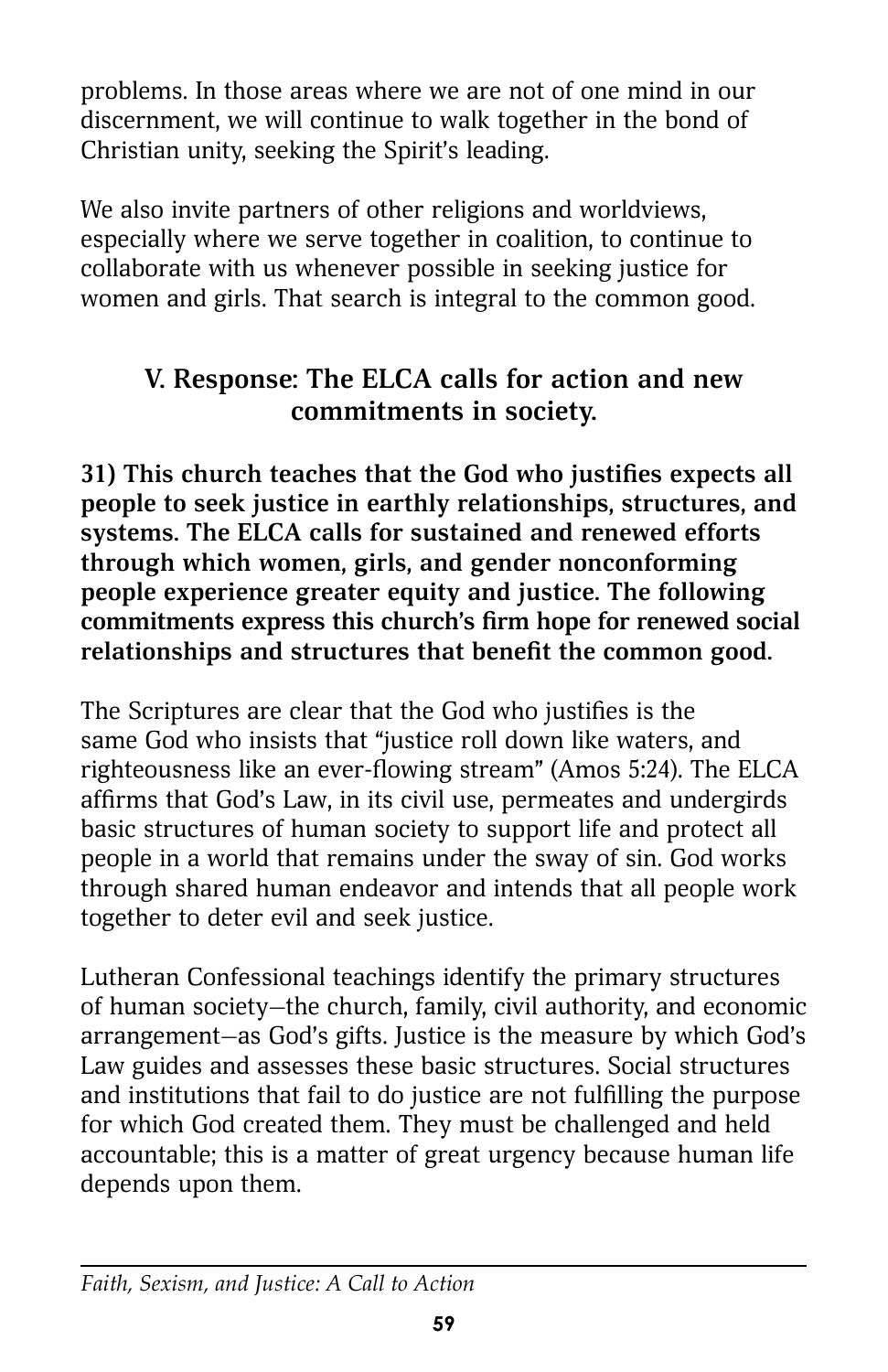In seeking the well-being of the human community, the Lutheran tradition places a strong reliance upon human reason and knowledge tested and exercised through the sciences and social analysis. Although imperfect, social movements—enlivened by the insights of human reason and knowledge—can be expressions of God's work through the Law to bring about greater justice and social liberation. The women's movement, broadly understood, is one of these.

In identifying the following aspects of society that require engagement, this church does not presume to have quick or easy solutions for the deeply rooted, intertwined, and complex problems that permeate earthly systems and structures. Time, study, effort, and discernment are required. Nevertheless, it is both a clear biblical teaching and a matter of neighbor justice that God's people hold governing authorities and social structures accountable to their purpose,

In identifying the following aspects of society that require engagement, this church does not presume to have quick or easy solutions for the deeply rooted, intertwined, and complex problems that permeate earthly systems and structures.

ensuring greater equity and justice for all.<sup>54</sup> These commitments to advocate for and support social renewal express this church's firm trust that God works to create improved social relations.

### **The Evangelical Lutheran Church in America commits itself to:**

**32) Advocate for and support laws, policies, and practices that respect diverse bodies rather than discriminating against, objectifying, or devaluing them. Women, girls and people who identify as non-binary must not be deprived of their human or civil rights. (See the ELCA's social message "Human Rights," [ELCA.org/socialmessages.](http://www.ELCA.org/socialmessages))** 

ELCA social teaching supports human rights for all people, regardless of their sex (biological), gender, or sexuality. This stance is rooted in respect and welcome for all people as created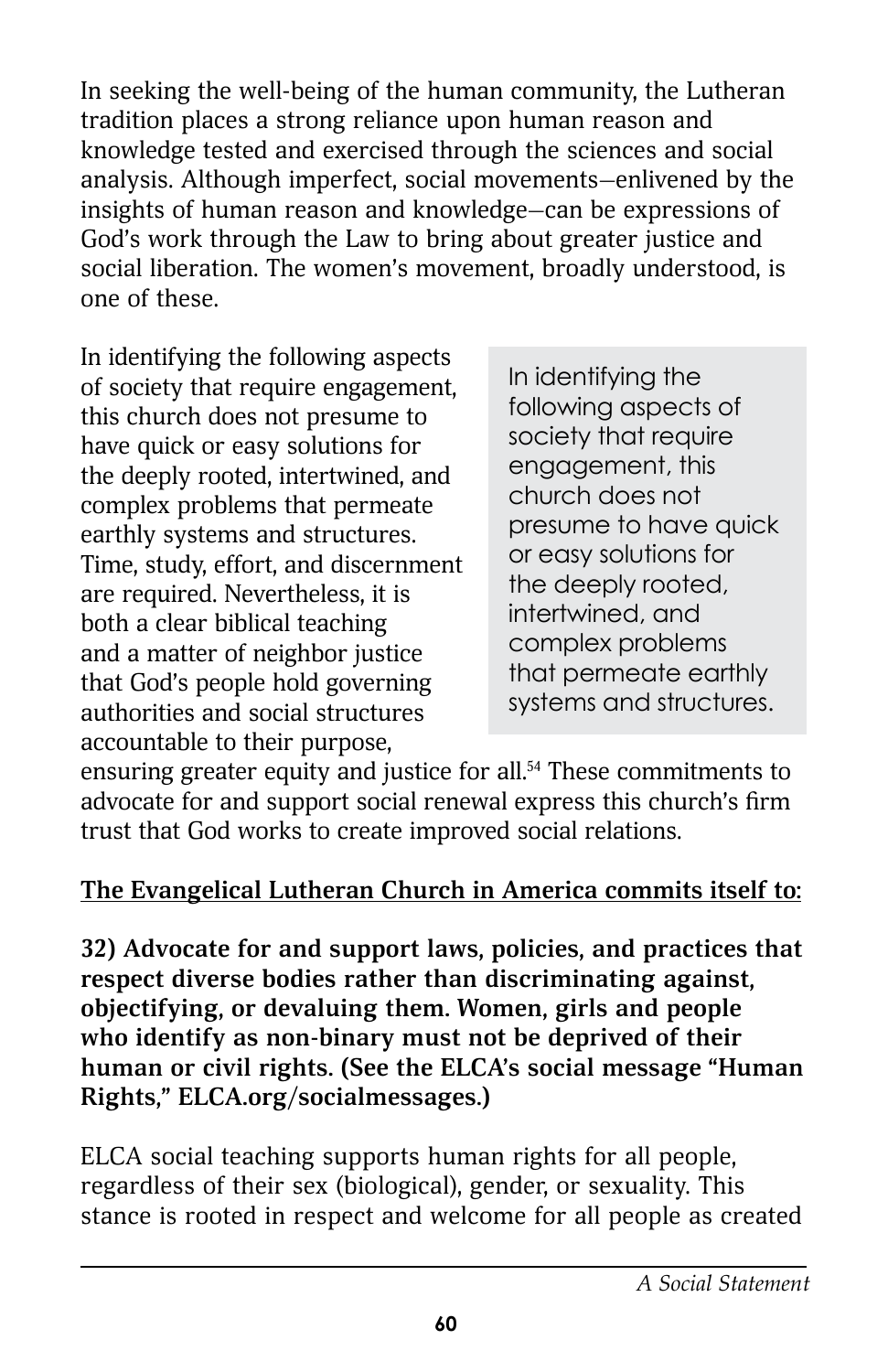in the image of God and evident in the ELCA's longstanding commitment to protecting civil and human rights. While members may hold differing views on matters related to sexual orientation or gender identity,<sup>55</sup> this church is nevertheless united in opposing discrimination, objectification, abuse, or control of the bodies of women, girls, or individuals who identify as genderqueer.<sup>56</sup> The ELCA's commitment to civil and political rights helps to orient the changes and challenges addressed in the following commitments. Minimal steps include developing and enforcing laws, policies, and practices that do not deprive any people of their human or civil rights.

### **33) Advocate for and support the eradication of gender-based violence within the church and more broadly in society by addressing both the systemic aspects of such violence and the personal responsibility of those who perpetrate harm. (See the ELCA's social messages "Gender-based Violence" and "Commercial Sexual Exploitation,[" ELCA.org/socialmessages.](http://www.ELCA.org/socialmessages))**

All people deserve safety and protection from violence, along with due process and support when violence is experienced. Although anyone may experience gender-based violence, the overwhelming number of attacks target women, girls, and individuals who identify as genderqueer. Such violence often occurs in domestic settings, yet gender-based violence includes any physical, sexual, psychological, emotional, economic, or other personal harm inflicted on someone for reasons of gender, regardless of the setting.<sup>57</sup>

Although individuals are ultimately responsible for their actions, gender-based violence is rooted in systemic sin. A patriarchal social system affirms, sometimes implicitly, that women and girls should be controlled or subordinated. In this way, it underwrites, justifies, or at least permits acts of violence, whether by individuals or communities. Patriarchy, even when seemingly harmless or unrecognized, often reinforces the conditions, attitudes, and values that undergird harmful action.

The wide scope of theological, pastoral, and societal matters related to gender-based violence is addressed in the ELCA's social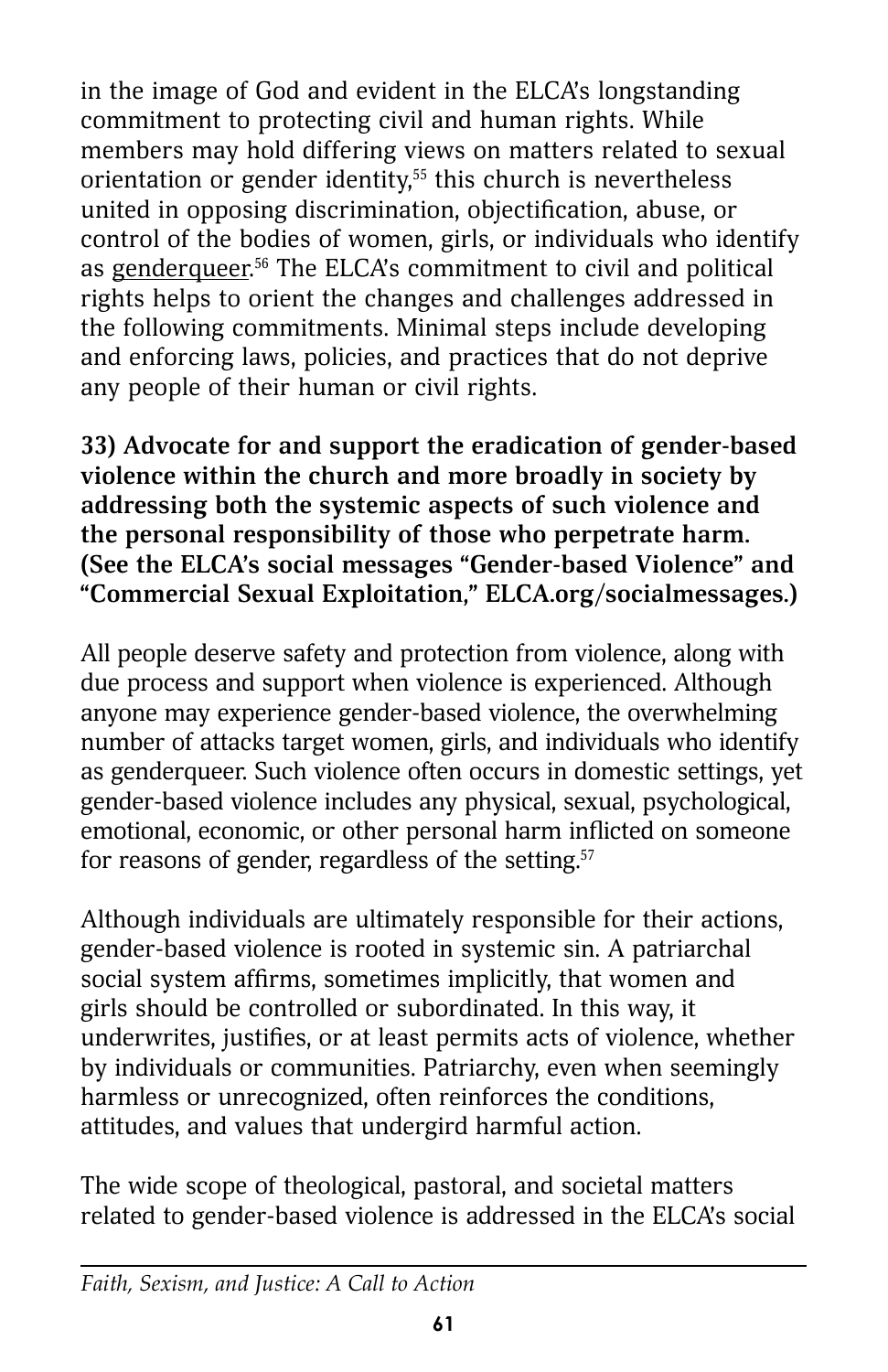message "Gender-based Violence."58 In it, this church calls upon itself and upon society to resist and change harmful attitudes, beliefs, and systems. This social statement affirms the analysis, insights, and commitments expressed there.

**34) Advocate for and support medical research, health care delivery, and access to equitable and affordable health care services, including reproductive health care, that honor how bodies differ and eliminate discrimination due to sex (biological), gender, or sexual orientation. (See the ELCA social statements** *Caring for Health: Our Shared Endeavor* **and** *Abortion,* **[ELCA.org/socialstatements.](http://www.ELCA.org/socialstatements))** 

The ELCA teaches that a just society provides equitable access to health care for all.<sup>59</sup> Health is a shared endeavor, requiring both personal responsibility and social commitment. "Health care is the kind of good most appropriately given on the basis of need."<sup>60</sup>

The U.S. medical system is widely recognized as a global leader in research, prevention, and treatment. As a church, we are grateful for amazing medical advancements. At the same time, U.S. health care has carried a bias against women and girls in its practice and delivery.

This church gives thanks for those who have drawn attention to these problems. We urge everyone in medical research and health care delivery to recognize that diverse bodies have differing needs. We look for further advancement in medical research and the health care system, both rural and urban, that eliminate discrimination based on sex and gender, economic resources, ability, ethnicity, or race.

This statement affirms previous ELCA teaching on reproductive health care. Such care is to be provided according to need in all cases, $61$  and this church opposes any effort to roll back that delivery. While questions about how best to organize and finance mechanisms of care leave room for legitimate debate, the mandate for equitable access to reproductive health care remains.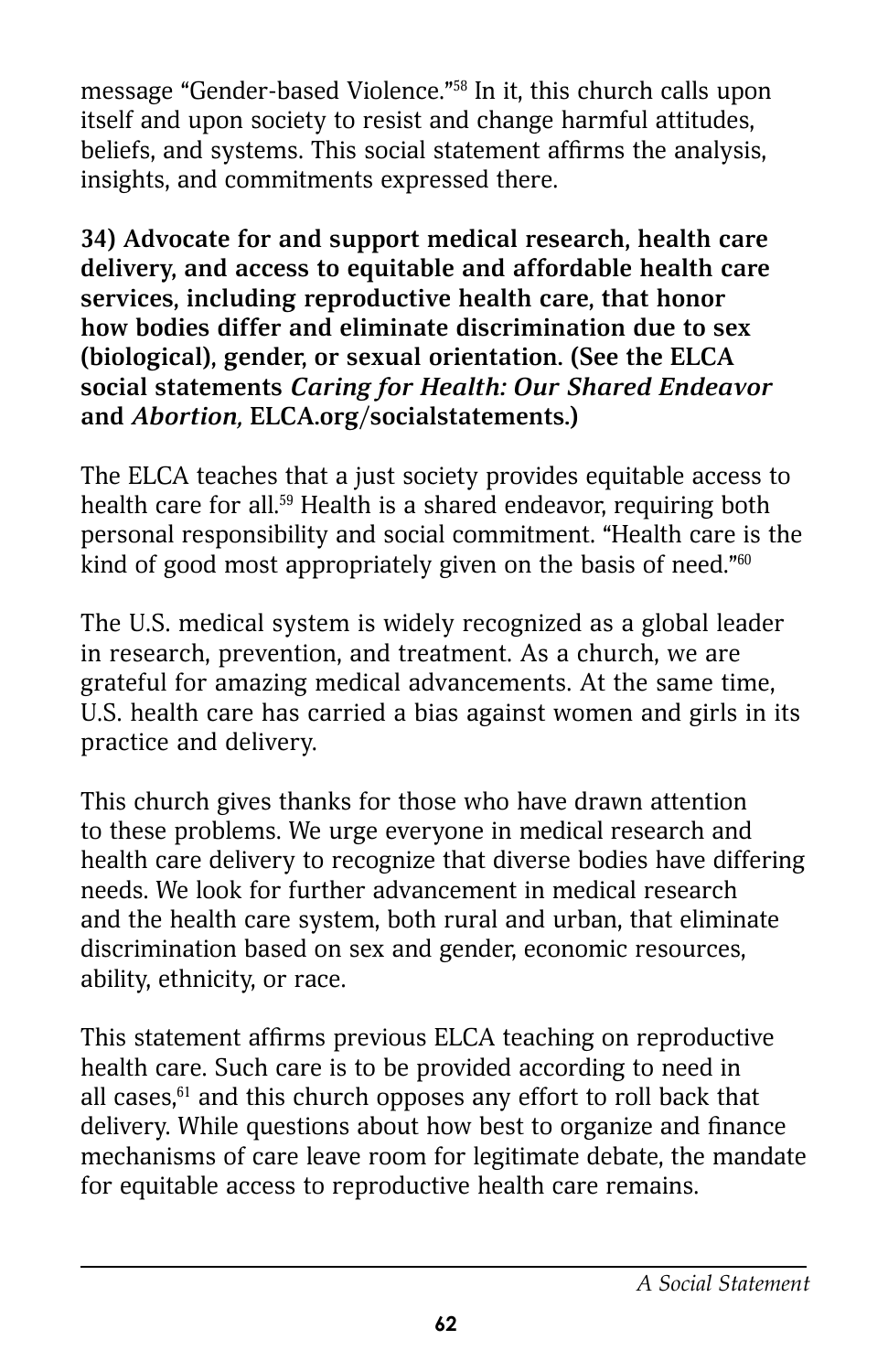The ELCA social statement *Abortion* ([ELCA.org/socialstatements](http://www.ELCA.org/socialstatements)) addresses in a nuanced way this critical, complex, and controversial aspect of reproductive health care. It teaches that the life and decisions of someone who is pregnant, as well as the developing life in a womb, must be respected and protected through a complex assessment of moral and social factors.

On that basis, this church teaches that abortion ought to be an option of last resort for pregnant persons and the people in their lives. At the same time, ELCA teaching opposes laws that deny access to safe and affordable abortions. It urges efforts to reduce the conditions that encourage many to turn to abortion as the response to unintended pregnancy.<sup>62</sup>

**35) Advocate for and support economic policies, regulations, and practices that enhance equity and equality for women and girls, with special concern for raising up women and girls who experience intersecting forms of oppression. (See the ELCA's social statement** *Sufficient, Sustainable Livelihood for All***, [ELCA.org/socialstatements.\)](http://www.ELCA.org/socialstatements.)**

Through human decisions and actions, God intends economic arrangements to support human thriving. This church's benchmark on economic arrangements is that they should provide "sufficient, sustainable livelihood for all."63

The U.S. economic system has made notable movement in this direction for women over the last 40 years. However, economic inequality between men and women remains stark, especially when it overlaps or intersects with social identities. This is evident not only in pay discrepancy but also in other forms of compensation. Such economic inequalities disproportionately harm women and their families.

This church expects workers to be paid equitably for similar work. There should be no discrepancies in benefits nor in access to capital for business or investment. There should be no discrepancies in access to Social Security or pensions. Intersecting factors such as race, ethnicity, and ability should not worsen the disparities.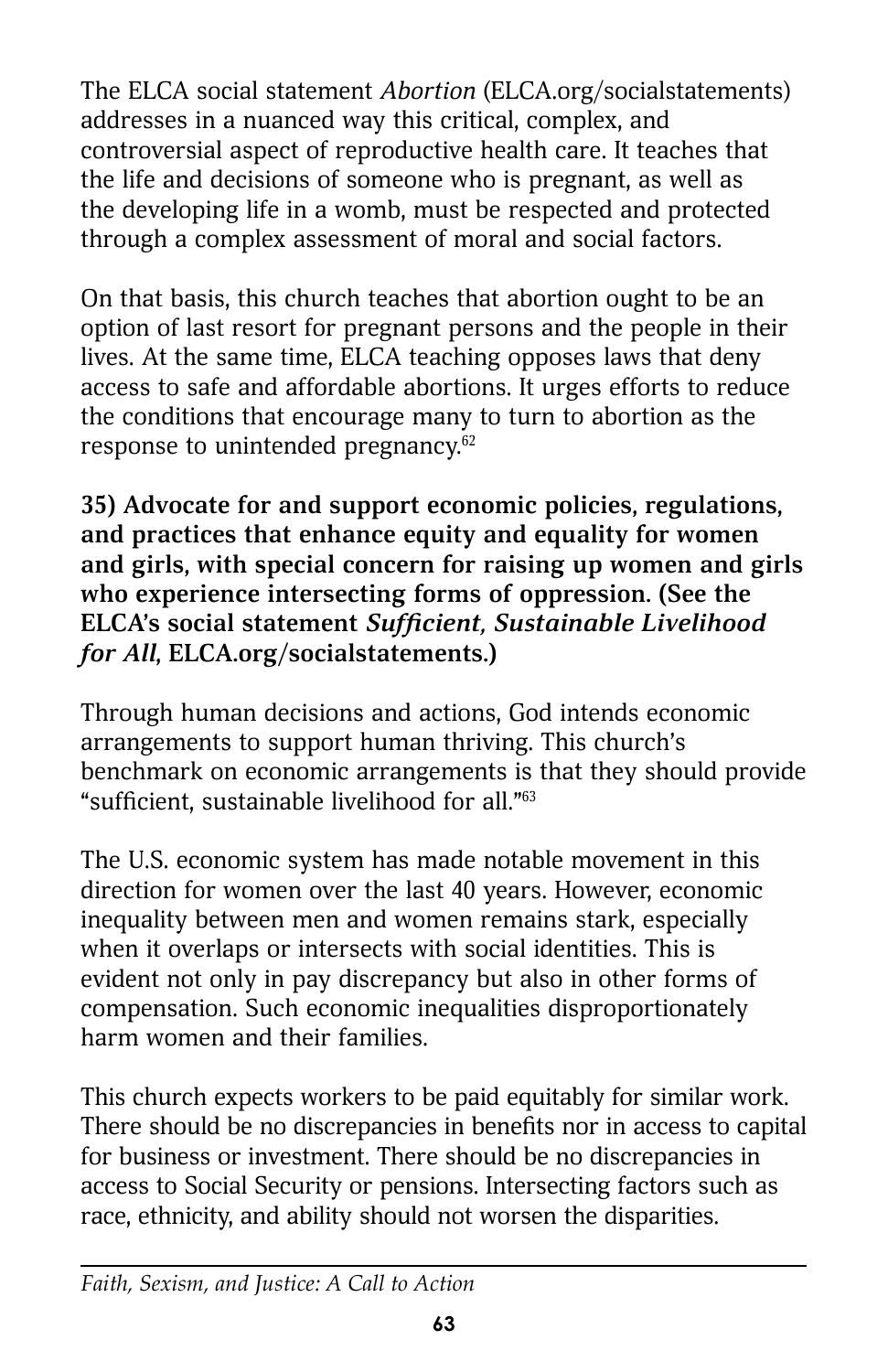There are various strategies to correct these systemic problems. Some stress regulations aimed at equity whereas others emphasize market freedom. The primary criteria should be what provides sufficient, sustainable livelihood, because the lives of providers and their dependents are at stake.

**36) Advocate for and support multifaceted understandings of social and economic roles so that neither our human traits (such as courage or compassion) nor our callings (such as business leader or stay-at-home parent) are dictated by our sex (biological) and gender. Encourage and empower all people to use their gifts for the sake of the common good, whether at home, at work, or in the public sphere.**

Some people and communities understand gender-assigned roles and characteristics to be largely fixed. These roles, often connected to the teaching of complementarity, are considered to be immutably defined by God or nature. The historical evidence demonstrates that many of the injustices and power inequities visited upon women have followed from that teaching. However, this church holds that roles within social structures are intended for the sake of human well-being and are provisional rather than fixed.

As social beings, we humans need social structures and guidance for the roles we live out. Social structures and roles are not solely social constructions; some aspects of biology influence some behavioral tendencies. Yet, the admission of women into professions such as law or the military in recent decades, and their success in those fields, demonstrate that gender-assigned roles are not immutable as once believed.64 Social roles and structures require ongoing evaluation in light of God's intent that human community should flourish.65

This church celebrates when women find their places of responsibility, whether as heads of a corporation or full-time homemakers. Either choice illustrates the calling to contribute to society's good. Men should explore similar variety in the roles they seek. Because there are many phases in each person's life journey, we also honor roles that are not compensated, such as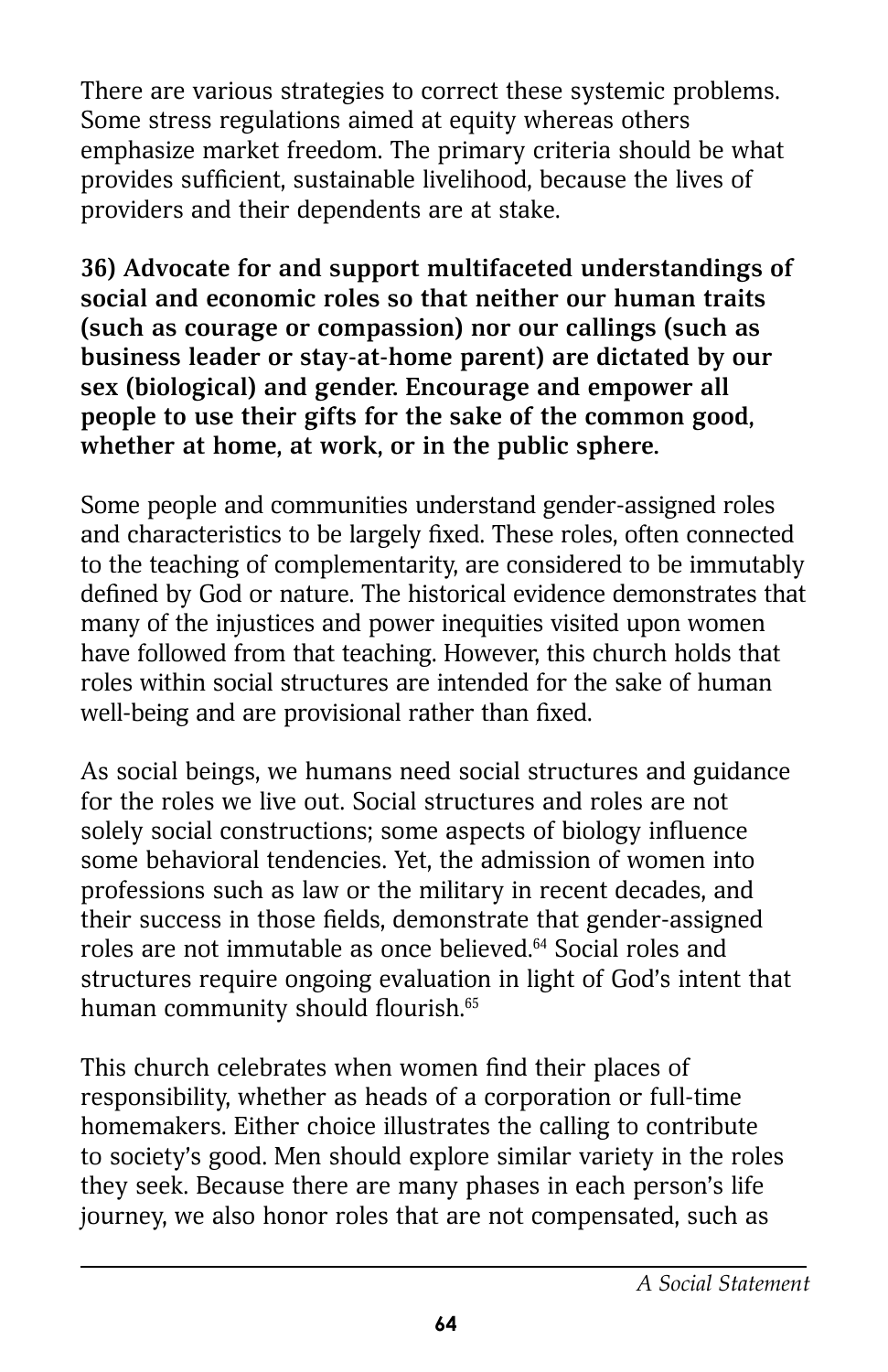retirement or volunteerism. The aim is for individuals in community to seek the most life-giving roles within the structures of church, family, work, or civil society.

Toward this end, the ELCA urges that society's laws, policies, and

This church celebrates when women find their places of responsibility, whether as heads of a corporation or full-time homemakers.

practices foster diversity and flexibility so that all may contribute their gifts to society, regardless of their gender.

U.S. courts and legislatures today generally support women's vocations outside the home. In addition, this society needs laws and policies that will eliminate hidden discrimination, including when one becomes pregnant.

**37) Advocate for and support resources for families of various configurations and the communities in which they live. Empower parents and all who raise or care for children or other family members to nurture, protect, and provide for their households in ways that do not reinforce gender-based stereotypes. In particular, advocate for institutional changes that support and encourage men and boys to participate in all family roles associated with the home, caregiving, parenting, and nurturing.**

This church continues to affirm the goodness of marriage and family but also recognizes that patriarchy has affected these relationships in harmful ways. The family is "an indispensable social institution because of its role in establishing conditions of trust and protection of the vulnerable."66 We teach that families are formed in various configurations; the primary concern is how well they meet their intended purpose of helping all family members flourish.

Historically, in this society men have assumed the "headship" of their households and women have been expected to be subordinate and to fulfill roles with lower social status, such as nurturing and caring for others. In justification, Christians in the past, and many today, cite the so-called "Household Codes"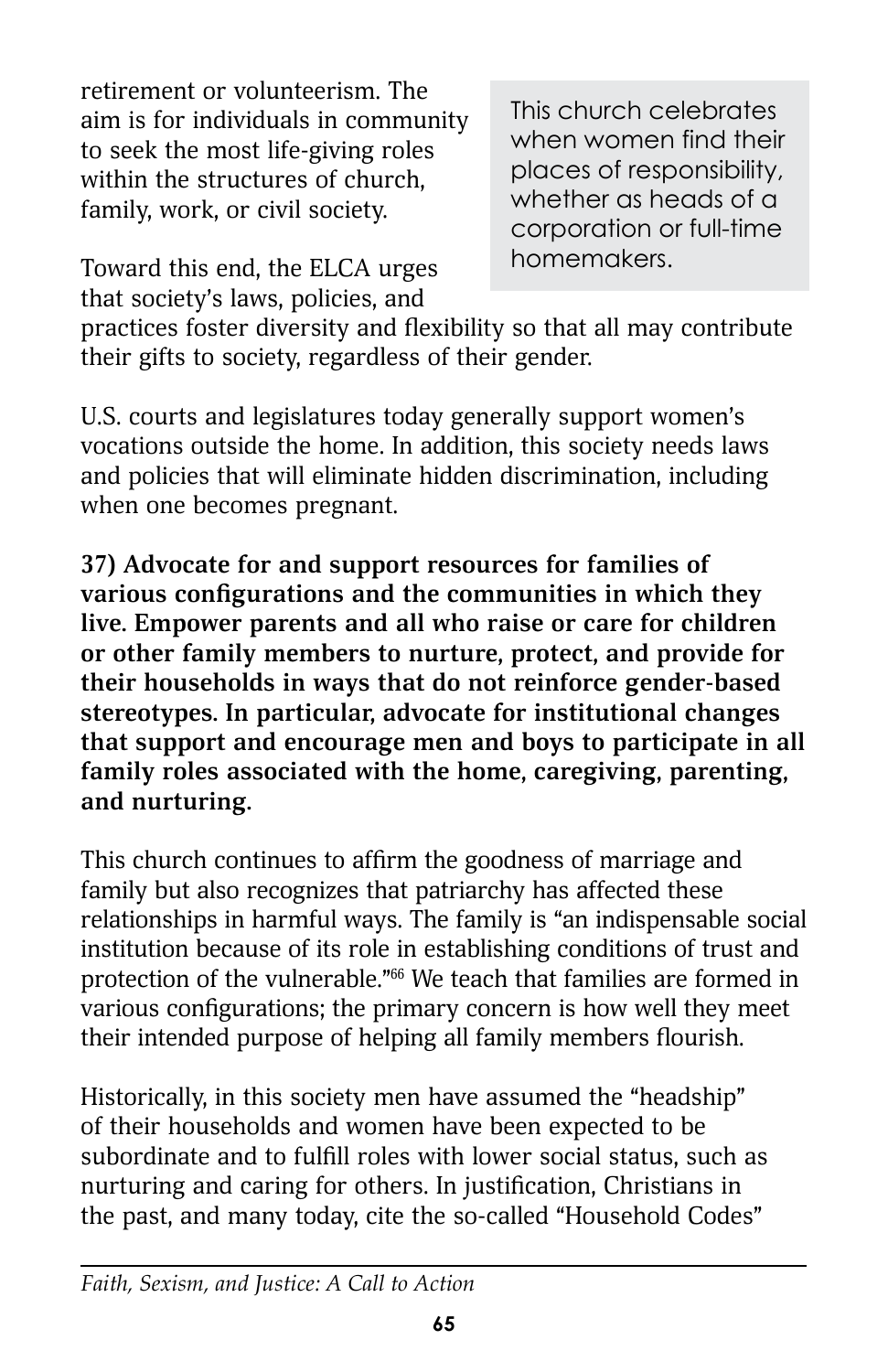(Ephesians 5:22-6:9; Colossians 3:18-4:1). Indeed, some point to gender-based rules presented as a form of works righteousness (1 Timothy 2:15).67

By contrast, this church holds that God intends the leadership of families to be shared in full and equitable partnerships, which can be arranged in various ways. Social science research indicates that families and households benefit most when roles are adjusted

God intends the leadership of families to be shared in full and equitable partnerships, which can be arranged in various ways.

according to the personalities and circumstances involved rather than fixed according to gender, insisting on the male as sole head of the house. $68$ 

Such adjustments empower those who raise or care for children to share authority and household roles, which allows everyone to thrive. Flexibility permits shared responsibility for all caring relationships in a household, from infant care to elder care. This necessarily means balancing demands of work and income, individual strengths and interests, and the particular needs of the family or household.

Society's economic and social arrangements should provide generously in support of families. For instance, the one who gives birth needs adequate paid leave, but so do other caregivers. Every caregiver needs the opportunity to bond with a newborn and, in relevant cases, to support a partner's recovery from labor and delivery. U.S. society must find ways to increase paid family leave for parents and primary caregivers and to strengthen support for child care. Those returning to work after raising children also need profession-specific support for reentering the work force.

**38) Advocate for and support legal reforms, humane policies, and adequate services for migrants, immigrants, refugees, and asylum seekers, especially those who experience intersecting forms of oppression. (See the ELCA's social message "Immigration," [ELCA.org/socialmessages](http://www.ELCA.org/socialmessages).)**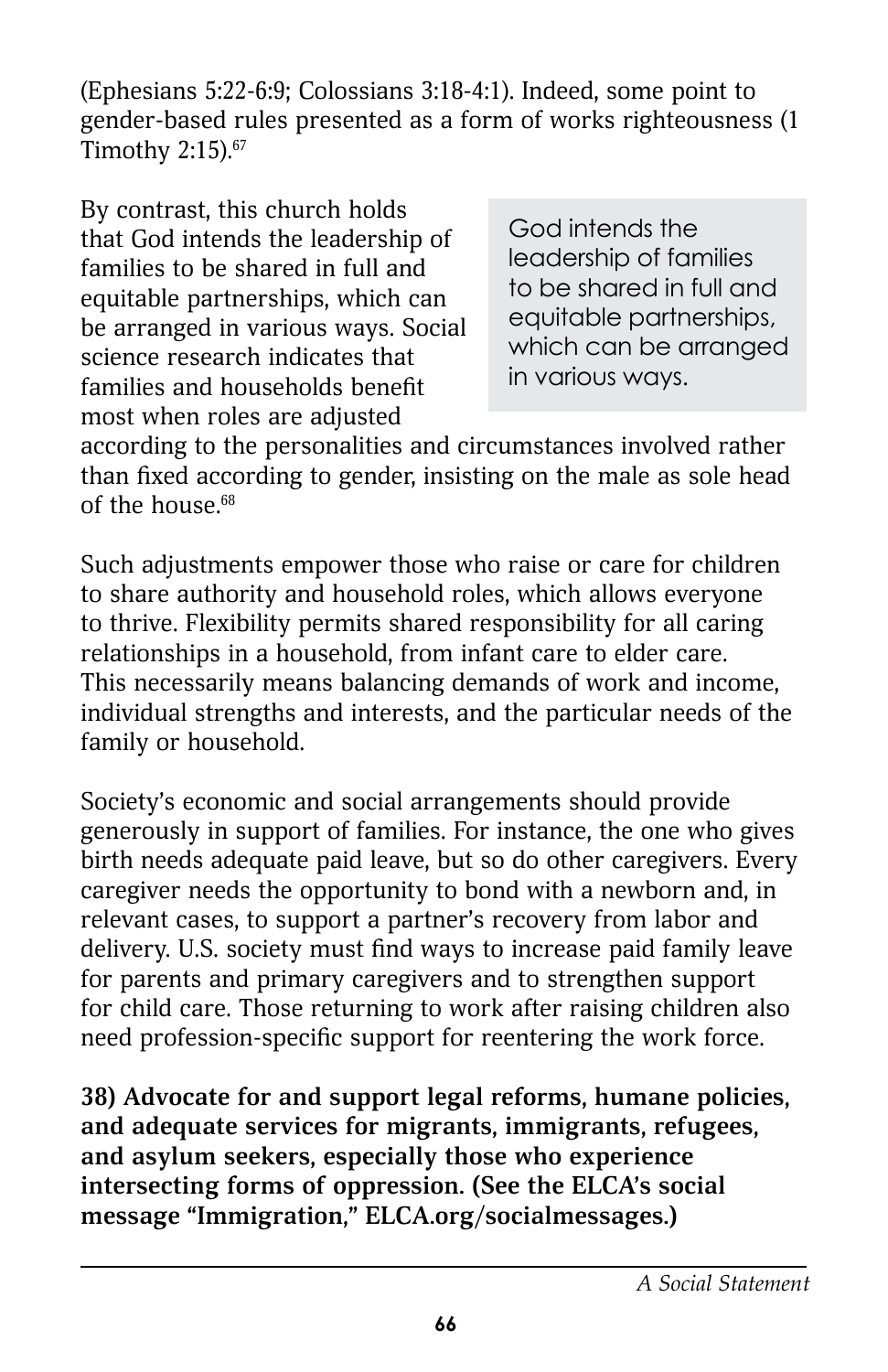This statement affirms previous ELCA teaching and policy that stress fairness and generosity in responding to newcomers in the United States. The ELCA's commitment to U.S. legal and policy reform includes several social-policy resolutions anchored by compassion, justice, and wisdom.69 Those resolutions prioritize addressing the root causes of mass migration, the unification of families, and just, humane enforcement.

Migrants, immigrants, refugees, and asylum seekers often suffer more when they are women, girls, or gender non-conforming people. At every point in their journey, and even when living and working in the U.S., they are especially vulnerable to degradation, rape, and other forms of violence. Their immigration status must not compromise their safety and well-being. On the contrary, their status as sojourners in this society invokes biblical injunctions for special care and concern (Leviticus 19:34).

### **39) Advocate for and support portrayals in entertainment, media, and advertising that do not objectify or stereotype people but rather show all people as capable of the wide variety of human characteristics and roles.**

The power of entertainment and media to shape individual thought and cultural beliefs is immense and often underestimated. This church expects that entertainment and media should seek to be gender just. The gender-based stereotypes and sexist attitudes in film, print, advertisements, and social media are many and require serious efforts for reform.

The purpose of entertainment is to provide release and enjoyment, while art offers an interpretation of human experience that probes our understanding. This church encourages entertainment and media decision-makers to portray gender diversity and to show that individuals are capable of a wide variety of human characteristics and status. Consumers are encouraged to think critically about both the production and their own consumption of these media. Those who raise or educate children and youth are especially encouraged to seek greater media literacy.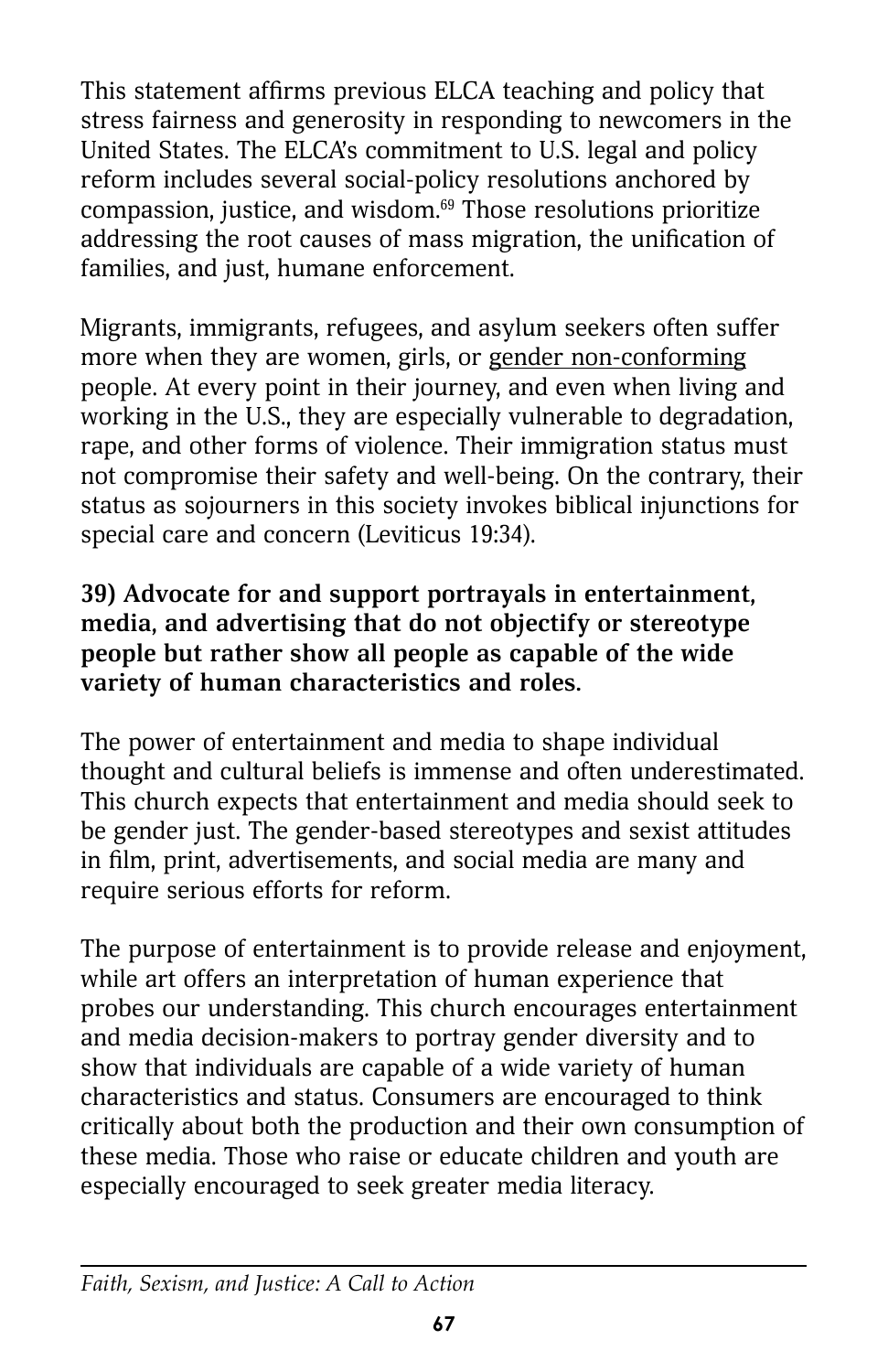**40) Advocate for and support means for increasing women's participation in local, state, and national politics, with special attention to the proportionate advocacy and support needed by those who face intersecting forms of oppression.**

The Lutheran theological heritage teaches that God intends governing authorities to serve the good of society. When women are underrepresented in this country's political offices and public leadership, the common good and the vocations of women are not fully served. This church encourages change in social beliefs and attitudes about women that often inform their exclusion from political life and public leadership. This church likewise calls for mentoring, education, and equitable practices toward political leadership, and for services for families and households that enable women to serve. Especially acute is the need to encourage and support women of color and others in marginalized groups to serve in political and leadership roles at local, state, and national levels.

## **A Shared Challenge: Living in hope, we are called to action.**

We of the ELCA acknowledge the inspiring and yet challenging vision expressed in the rich convictions and significant commitments of this statement addressing justice for women and girls. We recognize that this requires the difficult and critical work of confronting and dismantling patriarchy, sexism, and male privilege. We accept this summons with confidence in the triune God—revealed in the Scriptures and celebrated in Word and Sacrament—who lovingly intends that all people flourish.

We recognize as God's gifts the society and the church of which we are part, even while analysis reveals how patriarchy and sexism pervade our lives within them. We give thanks for the social advances made in this society against systemic and personal harm. Yet we affirm this statement's convictions and commitments as a summons to seek even greater justice and equity for all.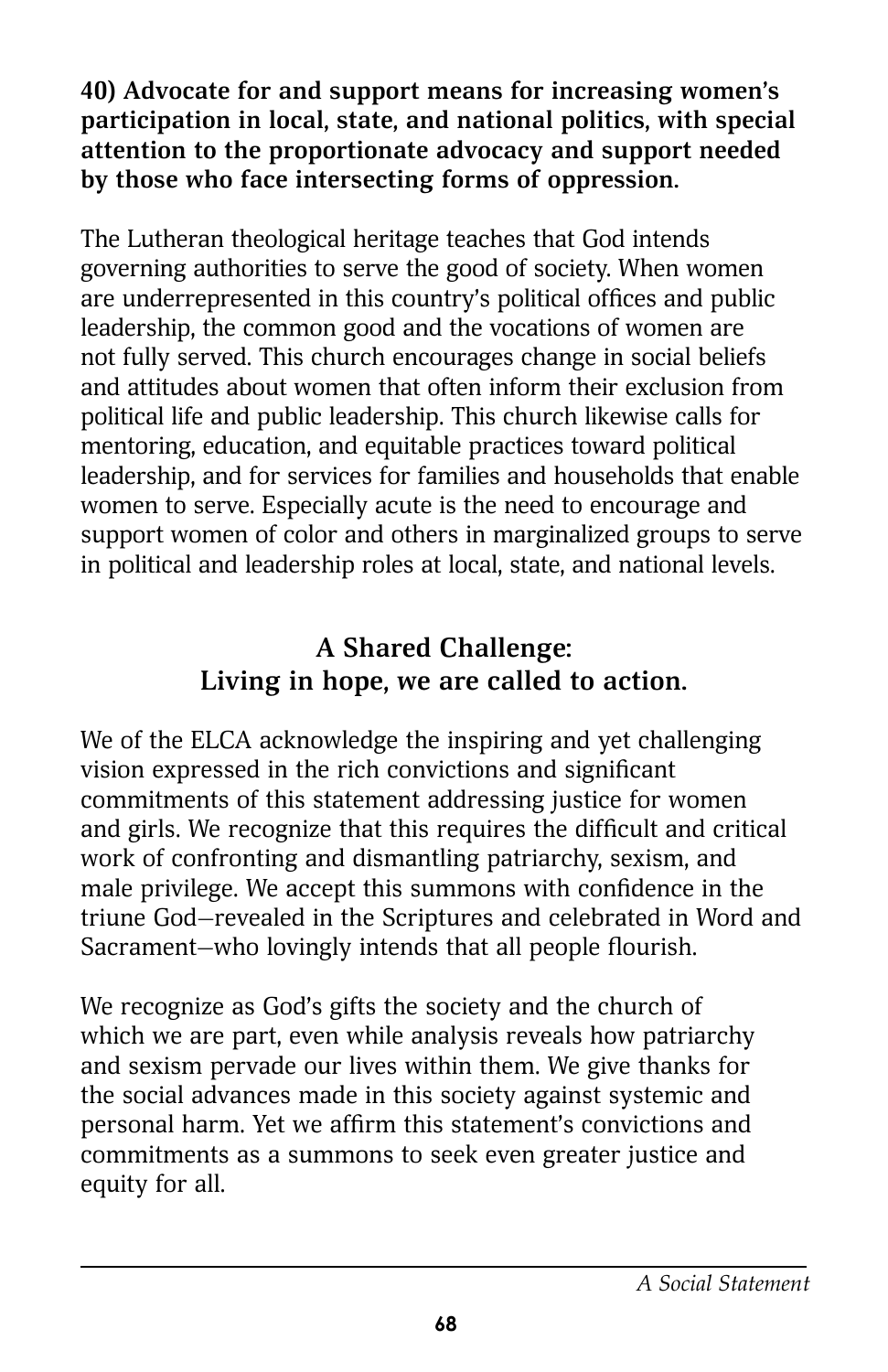We are grateful that God grants us in faith both the freedom and the obligation for neighbor justice, a commitment to seek equity and equality for all. We celebrate the Holy Spirit's work in our church and pray she will empower us to

We celebrate the Holy Spirit's work in our church and pray she will empower us to live in hope and into action.

live in hope and into action, because through Jesus Christ we trust that God's promises ultimately will prevail.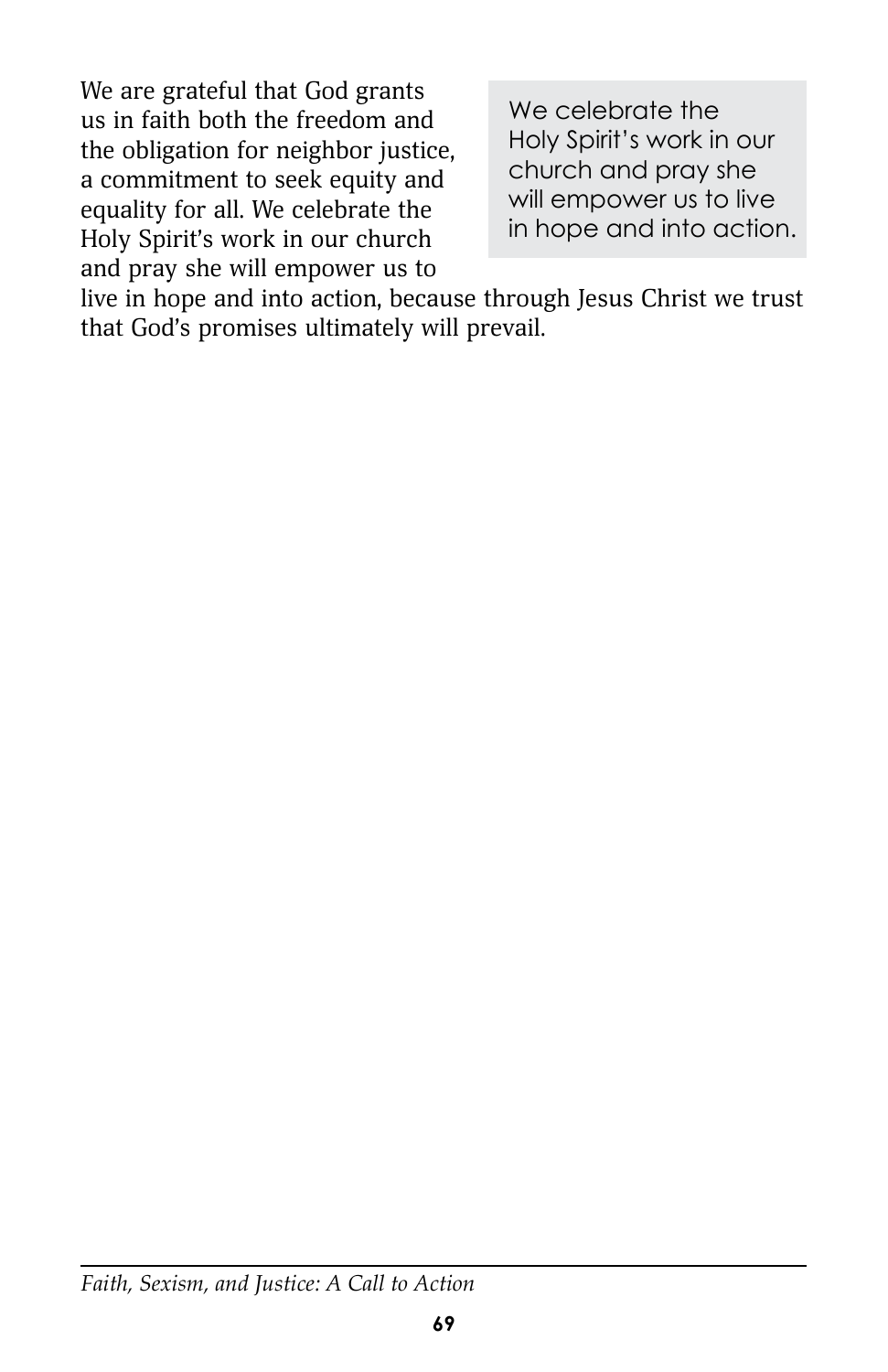# **End Notes**

1 Kimberlé Crenshaw, "Demarginalizing the Intersection of Race and Sex: A Black Feminist Critique of Antidiscrimination Doctrine, Feminist Theory and Antiracist Politics," *University of Chicago Legal Forum* (1989): 139-167.

2 *Freed in Christ: Race, Ethnicity, and Culture* (Chicago: Evangelical Lutheran Church in America, 1995), 4, [ELCA.org/socialstatements.](http://www.ELCA.org/socialstatements)

3 See Allan G. Johnson, *The Gender Knot: Unraveling Our Patriarchal Past*, 3rd ed. (Philadelphia: University Press, 2014).

4 These principles are evident throughout ELCA social teaching and policy. Examples include the social statements *Caring for Creation; Sufficient, Sustainable Livelihood for All* and *Genetics, Faith and Responsibility*. Visit [ELCA.org/socialstatements.](http://www.ELCA.org/socialstatements)

5 The adage that God provides a way out of no way comes from African-descent religious traditions and is developed by Delores S. Williams in *Sisters in the Wilderness* (Maryknoll: Orbis Books, 1993). Two examples of God's provision are the stories of Hagar and Ishmael in Genesis 16 and 21 and the Israelites' passage through the Red Sea in Exodus 10.

6 See Phyllis Trible, *God and the Rhetoric of Sexuality* (Philadelphia: Fortress Press, 1978), 18, 78.

- 7 Ibid., 18.
- 8 Translation by Trible, 78.
- 9 Ibid., 72-81.

10 For reference to the science and to an engagement by Christian thinkers, see Patricia Beattie Jung and Aana Marie Vigen, eds., *God, Science, Sex, Gender: An Interdisciplinary Approach to Christian Ethics* (Urbana: University of Illinois Press, 2010). It is important to note here that recognition of this diversity follows the contemporary scientific consensus. This statement does not revisit the matters addressed in the 2009 social statement *Human Sexuality: Gift and Trust*. It should not be interpreted as contradicting this church's recognition of all four conviction sets identified in that social statement, p. 18, [ELCA.org/](http://www.elca.org/socialstatements) [socialstatements.](http://www.elca.org/socialstatements)

11 Although philosophers Aristotle and Plato initiated the belief that women are inferior to men and potentially "malformed" men, many early Church Fathers maintained a similar understanding of women. See Nancy Tuana, *The Less Noble Sex: Scientific, Religious and Philosophical Conceptions of Women's Nature* (Bloomington: Indiana University Press, 1993), 21, 169.

12 This argument is known as an ontological argument based on what sex a person is. According to a sex-based understanding of humans, there are two kinds of human nature, based strictly on being male or being female. According to this idea, humans are particular, fixed beings strictly set by biological sex. This idea stands in contrast to a different understanding of humanity (a different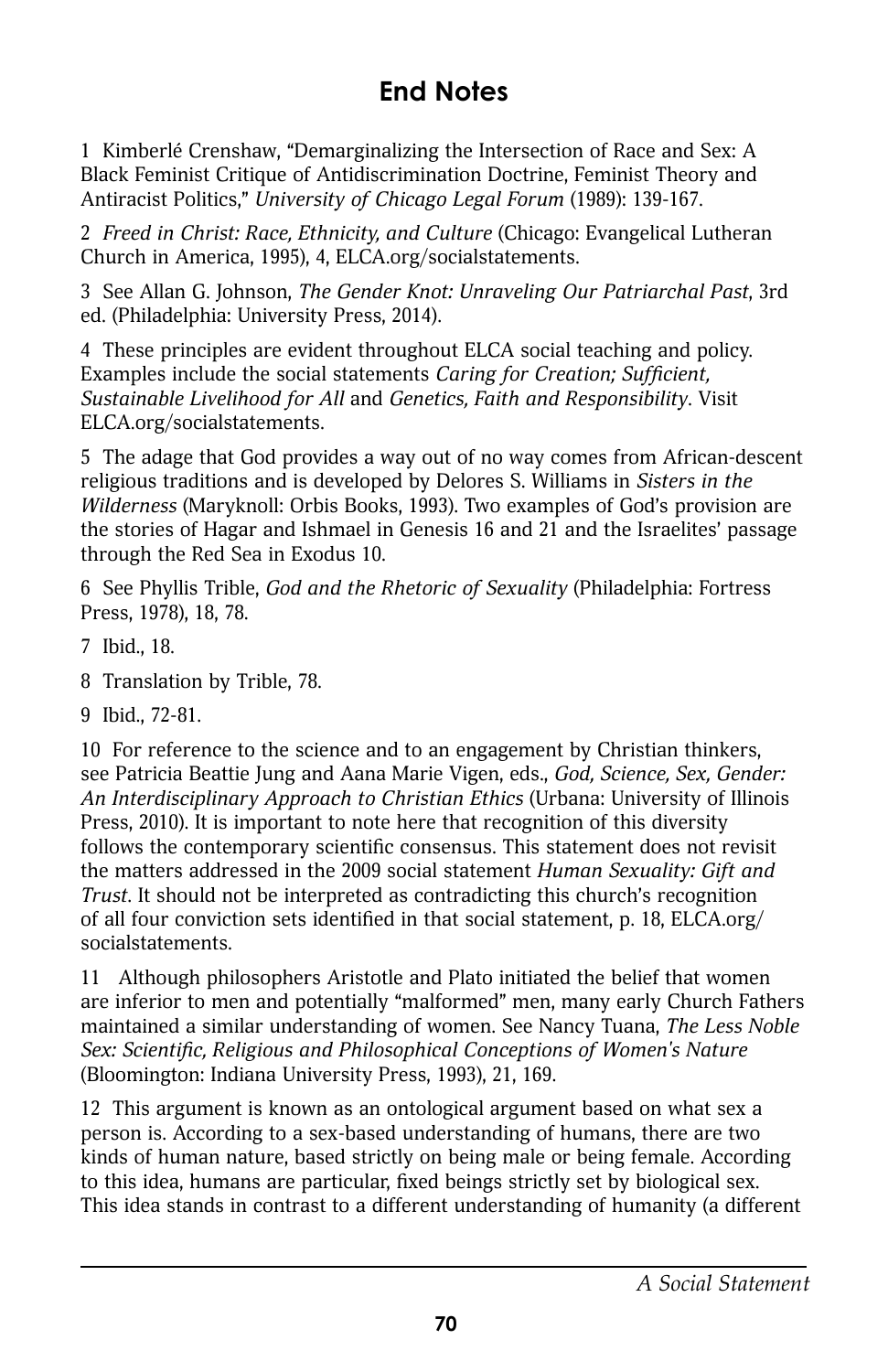ontological argument), that there is a single "human beingness" (ontology) in which everyone shares. Understanding humans from this viewpoint allows for the actual diversity of human bodies and characteristics.

13 See Kristen E. Kvam on Luther's reading of Genesis in "God's Heart Revealed in Eden: Luther on the Character of God and the Vocation of Humanity" in *Transformative Lutheran Theologies*, ed. Mary J. Streufert (Minneapolis: Fortress Press, 2010), 57-67.

14 The Lutheran Confessions explain sin fundamentally as the failure to fear and trust God. "Apology of the Augsburg Confession, Article II," *The Book of Concord: The Confessions of the Evangelical Lutheran Church*, eds. Robert Kolb and Timothy J. Wengert (Minneapolis: Fortress Press, 2000), 112. The Lutheran Confessions are Reformation-era writings, central to Lutheran theology and practice and constitutionally affirmed by the ELCA.

15 Martin Luther, "Letters to Galatians, 1535," *Luther's Works* (*LW*), eds. Jaroslav Pelikan and Helmut T. Lehmann (St. Louis: Concordia Publishing House, 1955- 1986), 27:58.

16 See Carl E. Braaten, *Principles of Lutheran Theology*, 2nd ed. (Minneapolis: Fortress Press, 2007), 160-161.

17 See *Church in Society: A Lutheran Perspective* (Chicago: Evangelical Lutheran Church in America, 1991), 2.

18 See also "The Lutheran World Federation Gender Justice Policy" (Geneva: Lutheran World Federation, 2013), [www.lutheranworld.org/sites/default/files/](http://www.lutheranworld.org/sites/default/files/DTPW-WICAS_Gender_Justice.pdf) [DTPW-WICAS\\_Gender\\_Justice.pdf](http://www.lutheranworld.org/sites/default/files/DTPW-WICAS_Gender_Justice.pdf).

19 Martin Luther, "A Brief Instruction on What to Look for and Expect in the Gospels, 1522," *LW* 35:123.

20 See the ELCA "Book of Faith" initiative's emphases on reading the Scriptures, [www.bookoffaith.org](http://www.bookoffaith.org).

21 Martin Luther, "How Christians Should Regard Moses, 1525," *LW* 35:170-172.

22 Martin Luther, "A Brief Instruction on What to Look for and Expect in the Gospels, 1522," *LW* 35:123.

23 Martin Luther, "On Translating—An Open Letter, 1530" and "Defense of the Translation of the Psalms, 1531," *LW* 35.

24 Kimberlé Crenshaw, "Demarginalizing the Intersection of Race and Sex: A Black Feminist Critique of Antidiscrimination Doctrine, Feminist Theory and Antiracist Politics," *University of Chicago Legal Forum* (1989): 139-167.

25 The reader should consult ELCA resources or the many reputable resources for contemporary facts and figures that support claims in this article.

26 For a fuller explanation of this church's teaching on gender-based violence, see "Gender-based Violence" (Chicago: Evangelical Lutheran Church in America, 2015), [ELCA.org/Faith/Faith-and-Society/Social-Messages/Gender-Violence](http://www.elca.org/Faith/Faith-and-Society/Social-Messages/Gender-Violence).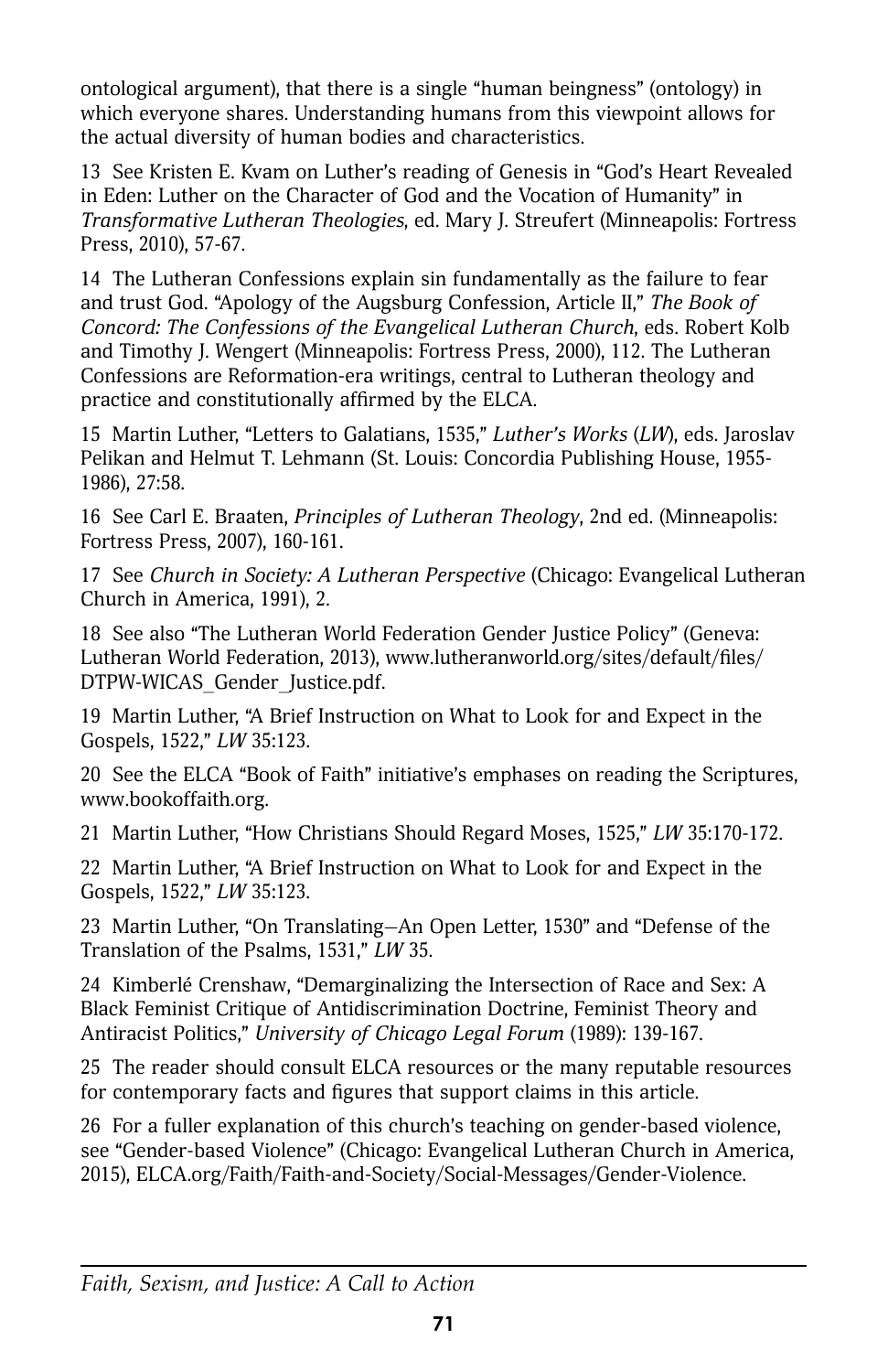27 "Commercial Sexual Exploitation" (Chicago: Evangelical Lutheran Church in America, 2001), [ELCA.org/Faith/Faith-and-Society/Social-Messages/Commercial-](http://www.elca.org/Faith/Faith-and-Society/Social-Messages/Commercial-Sexual-Exploitation)[Sexual-Exploitation.](http://www.elca.org/Faith/Faith-and-Society/Social-Messages/Commercial-Sexual-Exploitation)

28 For up-to-date information on these issues in recurring church studies, visit [ELCA.org.](http://www.ELCA.org) To date, reports have been posted on the 25th, 35th, and 45th anniversaries of the ordination of women as pastors.

29 *Freed in Christ*, *Race, Ethnicity, and Culture*, (Chicago: Evangelical Lutheran Church in America, 1995): 4, [ELCA.org/socialstatements.](http://www.ELCA.org/socialstatements)

30 See Johnson, *The Gender Knot.*

31 Many of these topics are addressed in ELCA social teaching documents. Visit [ELCA.org/socialstatements and ELCA.org/socialmessages](http://www.ELCA.org/socialstatements and ELCA.org/socialmessages).

32 See Cordelia Fine, *Delusions of Gender: How Our Minds, Society, and Neurosexism Create Difference* (New York: W.W. Norton & Company, 2010), 176-177, 235-239, and Anne Fausto-Sterling, *Sexing the Body* (New York: Basic Books, 2000).

33 Tertullian, *De Cultu Feminarum*, Book 1, Chapter 1, and Epiphanius, *Panarion*, sect 79.1, respectively.

34 This view is an ancient problem rooted in philosophical ideas and in some religious teachings. See David Balch, *Let Wives Be Submissive: The Domestic Codes in 1 Peter* (Chico: Scholars' Press, 1981).

35 See Linda Hogan, "Conflicts Within the Roman Catholic Church," in *Oxford Handbook of Theology, Sexuality, and Gender*, ed. Adrian Thatcher (Oxford: Oxford University Press, 2015), 343-339, esp. 325-327.

36 *Constitutions, Bylaws, and Continuing Resolutions of the Evangelical Lutheran Church in America* (Chicago: Evangelical Lutheran Church in America, 1987), 2.02, [http://download.elca.org/ELCA%20Resource%20Repository/](http://download.elca.org/ELCA%20Resource%20Repository/Constitutions_Bylaws_and_Continuing_Resolutions_of_the_ELCA.pdf) Constitutions Bylaws and Continuing Resolutions of the ELCA.pdf.

37 See [www.bookoffaith.org/](http://www.bookoffaith.org).

38 See Martin Luther, "How Christians Should Regard Moses, 1525," *LW* 35:170-172.

39 See Elizabeth A. Johnson, *Quest for the Living God* (New York: Continuum, 2008).

40 St. Anselm of Canterbury (1033-1109) in Prayer 10 to St. Paul, "Opera Omnia" 3:33 and 39-41, based on Matthew 23:37.

41 Julian of Norwich (1342-c.1416) in "Revelations of Divine Love," chapter 60, para. 6, based on Isaiah 46:3-4; 49:15.

42 See Mary J. Streufert, "Idolatry-Critical Justification and the Foreclosed Gendered Life," in *Lutheran Identity and Political Theology*, ed. Carl-Henric Grenholm and Göran Gunner, Church of Sweden Series 9 (Eugene: Pickwick Publications, 2014), 134-152.

43 Martin Luther "Small Catechism," *The Book of Concord*, 359.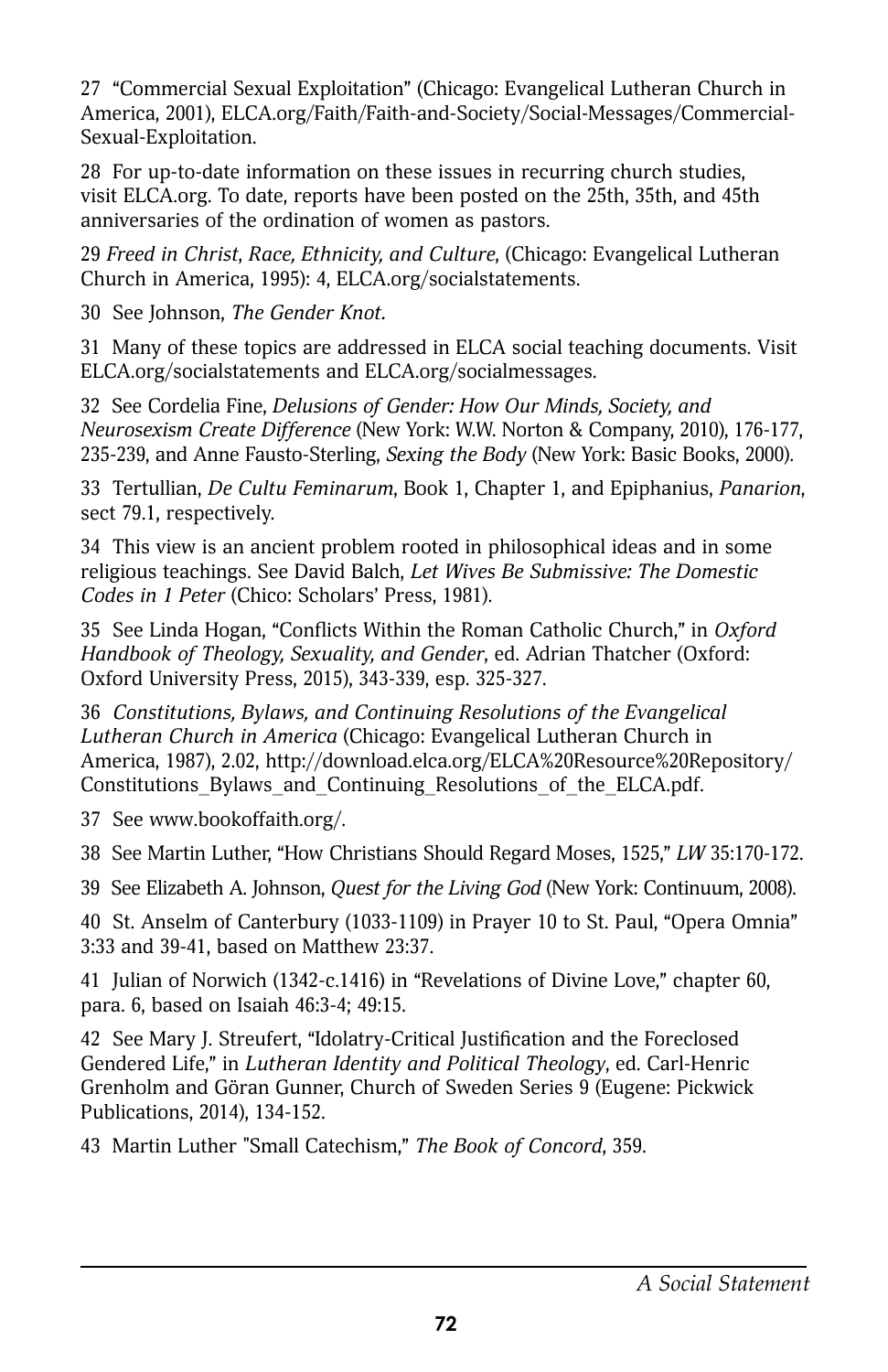44 Martin Luther, "A Treatise Concerning the Blessed Sacrament and Concerning the Brotherhoods," cited in *A Compendium of Luther's Theology*, ed. Hugh Kerr (Philadelphia: Westminster Press, 1943), 176.

45 These principles are evident throughout ELCA social teaching and policy. Examples include the social statements *Caring for Creation; Sufficient, Sustainable Livelihood for All;* and *Genetics, Faith and Responsibility*. Visit [ELCA.](http://www.ELCA.org/socialstatements) [org/socialstatements.](http://www.ELCA.org/socialstatements)

46 See *Church in Society* and "Human Rights" (Chicago: Evangelical Lutheran Church in America, 2017), [ELCA.org/Faith/Faith-and-Society/Social-Messages/](http://www.elca.org/Faith/Faith-and-Society/Social-Messages/Human-Rights) [Human-Rights.](http://www.elca.org/Faith/Faith-and-Society/Social-Messages/Human-Rights)

47 The many different translations of the Scriptures from their original languages are not of equal accuracy or value.

48 "ELCA Style Guide" (Chicago: Evangelical Lutheran Church in America, 2014), 48.

49 The Lutheran Church in America in 1970, the American Lutheran Church in 1972, and the Association of Evangelical Lutheran Churches in 1976.

50 See "45th Anniversary of the Ordination of Women" (Chicago: Evangelical Lutheran Church in America, 2016), [download.elca.org/ELCA%20Resource%20](http://download.elca.org/ELCA%20Resource%20Repository/45th_Anniversary_of_the_Ordination_Women_Ordained_Full_Report.pdf) [Repository/45th\\_Anniversary\\_of\\_the\\_Ordination\\_Women\\_Ordained\\_Full\\_Report.pdf.](http://download.elca.org/ELCA%20Resource%20Repository/45th_Anniversary_of_the_Ordination_Women_Ordained_Full_Report.pdf)

51 Ibid.

52 The policy statement continues: "If it can speak such a word of self-criticism, the Church will be free to reject a triumphalist and magisterial understanding of itself and cultivate instead an understanding of itself as a community of mission and witness that seeks to be serviceable to the in-breaking of the reign of God." See "A Declaration of Ecumenical Commitment" (Chicago: Evangelical Lutheran Church in America, 1991), [download.elca.org/ELCA%20Resource%20Repository/](http://download.elca.org/ELCA%20Resource%20Repository/The_Vision_Of_The_ELCA.pdf) The Vision Of The ELCA.pdf).

53 Martin Luther "Smalcald Articles," *The Book of Concord*, 319.

54 *Church in Society*, 4.

55 See *Human Sexuality: Gift and Trust* (Chicago: Evangelical Lutheran Church in America, 2009), 19.

56 This statement uses terms regarding sex, gender, and sexuality that are preferred in 2019. Preferences will likely change in the future. See the "GLAAD Media Reference Guide," 10th ed., [www.glaad.org/sites/default/files/GLAAD-](http://www.www.glaad.org/sites/default/files/GLAAD-Media-Reference-Guide-Tenth-Edition.pdf)[Media-Reference-Guide-Tenth-Edition.pdf](http://www.www.glaad.org/sites/default/files/GLAAD-Media-Reference-Guide-Tenth-Edition.pdf).

57 "Gender-based Violence," 2, 6-7 and "Foundational Documentation for a Social Message on Gender-based Violence" (Chicago: Evangelical Lutheran Church in America, 2015), 6.

58 Ibid.

59 *Caring for Health: Our Shared Endeavor* (Chicago: Evangelical Lutheran Church in America, 2003), 18.

60 Ibid.

*Faith, Sexism, and Justice: A Call to Action*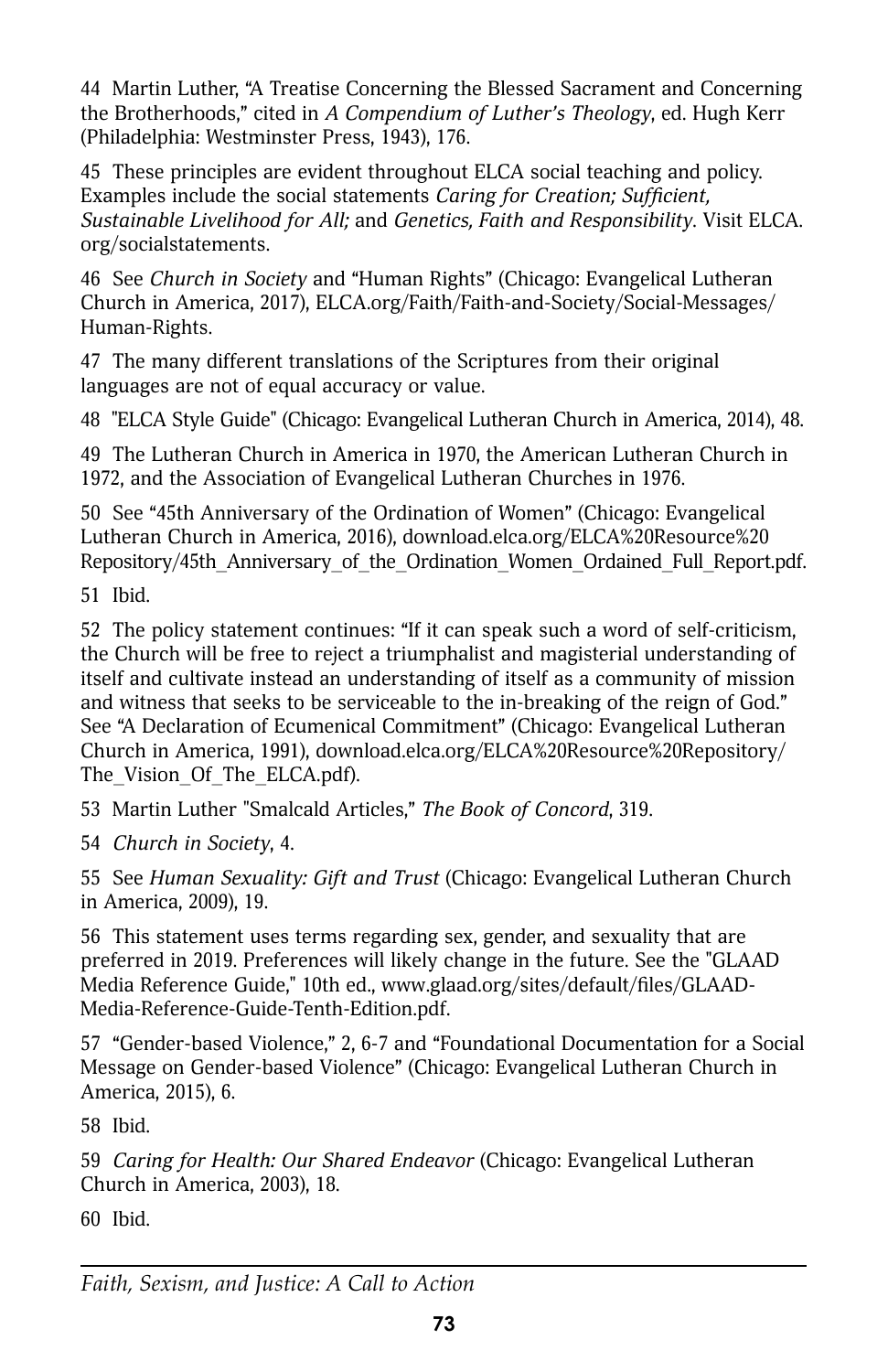61 Ibid.

62 *Abortion* (Chicago: Evangelical Lutheran Church in America, 1991), 4-10.

63 *Sufficient, Sustainable Livelihood for All* (Chicago: Evangelical Lutheran Church in America, 1999), 3.

64 In 1872 the U.S. Supreme Court ruled that the right to practice law is not one of the privileges and immunities protected by the U.S. Constitution. Siding with the majority, Justice Joseph P. Bradley argued that "the civil law, as well as nature herself, has always recognized a wide difference in the respective spheres and destinies of man and woman. …The Constitution of the family organization, which is founded in the divine ordinance as well as in the nature of things, indicates the domestic sphere as that which properly belongs to the domain and functions of womanhood." *Bradwell v. Illinois*, 83 U.S. 130, 141 (1872) (Bradley, J., concurring).

65 *Human Sexuality*, 7.

66 Ibid., 22.

67 Balch, *Let Wives Be Submissive*. These social stipulations were borrowed from the pagan social order of the first century and adapted by some New Testament writers. Despite their pagan origin, they have been treated as matters of revelation because they appear in the Scriptures.

68 Don S. Browning, *Equality and the Family: A Fundamental, Practical Theology of Children, Mothers, and Fathers, in Modern Societies* (Grand Rapids: William B. Eerdmans Publishing Company, 2007), 285ff.

69 Since 2009, policy actions include: "Toward Compassionate, Just, and Wise Reform" (ELCA social policy resolution (SPR), 2008); "AMMPARO Strategy" (ELCA SPR, 2016); "Dream Act" (ELCA SPR, 2011); "Uniting American Families Act" (ELCA SPR, 2013); and "Welcoming and Advocating for Refugees" (ELCA SPR, 2016). These can be viewed at [ELCA.org/Resources/Faith-and-Society](http://www.ELCA.org/Resources/Faith-and-Society).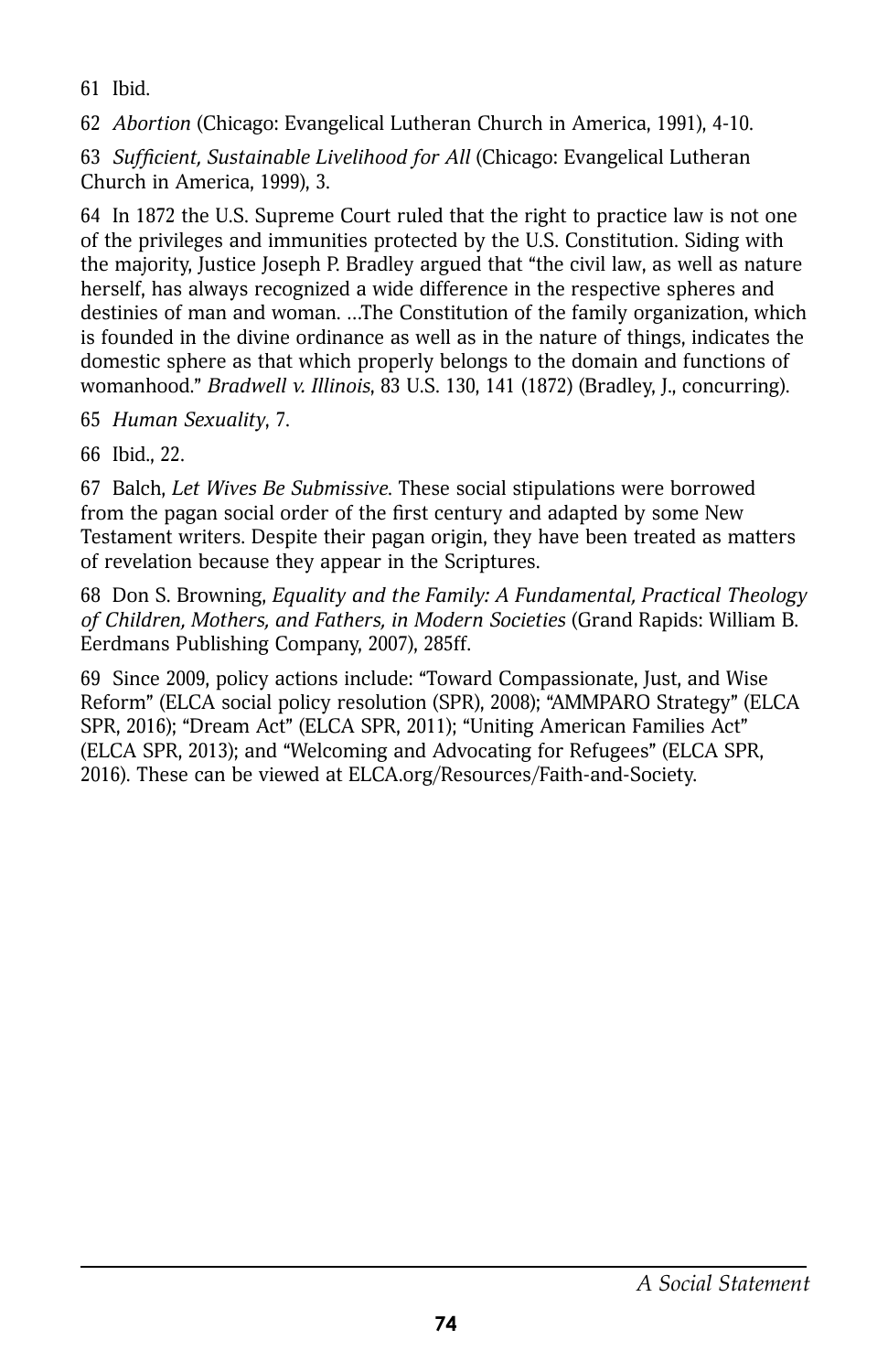## **Glossary**

**Androcentric:** Male-centered, focused on men.

**Binary (Gender Binary):** The concept that there are only two genders, man or woman, which are inherently distinct and "opposite."

**Complementary/Complementarity:** The belief that God gave men and women inherently different roles and purposes that complement each other to mutual benefit. Men's roles have often related to leadership and decision-making; women's roles have included obeying males and caring for others. These roles are informed by the structural dynamic of dominance (male) and submission (female). The imbalance of power in the relationship contributes to male privilege.

**Domestic violence:** See entry for "Gender-based violence."

**Equality:** The idea that people have the same rights and should receive the same resources. Equality can refer to the equal worth of all people or to people having equal experiences of their rights and their potential in life.

**Equity:** Fair treatment of people according to their needs. The principle of equity takes into account that people exist on inherently uneven playing fields due to poverty, sexism, racism, etc. Because of these different contexts, individuals or groups may require different resources and support to ensure that they have the same rights and abilities to make choices as others do (such as having a choice of quality doctors, careers, neighborhoods, etc.). The goal of equity is to ensure each person receives what each person needs to flourish and is not disadvantaged.

Ex. A simple example of equality in public restrooms would be having changing tables in all restrooms, because male caregivers may also need a space to change diapers. A simple example of equity in public restrooms would be putting more stalls in women's restrooms in order to serve the specific needs women have.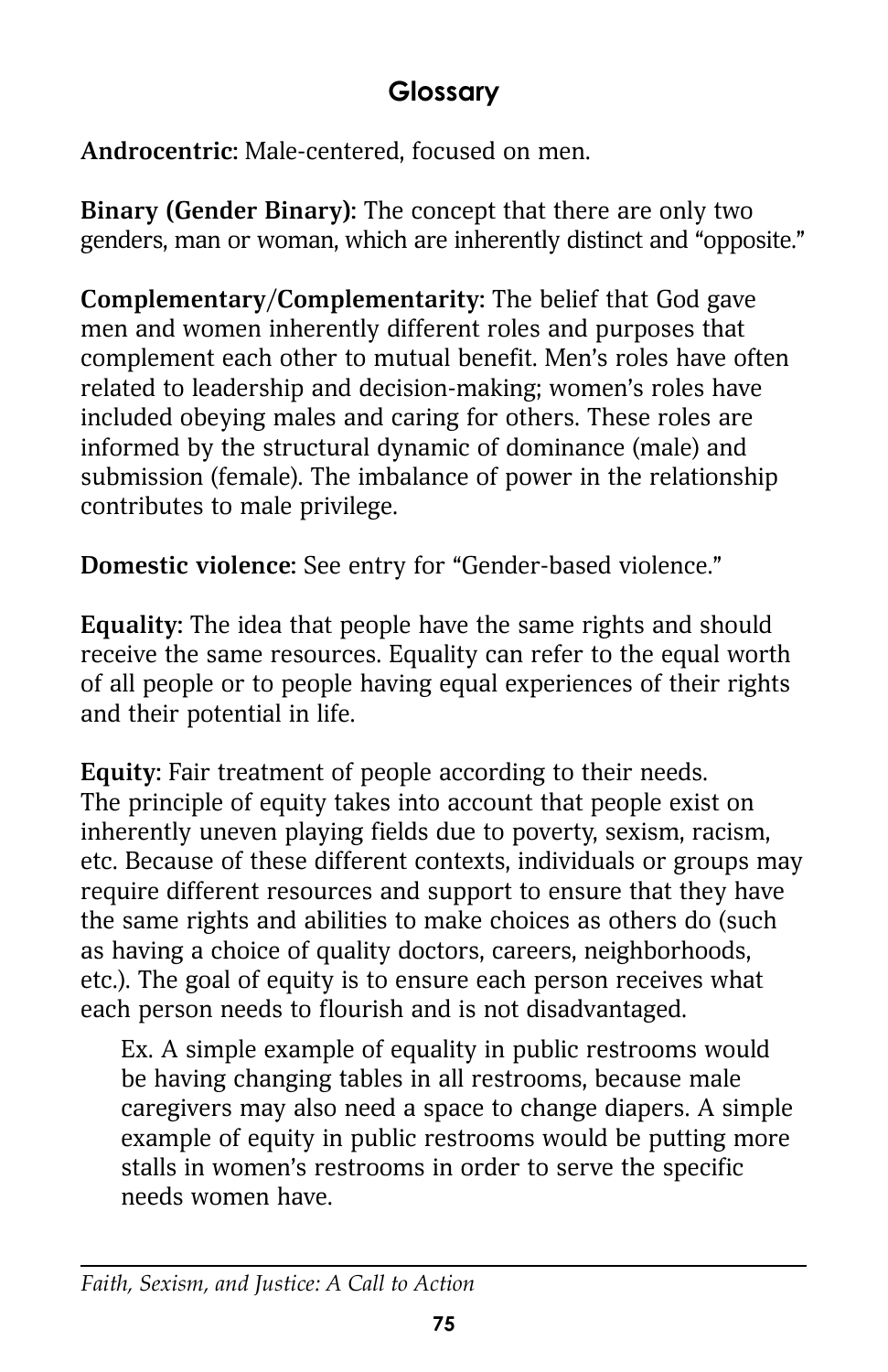**Expansive language:** Language (or imagery) referring to God that is not limited to humanity or human categories: water, a rock, a hiding place, a mighty fortress, etc. See "inclusive language."

**Gender:** Identities, roles, behaviors, and attributes that cultures, societies, and individuals shape, most often linked to femininity and masculinity. The most common gender identities are woman/ girl and man/boy, but other identities exist. For more, see "gender non-conforming."

Gender identity: How a person understands one's own gender; one's internal sense of one's gender.

**Gender justice:** Gender justice is expressed through equality and balanced power relations for people of all genders to live into their individual callings. Gender justice is sought by eliminating power imbalances among people at individual and societal levels, as well as eliminating discrimination against women and people who do not adhere to stereotypes associated with men and women.

**Gender non-conforming, Non-binary, Genderqueer:** Words that people who do not identify as "men" or "women" use to describe their gender (not sexuality). Their gender identity and/or biological characteristics may not completely fit with the dominant and expected ways of acting as, or being, a man or woman or a boy or girl. Each term might be used differently by different people, as an umbrella term or as a specific label for their gender identity. This document uses all three terms in an effort to be inclusive. (Terminology will change over time. Readers are referred to contemporary communities for up-to-date language.) For more, see "gender," "intersex," "transgender," and "queer."

**Gender-based violence:** Physical, sexual, psychological, emotional, or other personal harm inflicted on someone for gender-based reasons, including but not limited to intimatepartner violence and domestic violence. This can include such things as catcalling women or bullying boys who are not perceived as "man enough." Perpetrators commit gender-based violence to assert power over someone.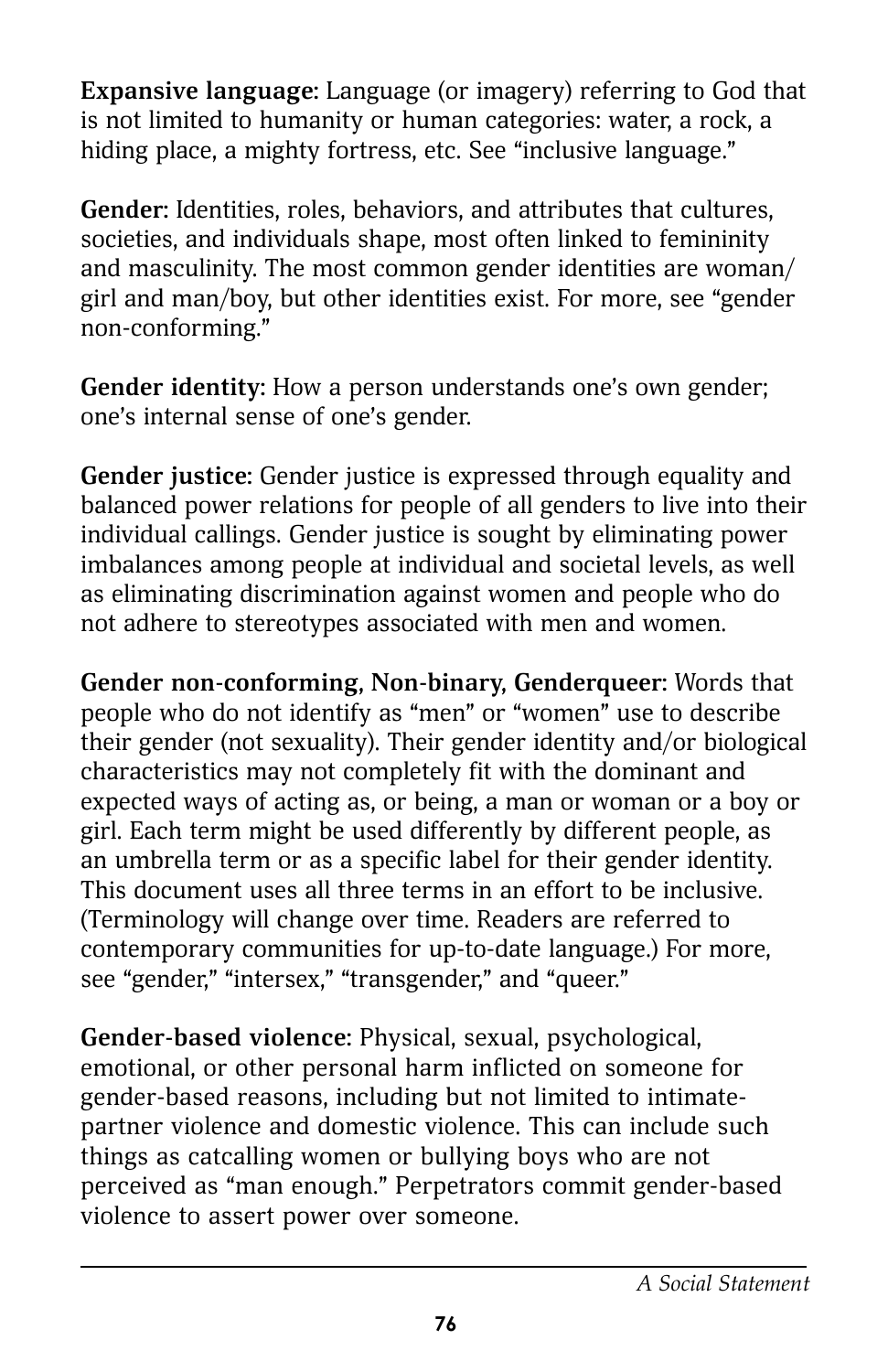**Genderqueer:** See "Gender non-conforming, Non-binary, Genderqueer."

**Hierarchy:** A system in which groups are ranked and certain groups have power over other groups. Sometimes this power over others leads to more value being assigned to the group or individuals with dominance.

**Human trafficking:** Coercion, abduction, and/or imprisonment of people for forced labor, often of a sexual nature. This problem is pervasive around the world, including in the U.S. Also known as modern-day slavery.

**Inclusive language:** Language that includes all genders when referring to humanity or God, for instance, using humans or humankind to talk about humanity, rather than man or mankind. See "expansive language."

**Intersecting, intersectionality:** Humans have multiple aspects to their identities, including gender, ethnicity, religion, sexual orientation, age, social class, etc. These aspects of human identities are tied to systemic privilege and oppression; gender is tied to sexism, ethnicity is tied to racism, etc. Intersectionality describes the ways different forms of discrimination and systemic oppression affect each other and shape the lives of individuals and communities in distinct ways. All human identities and all forms of privilege and oppression are made up of many intersections.

Ex. A woman of African descent may have a Ph.D. and make a healthy salary, but she will still suffer from racism and sexism. However, she would experience that racism and sexism differently from how a man of African descent, a white woman, or an impoverished person might experience them. The injustices she faces, therefore, may have solutions different from those for other people.

**Intersex:** As described by the Intersex Society of North America, a term for a variety of conditions people are born with: physical characteristics, anatomy, and/or genes that vary from standards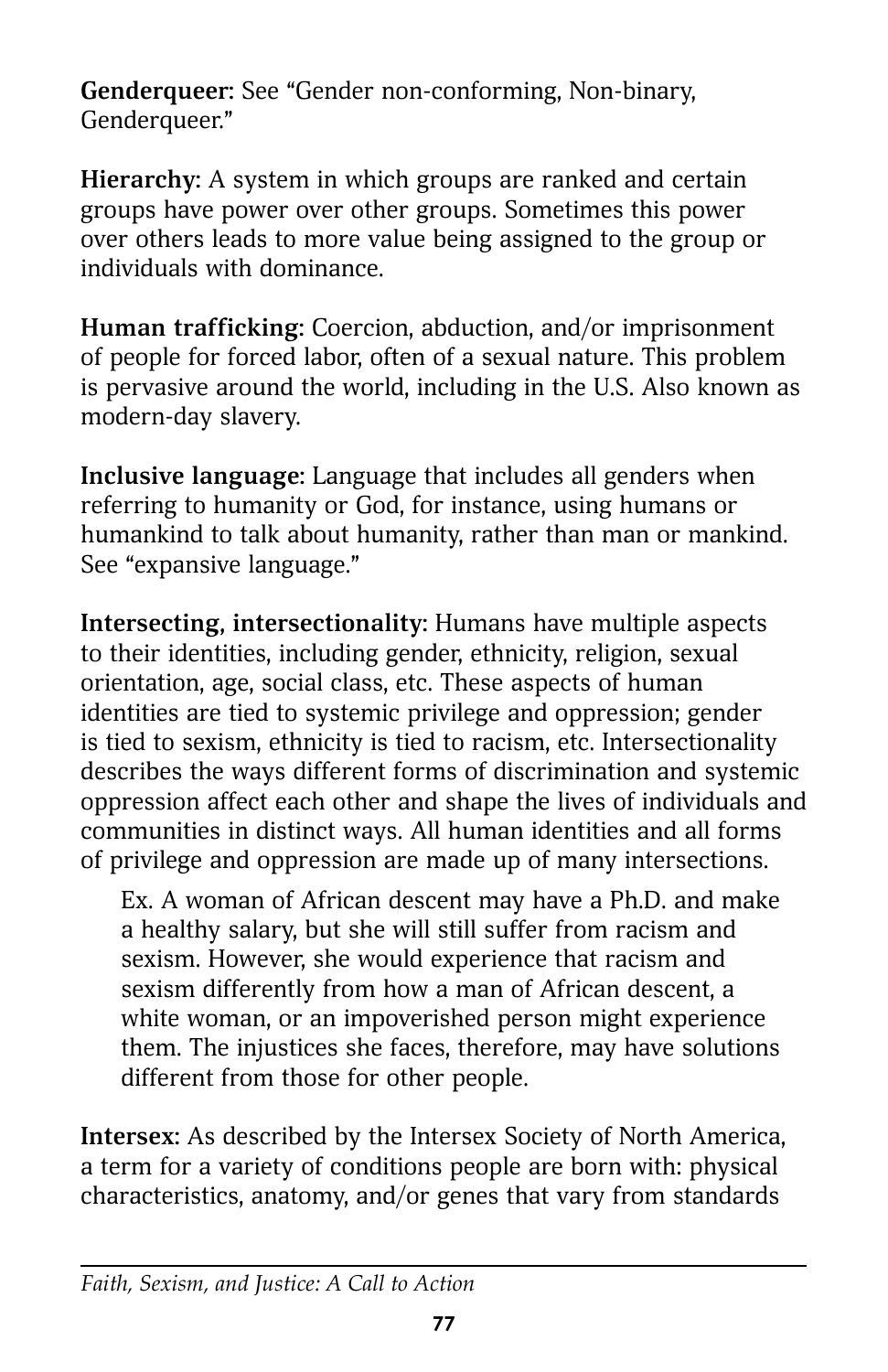set by doctors' expectations for being "female" or "male." The term refers to the fact of biological variation among humans. Some people identify as intersex, rather than using the term solely to refer to a condition; others may also identify as gender nonconforming or a similar term.

**Justice:** Generally, justice refers to an underlying sense of fairness, right treatment, and reciprocity. This statement emphasizes the aspects of justice that include fair and equal treatment under the law, ending oppression based on power differences, and, as emphasized in the Bible, a right relationship with God and within community.

**Neighbor justice:** A term proposed in this social statement that is rooted in the biblical directive to "love your neighbor as yourself." This term expresses the idea that faith is active in love and love necessarily calls for justice in relationships and in the structures of society. Neighbor justice is meeting neighbors' needs across the globe and in our local communities.

**Non-binary:** See "Gender non-conforming, Non-binary, Genderqueer."

**Objectification:** Thinking of or portraying people as objects, erasing their humanity, emotions, and rights.

Ex. Catcalling, advertisements that use sexualized images to sell merchandise, and stories in which female characters exist only as props for male characters.

**Patriarchy:** A social system that enables men to have more power than, and power over, women and people who do not conform to socially accepted gender roles. A patriarchal social system is dominated by men, identified with men, and centered on men's actions, voices, and authority. In various ways, this kind of social system operates to control women, girls, and people who do not fit society's predominant ideas of maleness and masculinity.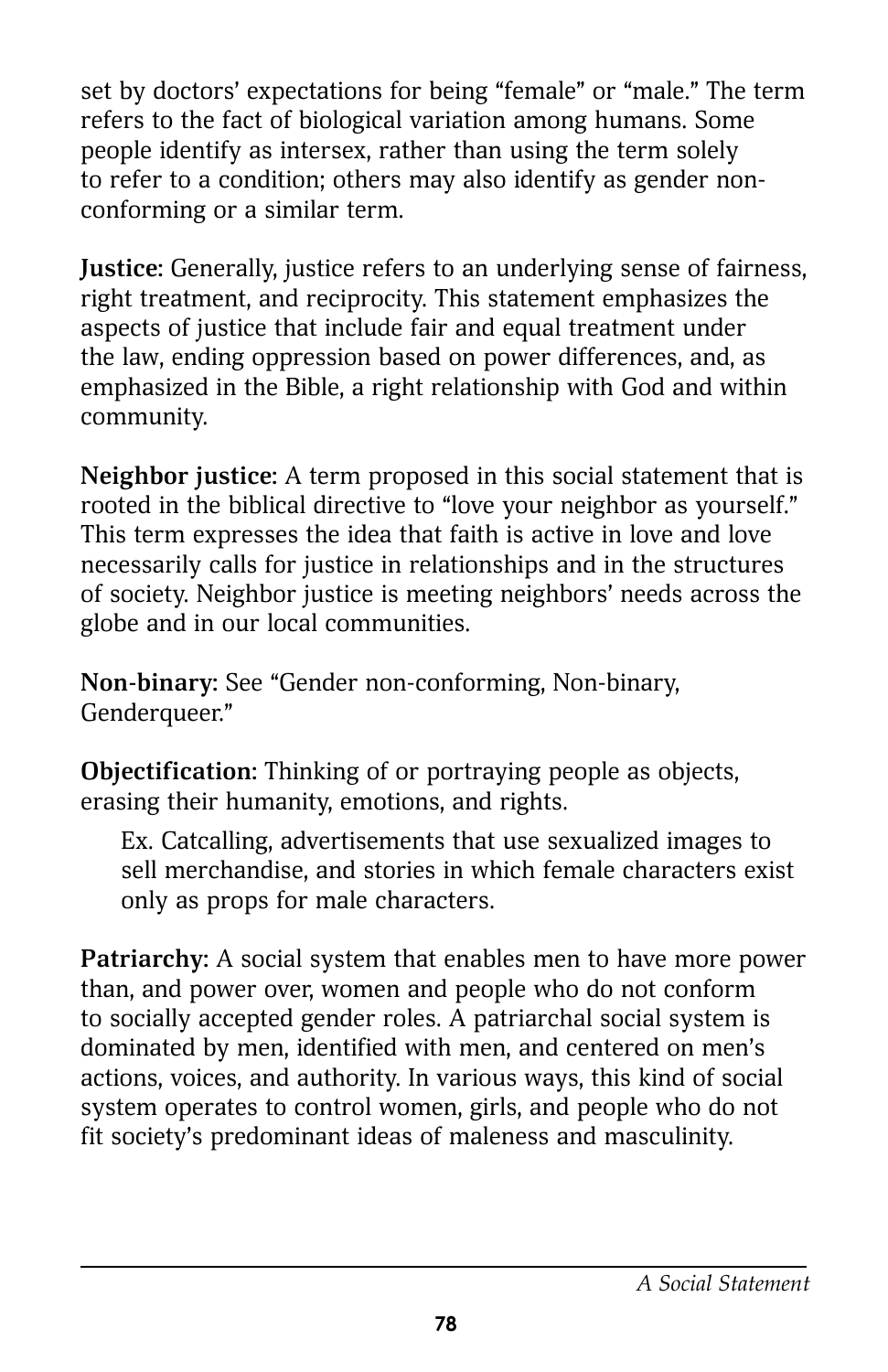**Privilege:** This term refers to the relationships between groups of people in society, to the social advantage or special treatment of a group or persons in a group. This advantage is unearned and results from how a group's identity is perceived as "normal" or "better." Privilege is lived out on an individual and societal scale. Privilege is not something a person deliberately opts into or out of, nor is it experienced by everyone in the same ways.

Ex. A man benefits from male privilege when his opinion is subconsciously valued more highly in a meeting, when he is paid more for equal work, or when he walks down a street without harassment or fear of sexual assault. White people benefit from white privilege when they can shop without being followed or monitored by staff who think they may shoplift, or when the majority of heroes in textbooks and movies look like them. For a white male, the combination of white privilege and male privilege can work together. A white man may have fewer risk factors for some stress-related illnesses such as Type 2 diabetes, while his complaints of pain are more likely to be taken seriously by his doctor. For more, see "intersectionality."

**Queer:** Umbrella term regarding sex, gender, and sexual orientation, often used by individuals who identify as somehow "other" from society's sexual, romantic, or gender norms. Although historically used in a derogatory manner, the term has since been reclaimed as a positive label by some members within that community.

**Rape culture:** An environment in which the objectification of and assault on human bodies, particularly in a sexual way, is normalized and tolerated. Rape culture primarily harms women and girls. Blaming rape victims for their assaults and maintaining a biased justice system are both parts of rape culture and how it is propagated.

**Reproductive health care:** Health services related to the reproductive system at all stages of life for all genders, including the menstrual cycle, fertility, and cancer.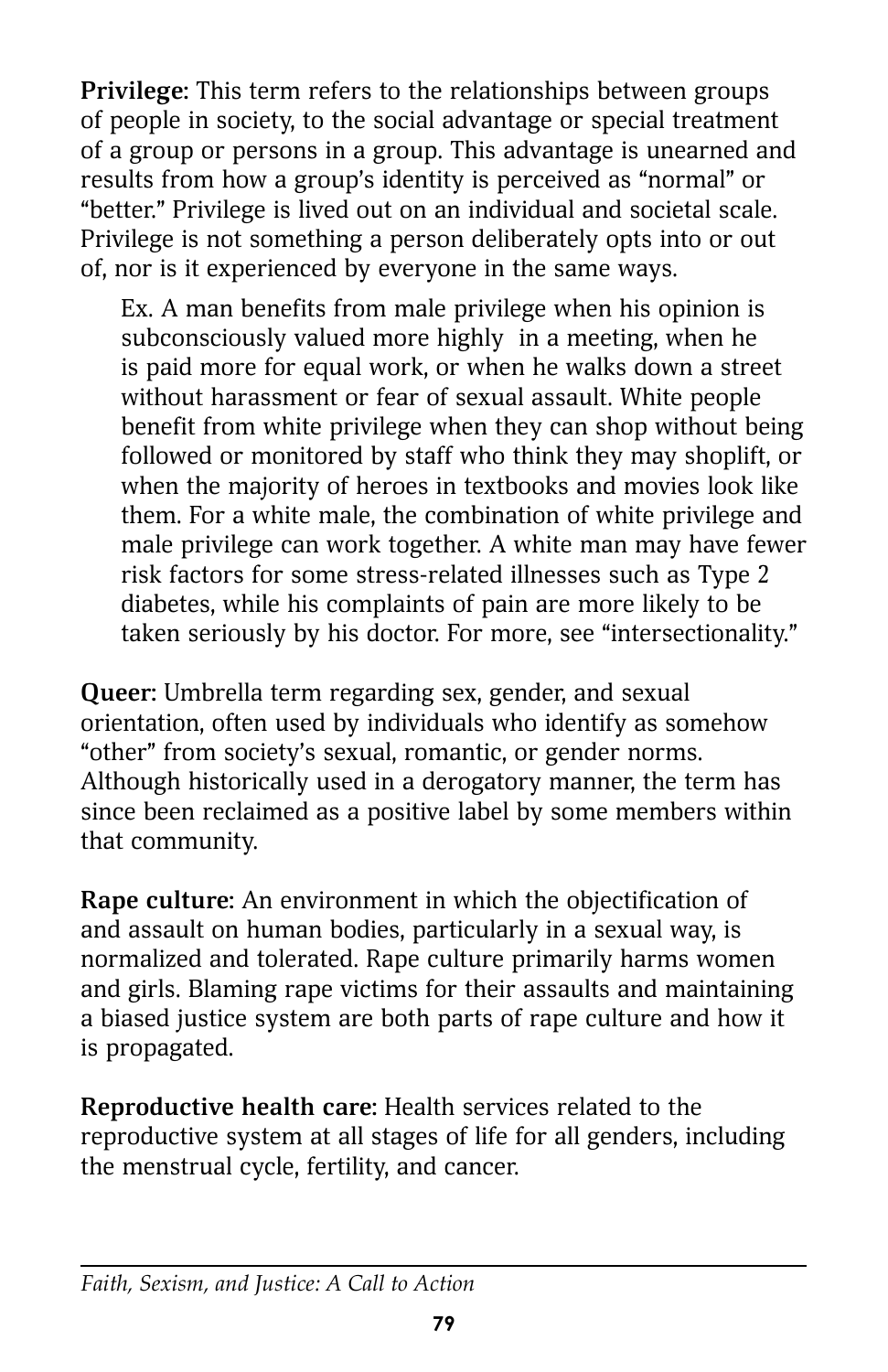**Sex (biological):** A scientific label assigned at birth that describes an individual's reproductive organs and whether they have XX chromosomes (female) or XY chromosomes (male). People whose biology varies from standards set by doctors' expectations of being "female" or "male" are typically called "intersex." Biological sex characteristics and traits of people who are said to be female or male are also variable.

**Sexism:** Refers to what supports male privilege and reinforces prejudice and discrimination against women and girls due to their gender and against people who do not conform to socially accepted gender roles. Human actions and speech can be sexist, as can institutions, policies, and practices.

**Sexuality:** A complex individual and social concept. Individually, sexuality includes the romantic and/or sexual feelings and desires that a person experiences. People's sexuality is also influenced by the social and cultural forces in which they find themselves.

**Toxic masculinity:** Refers to forms of masculinity that emphasize aggression, power, and control and sometimes violent or unhealthy sexuality. It deemphasizes weakness, caring, and vulnerability. Masculinity itself is not harmful; however, it is described as toxic when these forms of masculinity cultivate harm to self, others, and society. Toxic masculinity limits the humanity and compassion of men.

**Transgender:** Describes a person whose gender is different from the sex assigned or identified at birth. Some transgender individuals identify as men or as women; others don't identify with one of those words. Some people use this term to describe their identity; for others it serves as an umbrella term. Over time its meaning may change as language evolves. See "gender non-conforming."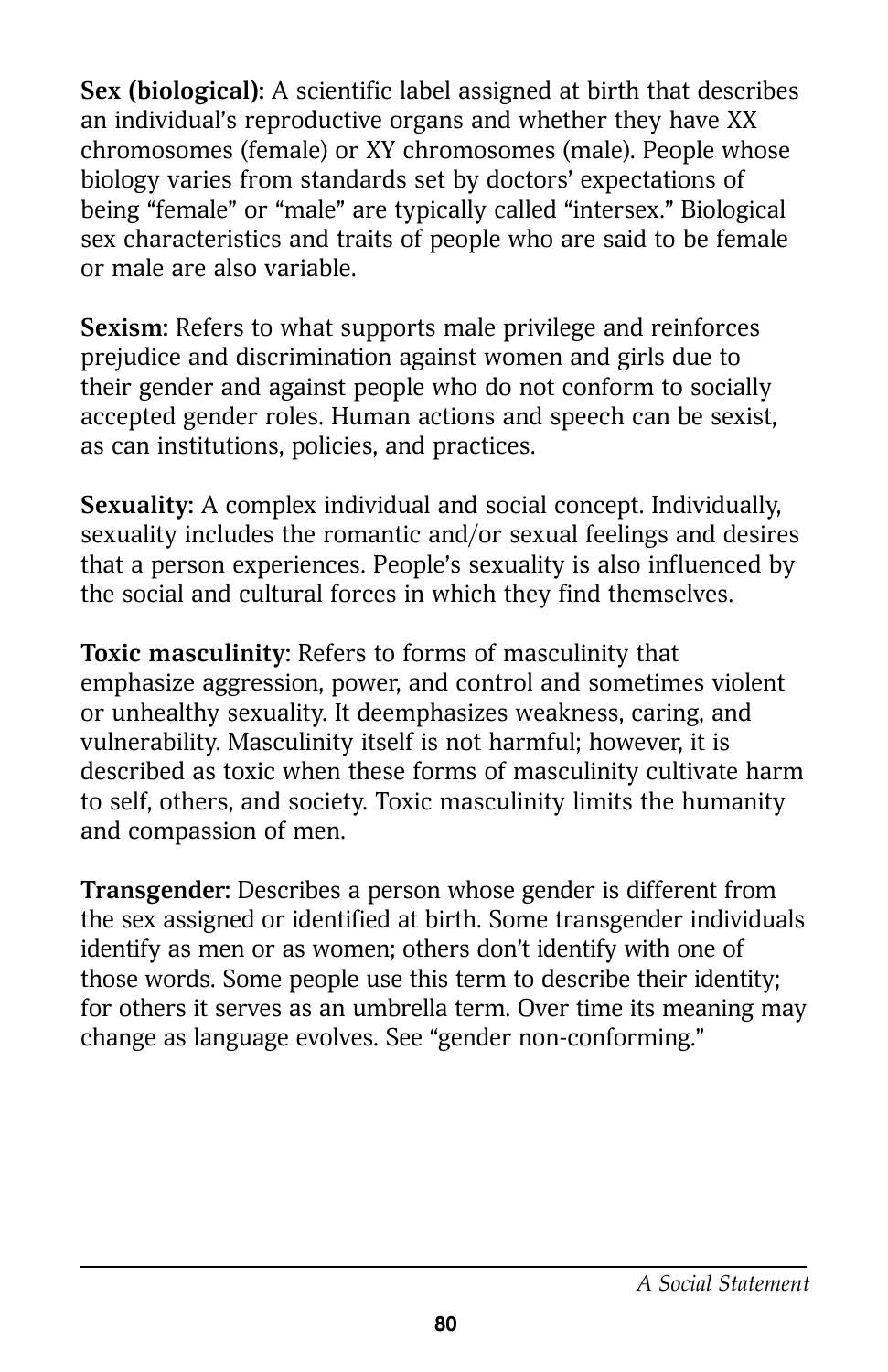# **Implementing Resolutions for Faith, Sexism, and Justice: A Call to Action** (CA19.05.20)

Resolved:

- 1. To urge members, congregations, synods, churchwide ministries, social ministry organizations, church-related institutions, ecumenical partners, and all people of good will to be guided by this statement's convictions and commitments to resist and dismantle patriarchy and sexism, and to transform life in the church and in society;
- 2. To call upon members of this church to pray, work, and advocate for justice for all those affected by sexism and patriarchy and to draw upon this statement in forming their judgments and actions in daily life;
- 3. To encourage members to be guided by the ELCA social message "Gender-based Violence" (2015) in taking action, such as urging their congregations to implement policies and to become intentional sites of advocacy and support for local efforts that serve those affected by such violence;
- 4. To call upon all members of this church to reflect on how mass media (films, video games, etc.) and social media distort sex, gender, and sexuality and to address this problem in their own actions (especially their care for children);
- 5. To call upon congregational leaders, rostered and lay, to encourage women and girls to pursue leadership roles within congregations and in discernment toward rostered ministry;
- 6. To encourage ELCA congregations to present positive gender roles in their educational activities, preschools, and day care, and to urge youth-related ministries within this church to adopt positive modeling of gender equity in all leadership, programs, and educational events;
- 7. To urge congregations, synods, and the churchwide organization (CWO) to address inequities (in pay, senior leadership, availability of second and third calls, etc.), as well as the systemic causes of such inequities, for rostered and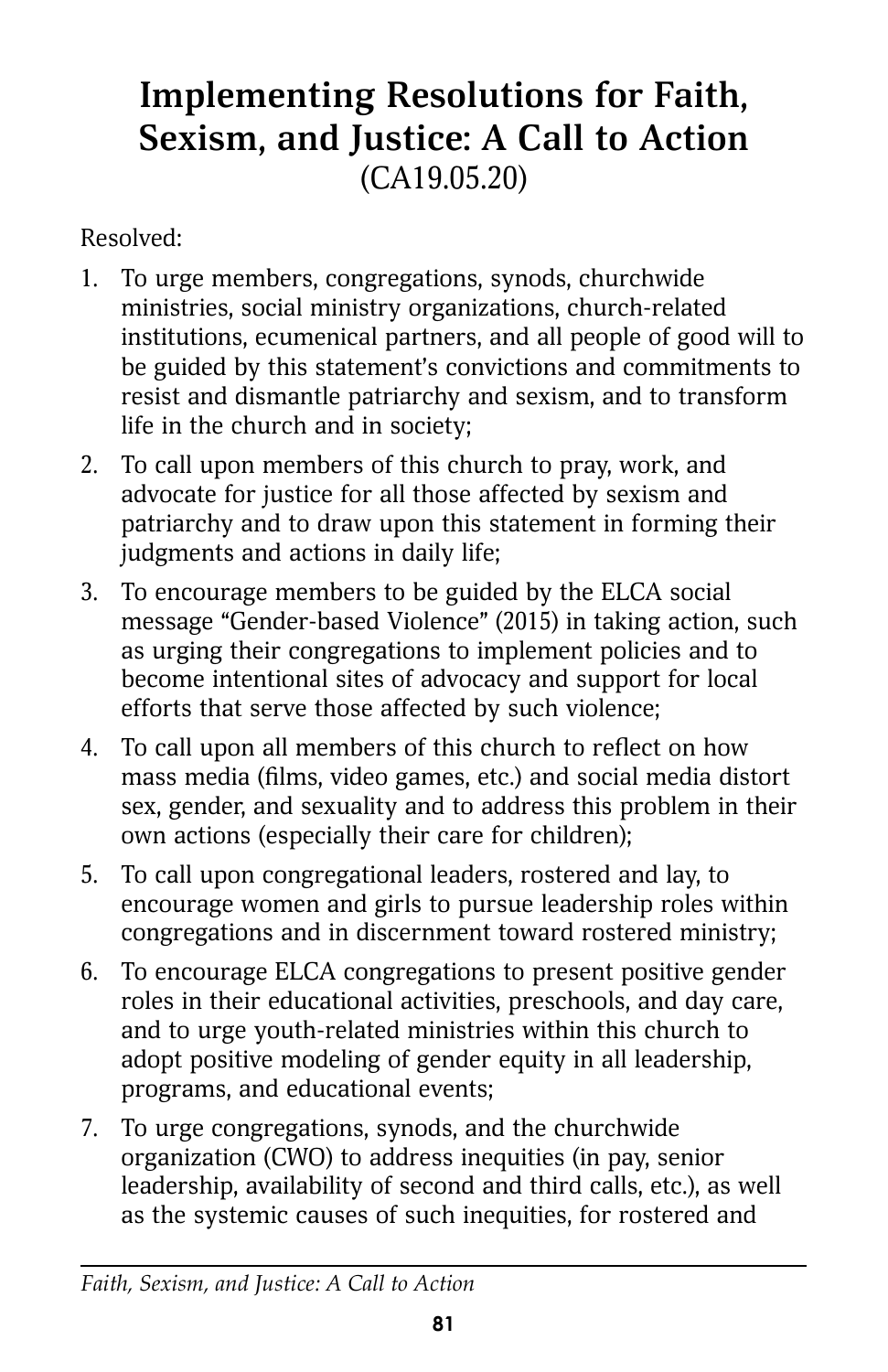lay women of various backgrounds, identities, and personal experiences, and to advocate for adequate and equitable leave for all parents and families;

- 8. To call upon the Conference of Bishops, synods, and the churchwide organization to use gender-inclusive and expansive language for God, and to direct the ELCA worship team
	- (a) to use such language whenever it commissions, curates, or develops new liturgical and related educational resources,
	- (b) to supplement existing resources toward that end, and
	- (c) to explore the development of an inclusive language lectionary similar to the Psalter in Evangelical Lutheran Worship;
- 9. To direct the Mission Advancement unit of the CWO to collaborate with the Office of the Bishop in creating a single page at ELCA.org where readers can access the existing resources of the ELCA and the Lutheran World Federation related to the concerns of this statement and to work to make those resources available in languages other than English;
- 10. To call upon this church's advocacy and related ministries, such as ELCA Advocacy and ELCA World Hunger, to support and advocate for measures, policies, and laws consistent with this social statement and to give sustained attention to its convictions and commitments in the creation of programs and projects;
- 11. To recognize past and present CWO efforts to address institutional sexism and foster gender justice in this church, and to urge sustained devotion of resources, such as support for CWO's Justice for Women program;
- 12. To encourage the ministries of Women of the ELCA and Lutheran Men in Mission to continue and expand their work to address the issues identified in this social statement and to commend greater participation in these efforts;
- 13. To call upon those engaged in publishing activities throughout the ELCA to continue and extend their support for gender equity in ELCA resources and communications through such dimensions as language, images, stories, Bible studies, themes, and representation of contributors;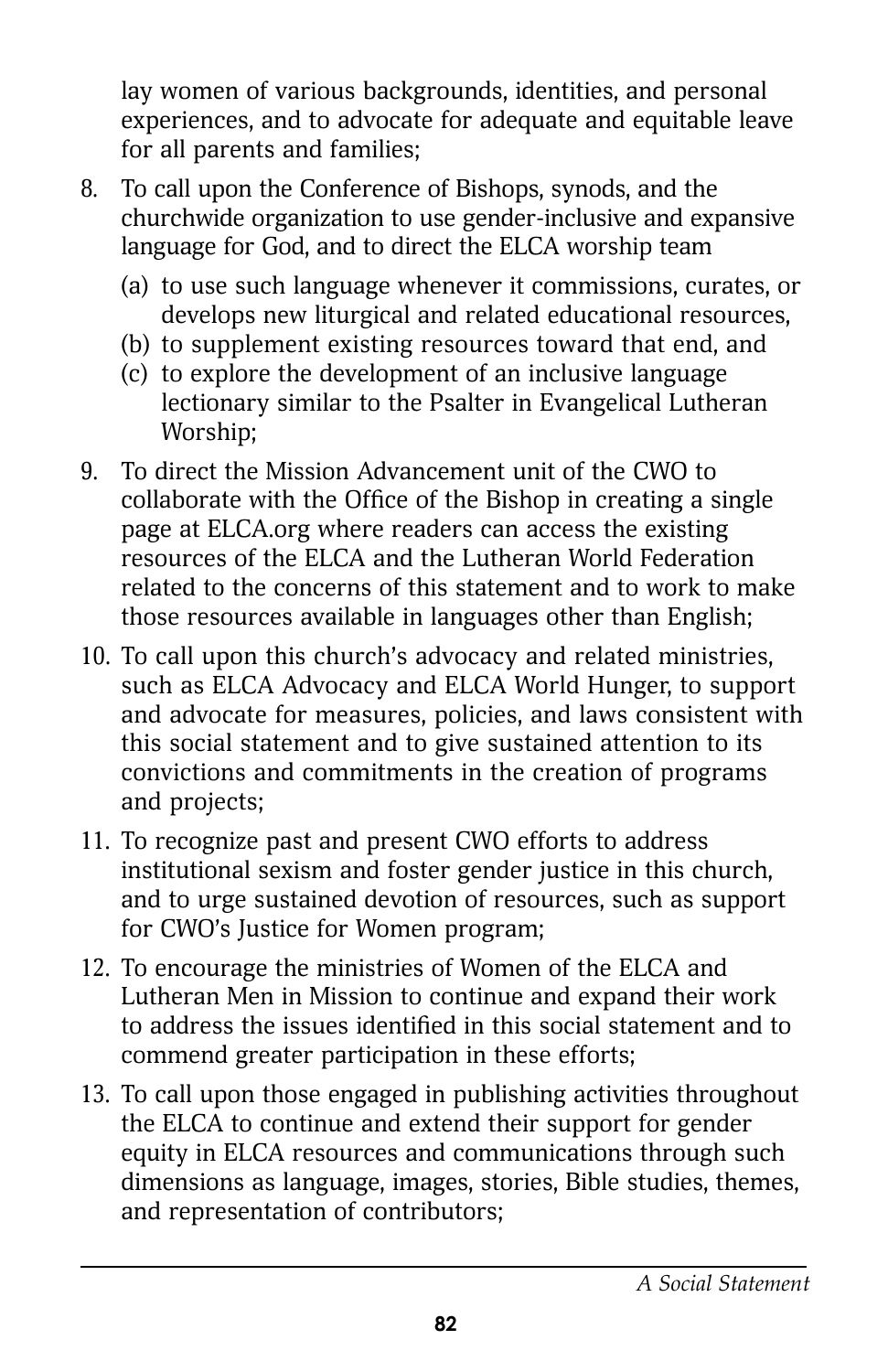- 14. To urge faculty, staff, and administrators of ELCA-related colleges, universities, and seminaries to renew their efforts to develop syllabi and best practices that affirm and promote the gifts of women from varied identities and backgrounds;
- 15. To call upon rostered and lay congregational leaders, synodical and CWO staff, social ministry organizations, and faculty and staff at ELCA colleges, seminaries, and universities to renew their efforts to welcome, care for, and support the lives and gifts of LGBTQIA+ persons and to oppose discrimination against these persons so that they may live into the promise of gender justice envisioned in this social statement;
- 16. To call on the church in all its expressions and related agencies, organizations, and institutions to embed and incorporate anti-sexism training and protocols in their ongoing work, including appropriate adaptations to boundaries training for rostered ministers, and to create institutional resources to support rostered ministers who experience sexual misconduct or gender-based harassment, as well as pastoral care resources for all affected by sexism;
- 17. To direct the ELCA Church Council to establish a process for public repentance regarding the sins of patriarchy and sexism and establish a churchwide day of confession and repentance no later than the 2022 ELCA Churchwide Assembly;
- 18. To call upon the Office of the Bishop, in collaboration with appropriate units in the CWO, to establish and oversee processes for implementation of and accountability for these resolutions and to report to the fall meeting of ELCA Church Council in 2021.

#### *Faith, Sexism, and Justice: A Call to Action*